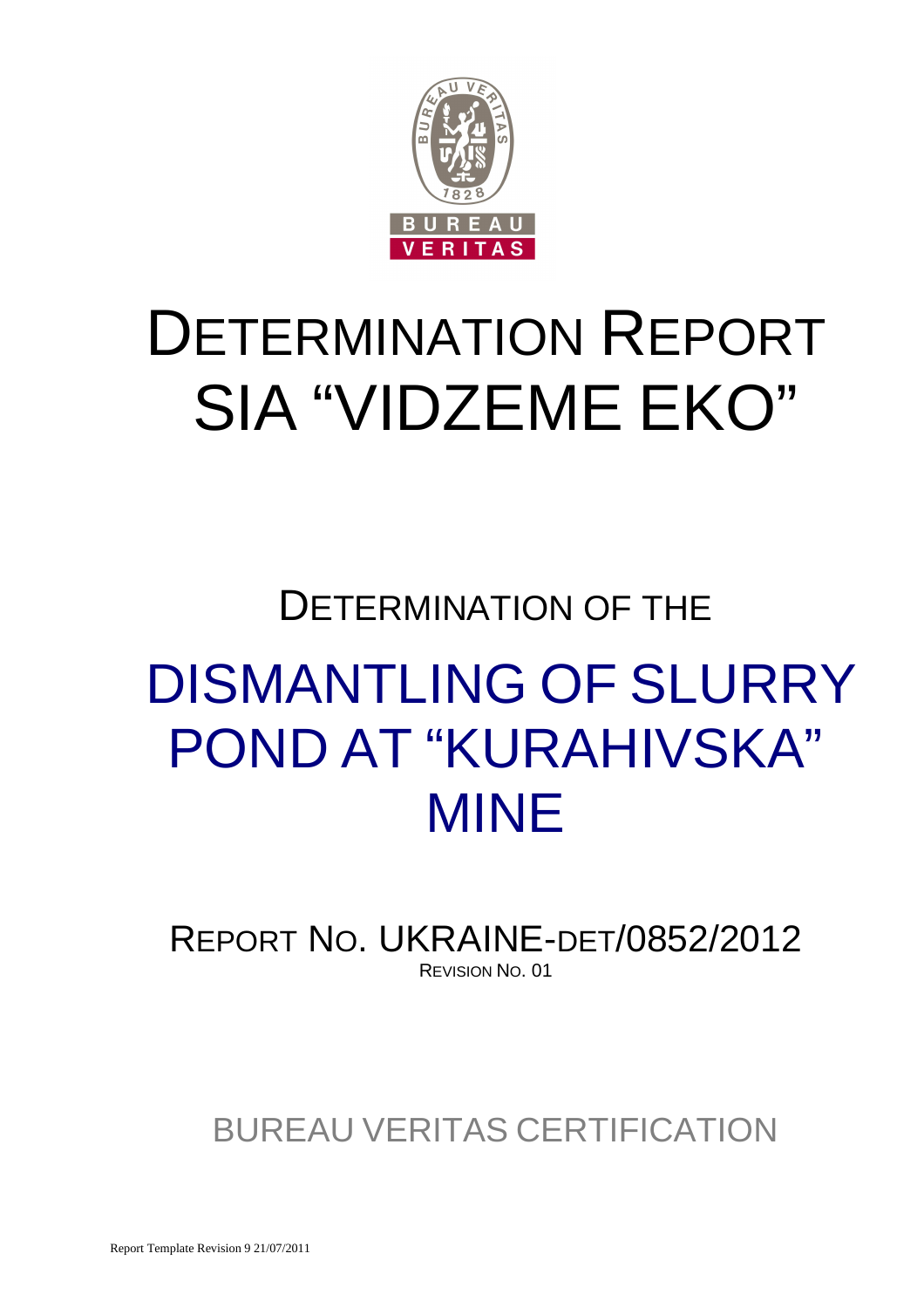#### DETERMINATION REPORT: DISMANTLING OF SLURRY POND AT "KURAHIVSKA" MINE



| Date of first issue:<br>30/11/2012                                                                                                      |                        | Organizational unit:<br><b>Bureau Veritas Certification</b>                                                                                                                                                                                                                                                                                                                                                                                                                                                                                                                   |
|-----------------------------------------------------------------------------------------------------------------------------------------|------------------------|-------------------------------------------------------------------------------------------------------------------------------------------------------------------------------------------------------------------------------------------------------------------------------------------------------------------------------------------------------------------------------------------------------------------------------------------------------------------------------------------------------------------------------------------------------------------------------|
|                                                                                                                                         |                        | <b>Holding SAS</b>                                                                                                                                                                                                                                                                                                                                                                                                                                                                                                                                                            |
| Client:<br>SIA "Vidzeme Eko"                                                                                                            | Client ref.:           | <b>Victor Tkachenko</b>                                                                                                                                                                                                                                                                                                                                                                                                                                                                                                                                                       |
| Summary:                                                                                                                                |                        | Bureau Veritas Certification has made the determination of the "Dismantling of slurry pond at "Kurahivska"<br>mine" project of SIA "Vidzeme Eko" located in Kurakhivka village, Maryinskiy District, Donetsk Region, Ukraine<br>on the basis of UNFCCC criteria for the JI, as well as criteria given to provide for consistent project operations,<br>monitoring and reporting. UNFCCC criteria refer to Article 6 of the Kyoto Protocol, the JI rules and modalities<br>and the subsequent decisions by the JI Supervisory Committee, as well as the host country criteria. |
| conducted using Bureau Veritas Certification internal procedures.                                                                       |                        | The determination scope is defined as an independent and objective review of the project design document,<br>the project's baseline study, monitoring plan and other relevant documents, and consisted of the following<br>three phases: i) desk review of the project design and the baseline and monitoring plan; ii) follow-up interviews<br>with project stakeholders; iii) resolution of outstanding issues and the issuance of the final determination report<br>and opinion. The overall determination, from Contract Review to Determination Report & Opinion, was    |
| design document.                                                                                                                        |                        | The first output of the determination process is a list of Clarification and Corrective Action Requests (CL and<br>CAR), presented in Appendix A. Taking into account this output, the project proponent revised its project                                                                                                                                                                                                                                                                                                                                                  |
| country criteria.                                                                                                                       |                        | In summary, it is Bureau Veritas Certification's opinion that the project correctly applies Guidance on criteria for<br>baseline setting and monitoring and meets the relevant UNFCCC requirements for the JI and the relevant host                                                                                                                                                                                                                                                                                                                                           |
|                                                                                                                                         |                        |                                                                                                                                                                                                                                                                                                                                                                                                                                                                                                                                                                               |
| Report No.:<br>UKRAINE-det/0852/2012                                                                                                    | Subject Group:<br>JI   | <b>Indexing terms</b>                                                                                                                                                                                                                                                                                                                                                                                                                                                                                                                                                         |
| Project title:<br>Dismantling of slurry pond at "Kurahivska" mine                                                                       |                        |                                                                                                                                                                                                                                                                                                                                                                                                                                                                                                                                                                               |
|                                                                                                                                         |                        |                                                                                                                                                                                                                                                                                                                                                                                                                                                                                                                                                                               |
| Work carried out by: Celly Contract Svitlana Gariyenchyk - Team Leader, Lead<br>Verifier<br>Vyacheslav Yeriomin - Team Member, Verifier |                        | $\bowtie$<br>No distribution without permission from the<br>Client or responsible organizational unit                                                                                                                                                                                                                                                                                                                                                                                                                                                                         |
| Work reviewed by:<br>Ivan Sokolov - Internal Technical Reviewer                                                                         |                        | Limited distribution                                                                                                                                                                                                                                                                                                                                                                                                                                                                                                                                                          |
| Vasyl Kobzar - Technical Specialist                                                                                                     |                        |                                                                                                                                                                                                                                                                                                                                                                                                                                                                                                                                                                               |
| Work approved by:<br>Ivan Sokolov - Operational Manager                                                                                 |                        | Unrestricted distribution                                                                                                                                                                                                                                                                                                                                                                                                                                                                                                                                                     |
| Date of this revision:<br>Rev. No.:<br>03/12/2012<br>01                                                                                 | Number of pages;<br>54 |                                                                                                                                                                                                                                                                                                                                                                                                                                                                                                                                                                               |

1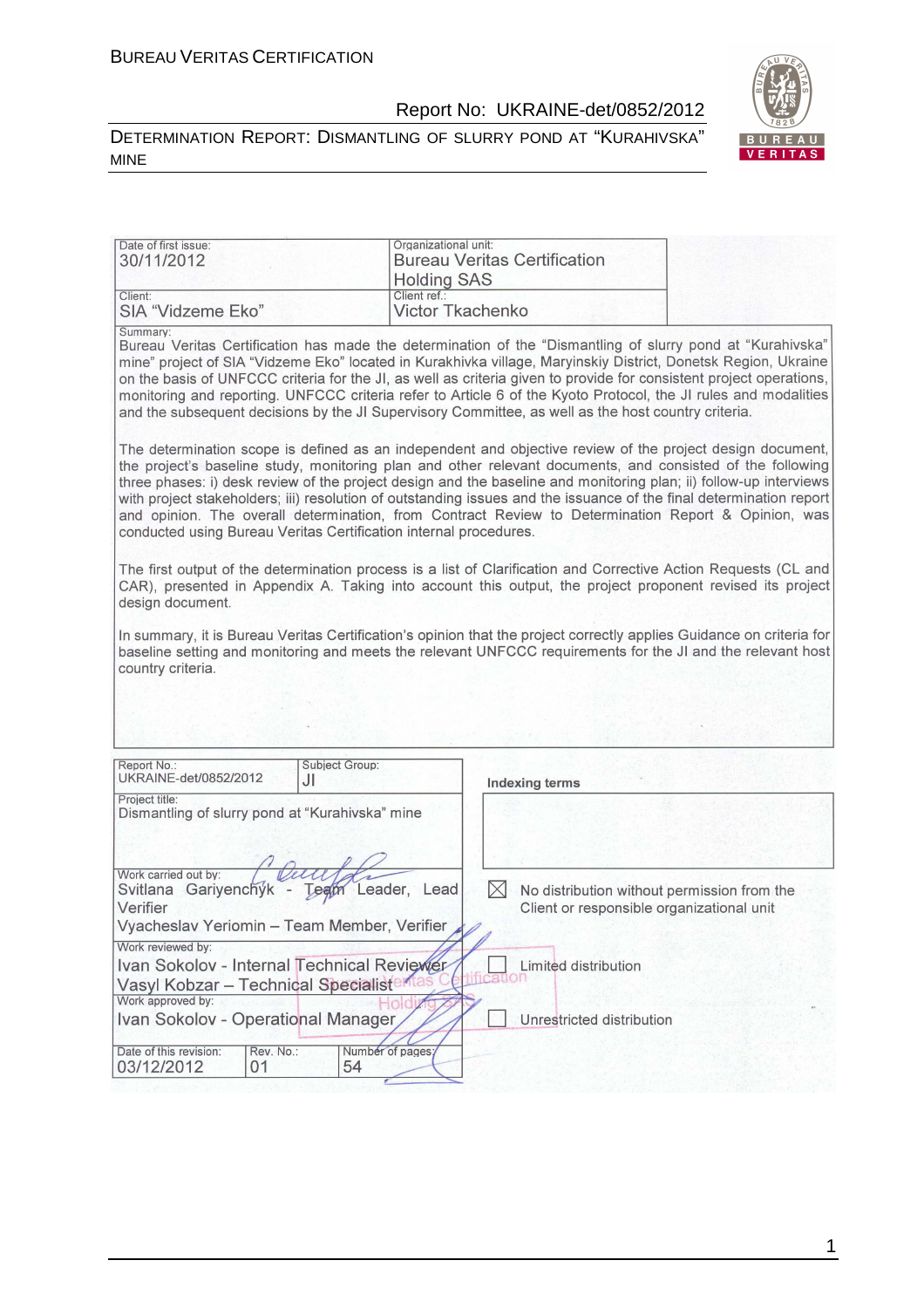DETERMINATION REPORT: DISMANTLING OF SLURRY POND AT "KURAHIVSKA" MINE

# **Table of Contents Page 2014**

| $\mathbf{1}$   |                                                                                     |                |
|----------------|-------------------------------------------------------------------------------------|----------------|
| 1.1            | Objective                                                                           | 3              |
| 1.2            | Scope                                                                               | 3              |
| 1.3            | Determination team                                                                  | 3              |
| $\overline{2}$ |                                                                                     |                |
| 2.1            | <b>Review of Documents</b>                                                          | $\overline{4}$ |
| 2.2            | Follow-up Interviews                                                                | 5              |
| 2.3            | <b>Resolution of Clarification and Corrective Action Requests</b>                   | 5              |
| 3              |                                                                                     |                |
| 4              |                                                                                     |                |
| 4.1            | Project approvals by Parties involved (19-20)                                       | 8              |
| 4.2            | Authorization of project participants by Parties involved (21)                      | 8              |
| 4.3            | Baseline setting (22-26)                                                            | 8              |
| 4.4            | Additionality (27-31)                                                               | 12             |
| 4.5            | Project boundary (32-33)                                                            | 13             |
| 4.6            | Crediting period (34)                                                               | 13             |
| 4.7            | Monitoring plan (35-39)                                                             | 14             |
| 4.8            | Leakage (40-41)                                                                     | 19             |
| 4.9            | Estimation of emission reductions or enhancements of net removals<br>$(42-47)$      | 20             |
| 4.10           | Environmental impacts (48)                                                          | 22             |
| 4.11           | Stakeholder consultation (49)                                                       | 22             |
| 4.12           | Determination regarding small scale projects (50-57)                                | 22             |
| 4.13           | Determination regarding land use, land-use change and forestry                      |                |
|                | (LULUCF) projects (58-64)                                                           | 22             |
| 4.14           | Determination regarding programmes of activities (65-73)                            | 22             |
| 5              | SUMMARY AND REPORT OF HOW DUE ACCOUNT WAS<br>TAKEN OF COMMENTS RECEIVED PURSUANT TO |                |
| 6              |                                                                                     |                |
|                |                                                                                     |                |
| $\overline{7}$ |                                                                                     |                |
|                |                                                                                     |                |

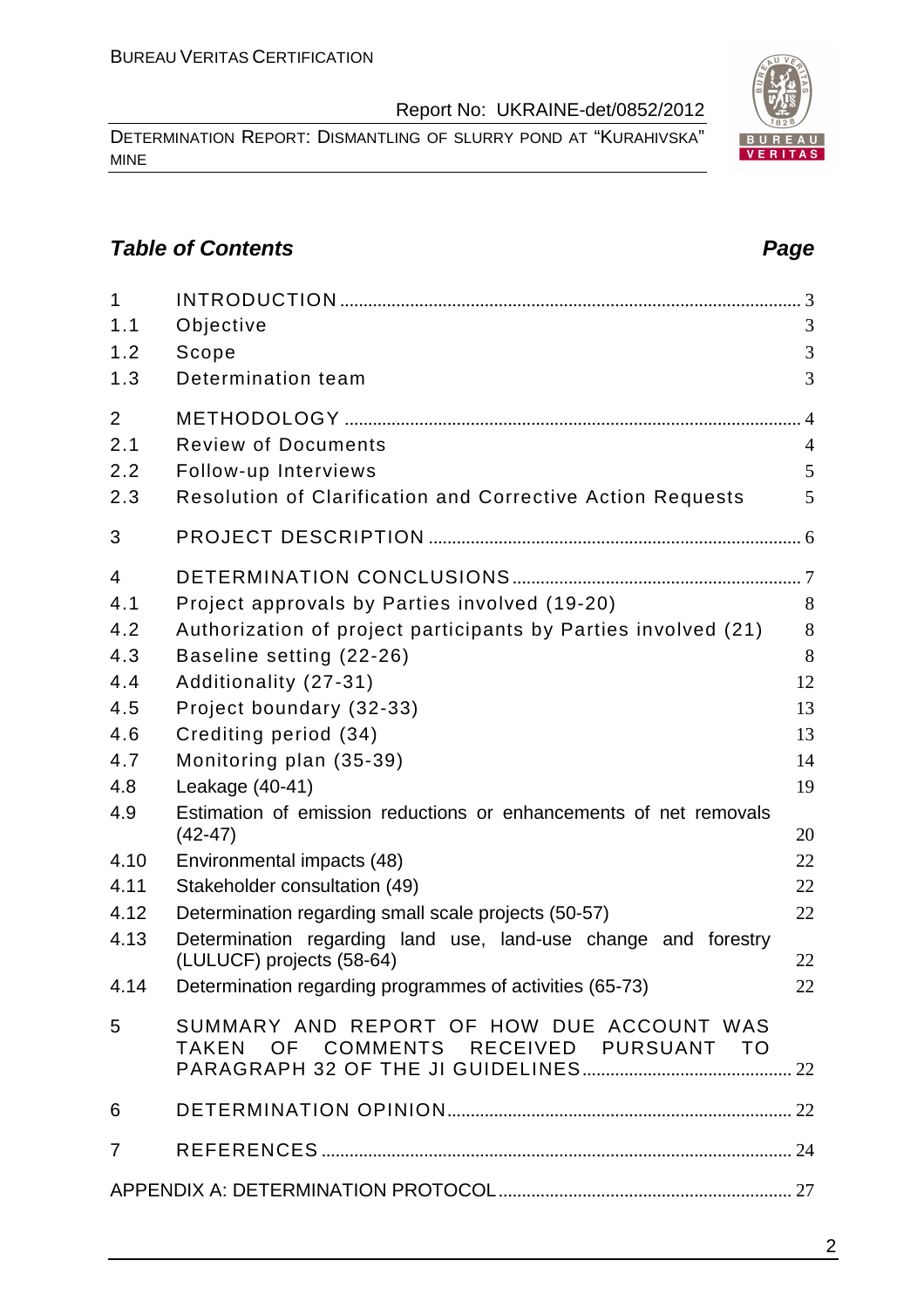DETERMINATION REPORT: DISMANTLING OF SLURRY POND AT "KURAHIVSKA" MINE



# **1 INTRODUCTION**

SIA "Vidzeme Eko" has commissioned Bureau Veritas Certification to determine its JI project "Dismantling of slurry pond at "Kurahivska" mine" (hereafter called "the project") at Kurakhivka village, Maryinskiy District, Donetsk Region, Ukraine.

This report summarizes the findings of the determination of the project, performed on the basis of UNFCCC criteria, as well as criteria given to provide for consistent project operations, monitoring and reporting.

# **1.1 Objective**

The determination serves as project design verification and is a requirement of all projects. The determination is an independent third party assessment of the project design. In particular, the project's baseline, the monitoring plan (MP), and the project's compliance with relevant UNFCCC and host country criteria are determined in order to confirm that the project design, as documented, is sound and reasonable, and meets the stated requirements and identified criteria. Determination is a requirement for all JI projects and is seen as necessary to provide assurance to stakeholders of the quality of the project and its intended generation of emission reduction units (ERUs).

UNFCCC criteria refer to Article 6 of the Kyoto Protocol, the JI rules and modalities and the subsequent decisions by the JI Supervisory Committee, as well as the host country criteria.

# **1.2 Scope**

The determination scope is defined as an independent and objective review of the project design document, the project's baseline study and monitoring plan and other relevant documents. The information in these documents is reviewed against Kyoto Protocol requirements, UNFCCC rules and associated interpretations.

The determination is not meant to provide any consulting towards the Client. However, stated requests for clarifications and/or corrective actions may provide input for improvement of the project design.

# **1.3 Determination team**

The determination team consists of the following personnel:

Svitlana Gariyenchyk

Bureau Veritas Certification Team Leader, Climate Change Verifier

Vyacheslav Yeriomin

Bureau Veritas Certification Climate Change Verifier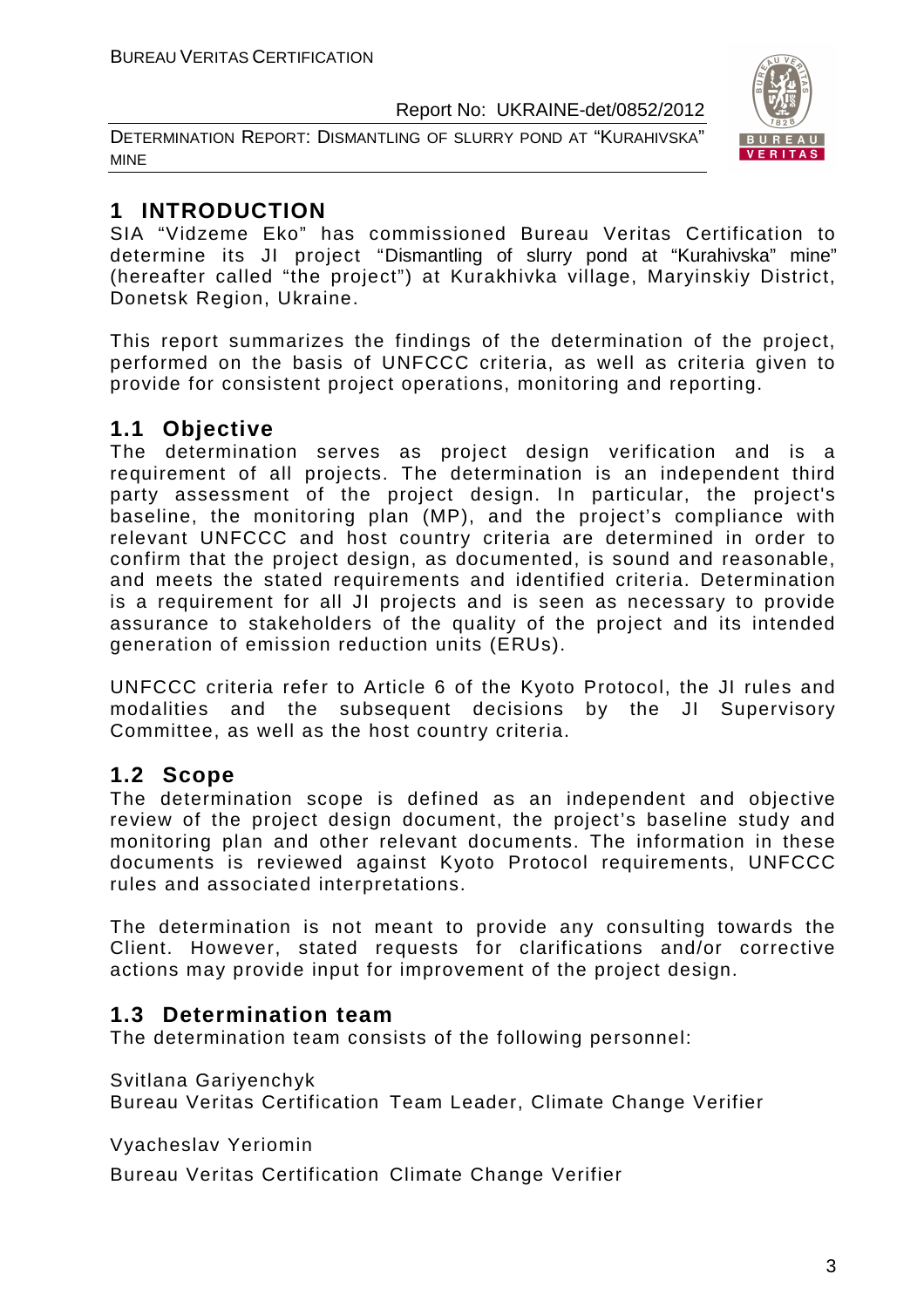DETERMINATION REPORT: DISMANTLING OF SLURRY POND AT "KURAHIVSKA" MINE



This determination report was reviewed by:

Ivan Sokolov Bureau Veritas Certification, Internal reviewer

Vasyl Kobzar

Bureau Veritas Certification, Technical Specialist

# **2 METHODOLOGY**

The overall determination, from Contract Review to Determination Report & Opinion, was conducted using Bureau Veritas Certification internal procedures.

In order to ensure transparency, a determination protocol was customized for the project, according to the version 01 of the Joint Implementation Determination and Verification Manual, issued by the Joint Implementation Supervisory Committee at its 19 meeting on 04/12/2009. The protocol shows, in a transparent manner, criteria (requirements), means of determination and the results from determining the identified criteria. The determination protocol serves the following purposes:

- It organizes, details and clarifies the requirements a JI project is expected to meet;
- It ensures a transparent determination process where the determiner will document how a particular requirement has been determined and the result of the determination.

The completed determination protocol is enclosed in Appendix A to this report.

### **2.1 Review of Documents**

The Project Design Document (PDD) submitted by SIA "Vidzeme Eko" and additional background documents related to the project design and baseline, i.e. country Law, Guidelines for users of the joint implementation project design document form, Approved CDM methodology and/or Guidance on criteria for baseline setting and monitoring, Kyoto Protocol, Clarifications on Determination Requirements to be Checked by an Accredited Independent Entity were reviewed.

To address Bureau Veritas Certification corrective action and clarification requests, SIA "Vidzeme Eko" revised the PDD and resubmitted it on 30/11/2012.

The determination findings presented in this report relate to the project as described in the PDD version(s) 2.0.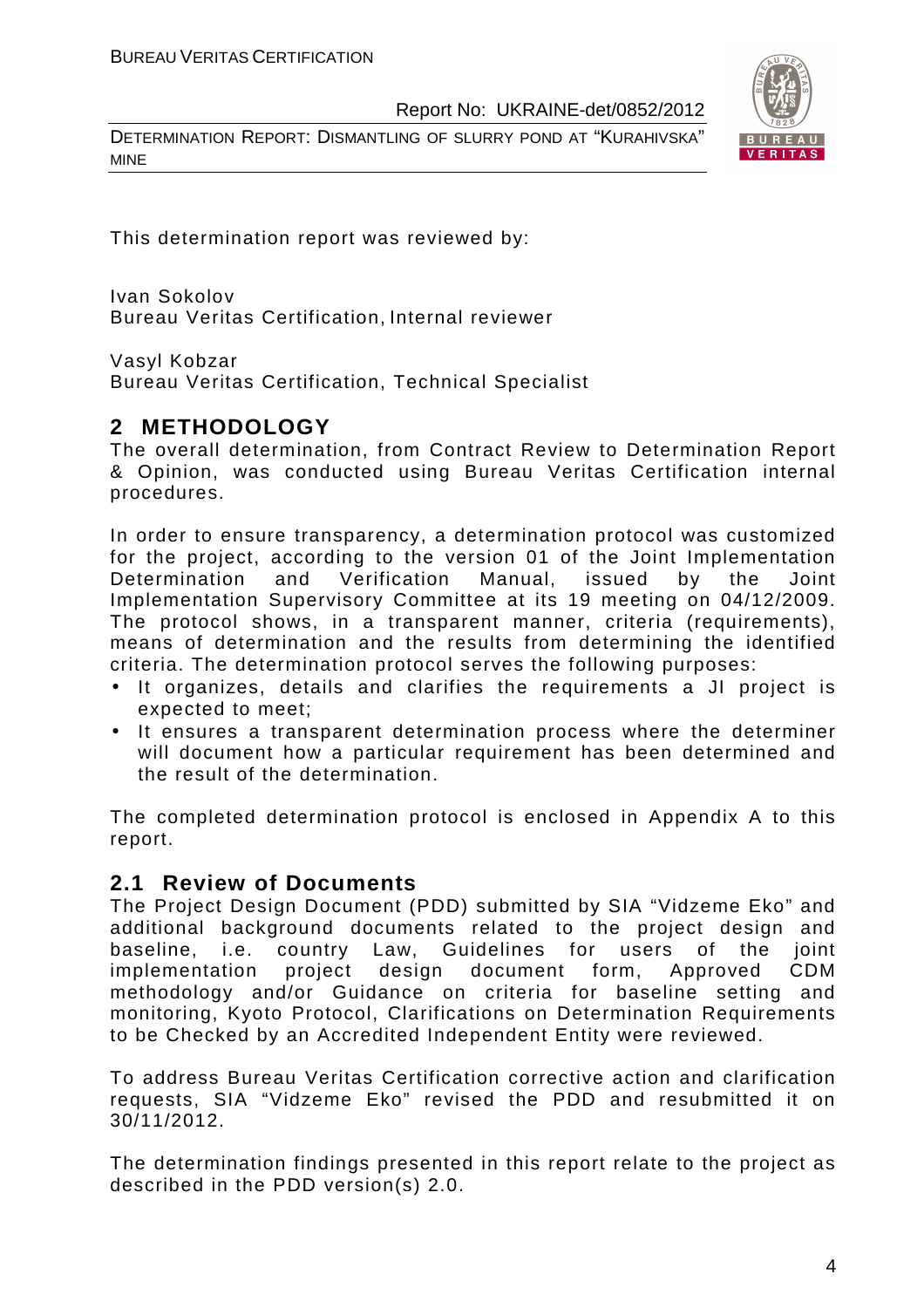DETERMINATION REPORT: DISMANTLING OF SLURRY POND AT "KURAHIVSKA" MINE



# **2.2 Follow-up Interviews**

On 01/12/2012 Bureau Veritas Certification performed on-site interviews with project stakeholders to confirm selected information and to resolve issues identified in the document review. Representatives of PJSC "Krasnoperekopsky glass factory" and SIA "Vidzeme Eko" were interviewed (see References). The main topics of the interviews are summarized in Table 1.

| <b>Interview topics</b><br>Table 1 |  |
|------------------------------------|--|
|------------------------------------|--|

| <b>Interviewed</b><br>organization | <b>Interview topics</b>                                                |
|------------------------------------|------------------------------------------------------------------------|
| <b>PJSC</b>                        | <b>Project History</b><br>➤                                            |
| "Krasnoperekopsky                  | $\triangleright$ Project Approach                                      |
| glass factory"                     | <b>Project boundary</b>                                                |
|                                    | <b>Implementation Schedule</b>                                         |
|                                    | $\triangleright$ Organization structure                                |
|                                    | $\triangleright$ Authorities and responsibilities                      |
|                                    | $\triangleright$ Training of personnel                                 |
|                                    | Quality management procedures and technologies                         |
|                                    | $\triangleright$ Records on rehabilitation/implementation of equipment |
|                                    | $\triangleright$ Metering equipment control                            |
|                                    | Metering record keeping system, database                               |
|                                    | $\triangleright$ Technical documentation                               |
|                                    | Monitoring plan and procedures                                         |
|                                    | <b>Permits and licenses</b>                                            |
| <b>CONSULTANT</b>                  | $\triangleright$ Baseline methodology                                  |
| SIA "Vidzeme Eko"                  | Monitoring plan<br>➤                                                   |
|                                    | <b>Additionality proofs</b><br>➤                                       |
|                                    | Calculation of emission reductions                                     |

# **2.3 Resolution of Clarification and Corrective Action Requests**

The objective of this phase of the determination is to raise the requests for corrective actions and clarification and any other outstanding issues that needed to be clarified for Bureau Veritas Certification positive conclusion on the project design.

If the determination team, in assessing the PDD and supporting documents, identifies issues that need to be corrected, clarified or improved with regard to JI project requirements, it will raise these issues and inform the project participants of these issues in the form of:

(a) Corrective action request (CAR), requesting the project participants to correct a mistake in the published PDD that is not in accordance with the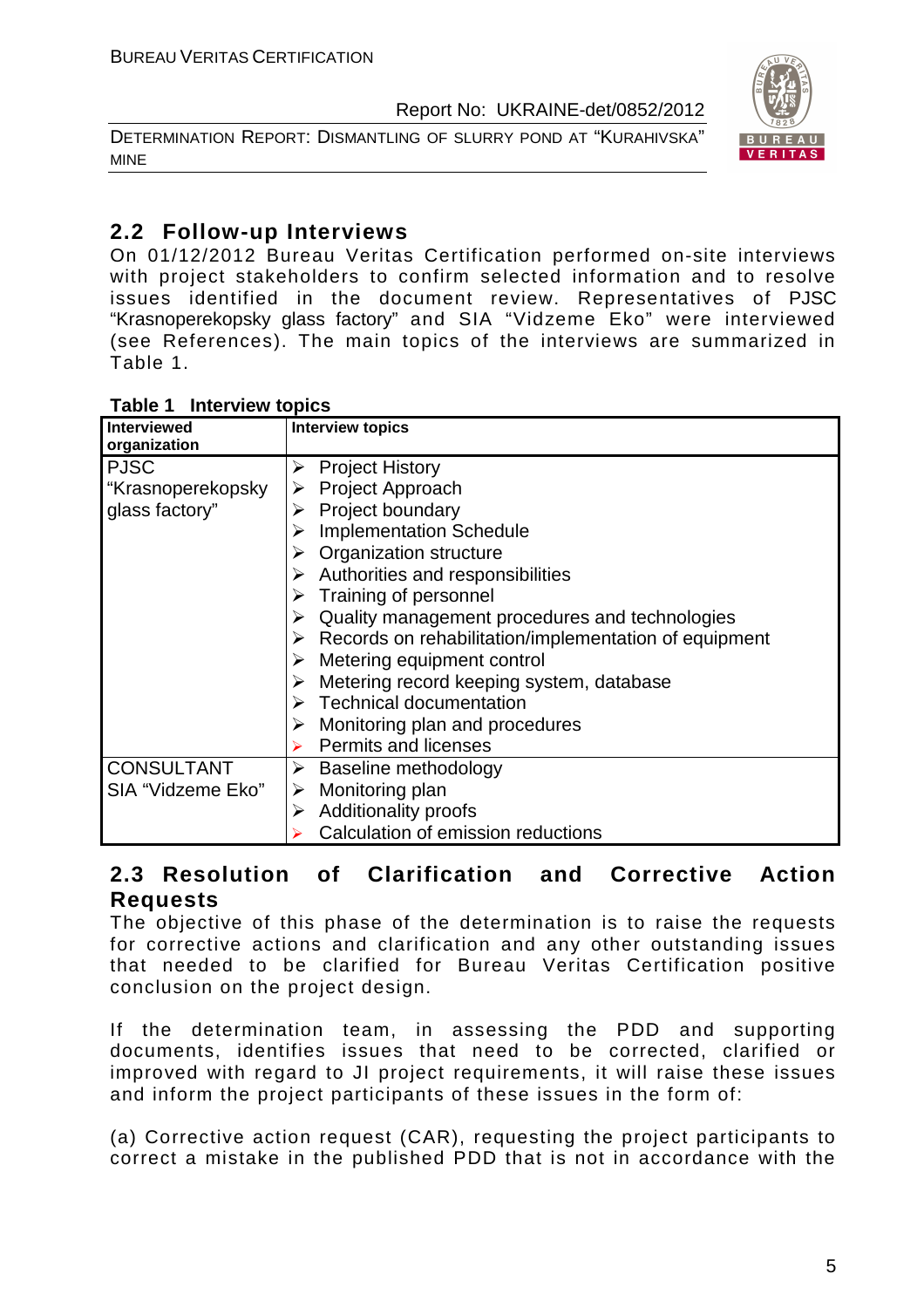DETERMINATION REPORT: DISMANTLING OF SLURRY POND AT "KURAHIVSKA" MINE



(technical) process used for the project or relevant JI project requirement or that shows any other logical flaw;

(b) Clarification request (CL), requesting the project participants to provide additional information for the determination team to assess compliance with the JI project requirement in question;

(c) Forward action request (FAR), informing the project participants of an issue, relating to project implementation but not project design, that needs to be reviewed during the first verification of the project.

The determination team will make an objective assessment as to whether the actions taken by the project participants, if any, satisfactorily resolve the issues raised, if any, and should conclude its findings of the determination.

To guarantee the transparency of the verification process, the concerns raised are documented in more detail in the determination protocol in Appendix A.

# **3 PROJECT DESCRIPTION**

Proposed project foresees extraction and enrichment of coal slurry from slurry pond of "Kurahivska" mine.

Project technology may be described as follow:

Bulldozers plan one of the slurry pond's slopes to give it an inclination for natural flow of water contained in the slurry as it fills in the storage. Access roads are filled with rocks not to get technique into sinking in the slurry. Burned rocks of the dump are used to cover the roads. The thickness of the rock layer must be 50 cm at least. While filling, bulldozer flattens rocks according to the technique movement.

Excavators loads slurry into trucks and transports it to the primary storage, where it is evenly filled along the edge. Bulldozer flattens it in even layers with the bulldozer blade. As the result of such activities raw material partially loses its moisture. Frontal loader loads dried slurry into tracks and transport it to the place of complete machining.

Slurry, shipped on the industrial site, is transported to the enrichment plant, where the enrichment process is carried out. Slurry through the receiving hopper is shipped by the feeding conveyer to the scrubbersizing trammel, where the previous disintegration and classification of source material is carried out before the enrichment process. When slurry gets into the sizing trammel, it crumbles and fall on the sieve, where water, which is supplied under pressure out of nozzles, wash it away as a coal pulp to the under sieve part of the sizing trammel with the set-up size of the upper class. Undersize product – is the rock mass, pieces of clay, reed, branches; all other things move away through the discharge section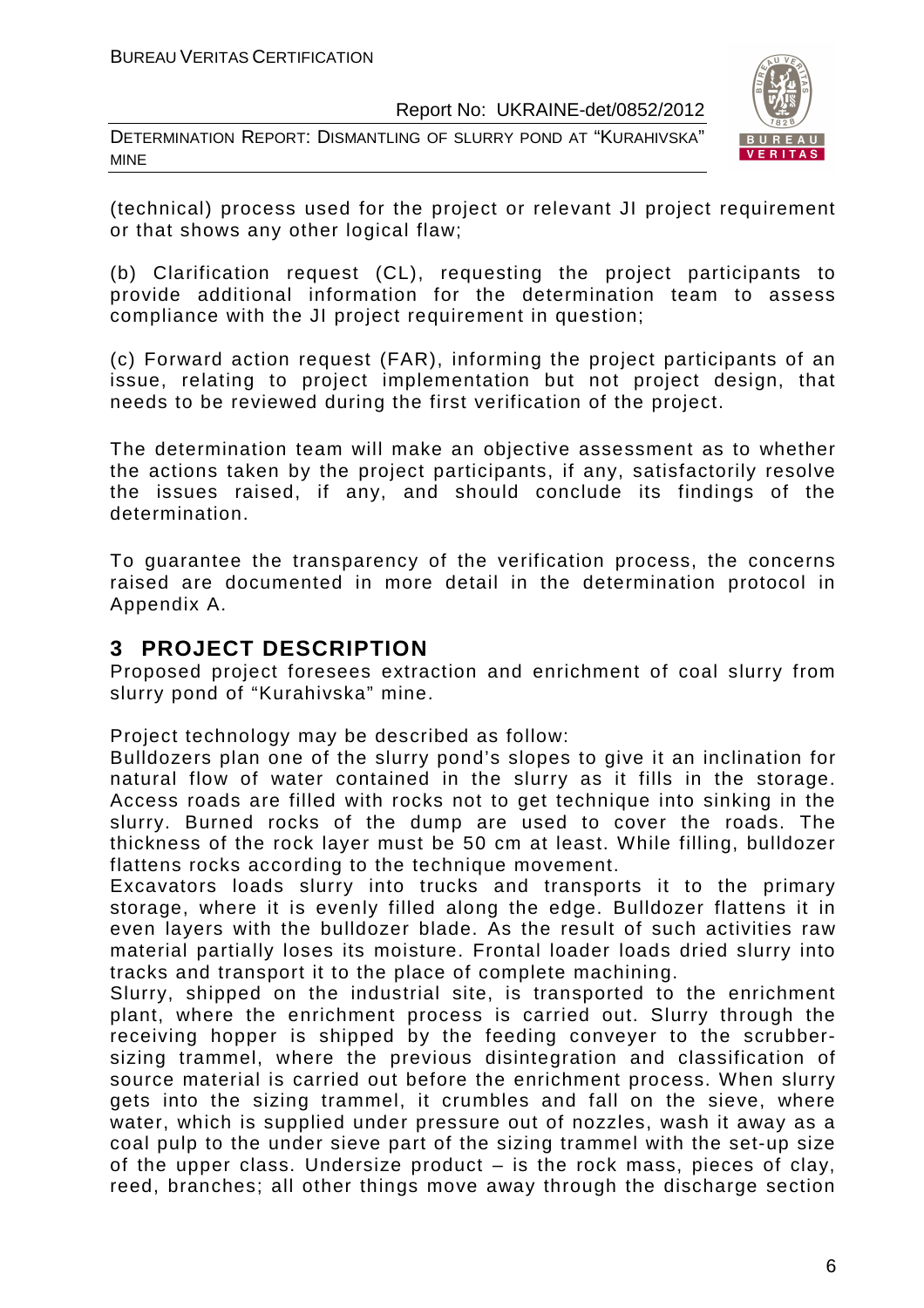DETERMINATION REPORT: DISMANTLING OF SLURRY POND AT "KURAHIVSKA" MINE



of the sizing trammel and by feeding conveyer is sent to waste. Pulp by gravity is transmitted to the shaking grizzle equipped with two sieves, where it is separated into three products; two-are oversize products and one is undersize product. Oversize product (concentrate) with humidity 18-22% by feeding conveyer is transported to the sedimentation centrifuge, and from the centrifuge, with humidity 11-12%, to the pile for drying.

End product can be used for making a charge and be transported to power plants for burning in boilers. It can be used without blending at TPP if it is equipped by boilers that can use for burning coal with high ash content.

"Krasnoperekopsk glass factory" LLC is owner of slurry pond and process slug at enrichment plant #105 at sub-contract basis. The enrichment plant #105 is situated near the slurry pond.

More detailed information on project output, quantities of transport vehicles, relation between the enterprises – subcontractors of project participants are provided in the PDD.

The proposed project is aimed at reducing anthropogenic emissions. Emission reductions created by:

- Elimination of greenhouse gases sources associated with waste heaps burning, by extracting coal from the rock dumps;

- Reduction of uncontrolled methane emissions due to replacement of coal that would have been extracted through mining;

- Reduction of electricity consumption at waste heap dismantling in comparison to electricity consumption at coal mine.

Identified problem areas for project descriptions, project participants' responses and conclusions of Bureau Veritas Certification are described in Annex A (refer to CAR01-CAR04, CL01, CL02)

# **4 DETERMINATION CONCLUSIONS**

In the following sections, the conclusions of the determination are stated.

The findings from the desk review of the original project design documents and the findings from interviews during the follow up visit are described in the Determination Protocol in Appendix A.

The Clarification and Corrective Action Requests are stated, where applicable, in the following sections and are further documented in the Determination Protocol in Appendix A. The determination of the Project resulted in 15 Corrective Action Requests and 2 Clarification Requests.

The number between brackets at the end of each section corresponds to the DVM paragraph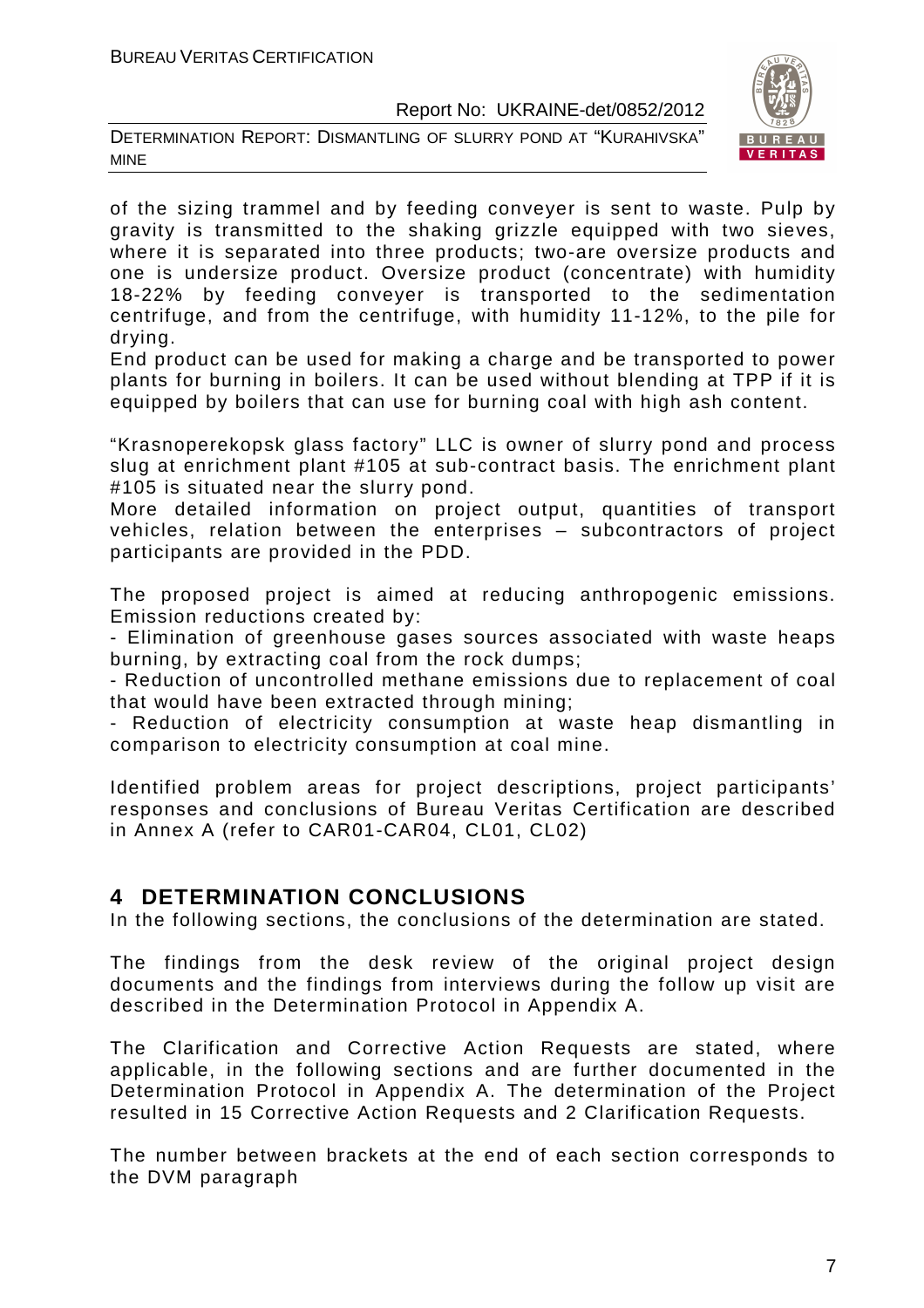DETERMINATION REPORT: DISMANTLING OF SLURRY POND AT "KURAHIVSKA" MINE



# **4.1 Project approvals by Parties involved (19-20)**

The project has already received Letter of Endorsement #2906/23/7 dated 04/10/2012 issued by State Environmental Investment Agency.

The Bureau Veritas Certification obtained Letter of Endorsement from SIA "Vidzeme-Eko" and doesn't doubt in its authenticity.

As for this time no written project approvals of the project from the Parties Involved are available (see CAR05 pending till the Host Party LoA received). After receiving Determination Report from the Accredited Independent Entity (AIE) project documentation will be submitted to the Ukrainian Designated Focal Point (DFP) which is State Environment Investment Agency for receiving the Letter of Approval.

The written approvals from the other Party will be obtained later on.

Identified problem areas for written project approvals, project participants' responses and conclusions of Bureau Veritas Certification are described in Annex A (refer to CAR05).

# **4.2 Authorization of project participants by Parties involved (21)**

In accordance with paragraph 21 of the DVM the assessment of this area focuses on whether each of the legal entities listed as project participants in the PDD is authorized by a Party involved, which is also listed in the PDD.

Authorisation of the project participants by Parties involved is expected through a written project approval, see CAR05 that is pending

# **4.3 Baseline setting (22-26)**

The PDD explicitly indicates that using a methodology for baseline setting and monitoring developed in accordance with appendix B of the JI guidelines (hereinafter referred to as JI specific approach) was the selected approach for identifying the baseline.

The PDD provides a detailed theoretical description in a complete and transparent manner, as well as justification, that the baseline is established:

(a) By listing and describing the following plausible future scenarios on the basis of conservative assumptions and selecting the most plausible one:

### Scenario 1. Continuation of existing situation

This scenario does not anticipate any activities and therefore does not face any barriers.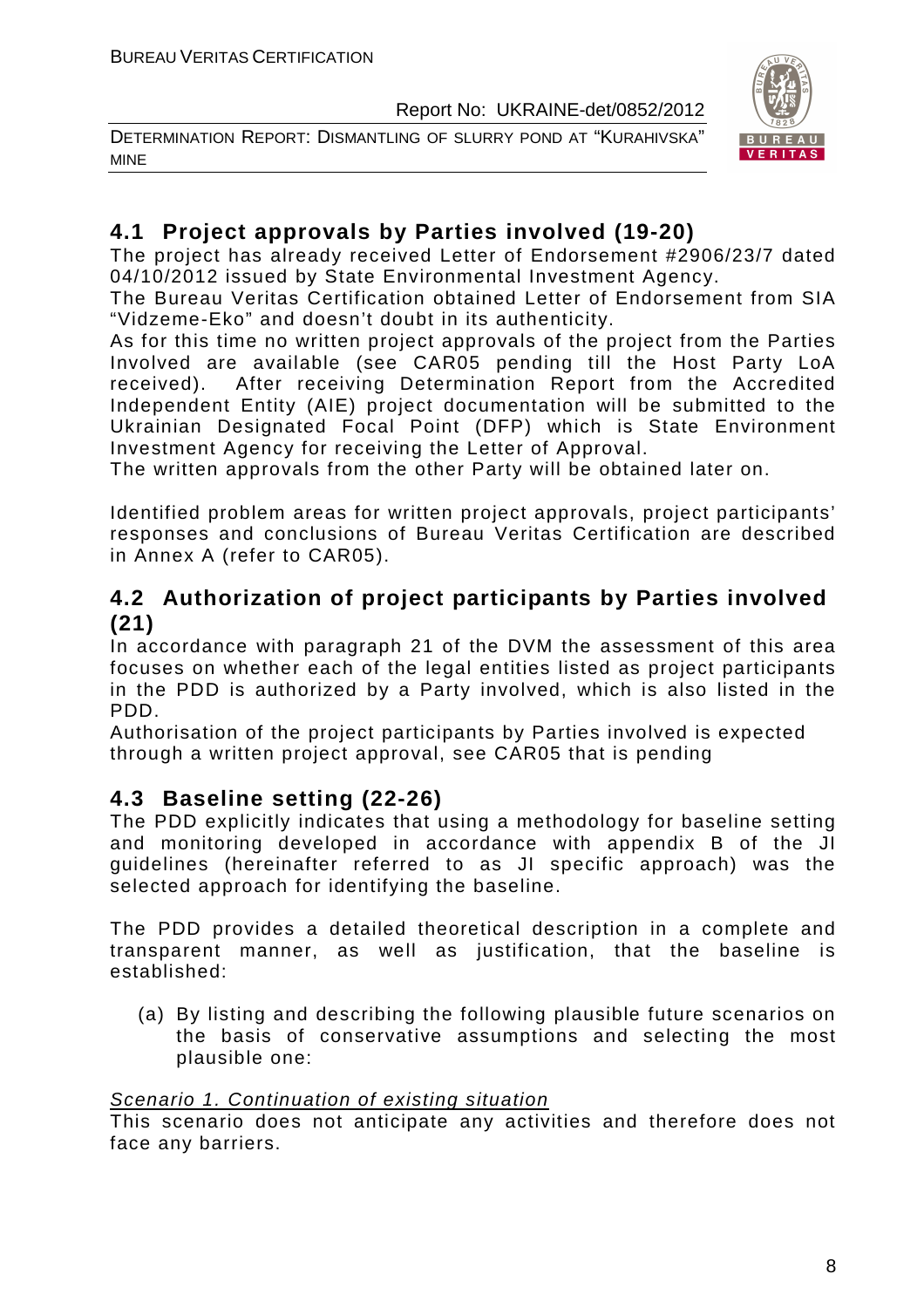DETERMINATION REPORT: DISMANTLING OF SLURRY POND AT "KURAHIVSKA" MINE



Scenario 2. Microbiological steam coal extraction from slurry pondswaste products from enrichment plants

Technological barrier: Experimental studies have shown that, according to this method, additional coal amount may be obtained compared to traditional methods of waste products utilization after coal benefication process. However, this method is at the stage of research, besides the volume of waste products processing is much lesser compared to gravitational and other traditional methods.

Investment barrier: Investment into unproven technology carries a high risk. In case of Ukraine, which carries a high country risk, investment into such unproven energy projects is less likely to attract investors than other opportunities in the energy sector with higher returns.

#### Scenario 3. Slurry ponds exploitation with the aim of construction material production

Technological barrier: This scenario is based on known technology, however, this technology is not currently available in Ukraine and there is no evidence that such projects will be implemented in the near

future. It is also not suitable for all types of slurry ponds as its content has to be predictable in order for project owner to be able to produce quality materials. High contents of sulphur

and moisture can reduce the suitability of the slurry pond for processing. A large scale deep exploration

of the slurry pond has to be performed before the project can start. As for today, these waste products are used for dams of slurry ponds filling.

Scenario 4. Waste products utilization of coal benefication process to obtain steam coal without JI incentives.

Investment barrier: This scenario is financially unattractive and faces barriers. Please refer to section B.2 for details.

#### Scenario 5. Systematic monitoring of slurry ponds condition and regular fire prevention and extinguishing measures

Investment barrier: This scenario does not represent any revenues, but anticipates additional costs for slurry pond owners. Monitoring of the slurry pond status is not done systematically and, in general, actions are left to the discretion of the individual owners. Slurry ponds are mostly owned by enrichment plants. They suffer from limited investment resulting often in safety problems due to complicated slurry ponds condition and financial constraints, with miner's salaries often being delayed by few months. Slurry ponds in this situation are considered as additional burdens and enrichment plants often do not even perform minimum required maintenance. Spontaneous self-heating and subsequent burning of slurry ponds are common, exact data are not always available. From a commercial point of view, the fines that are usually levied by the authorities are considerably lower than costs of all the measures outlined by this scenario.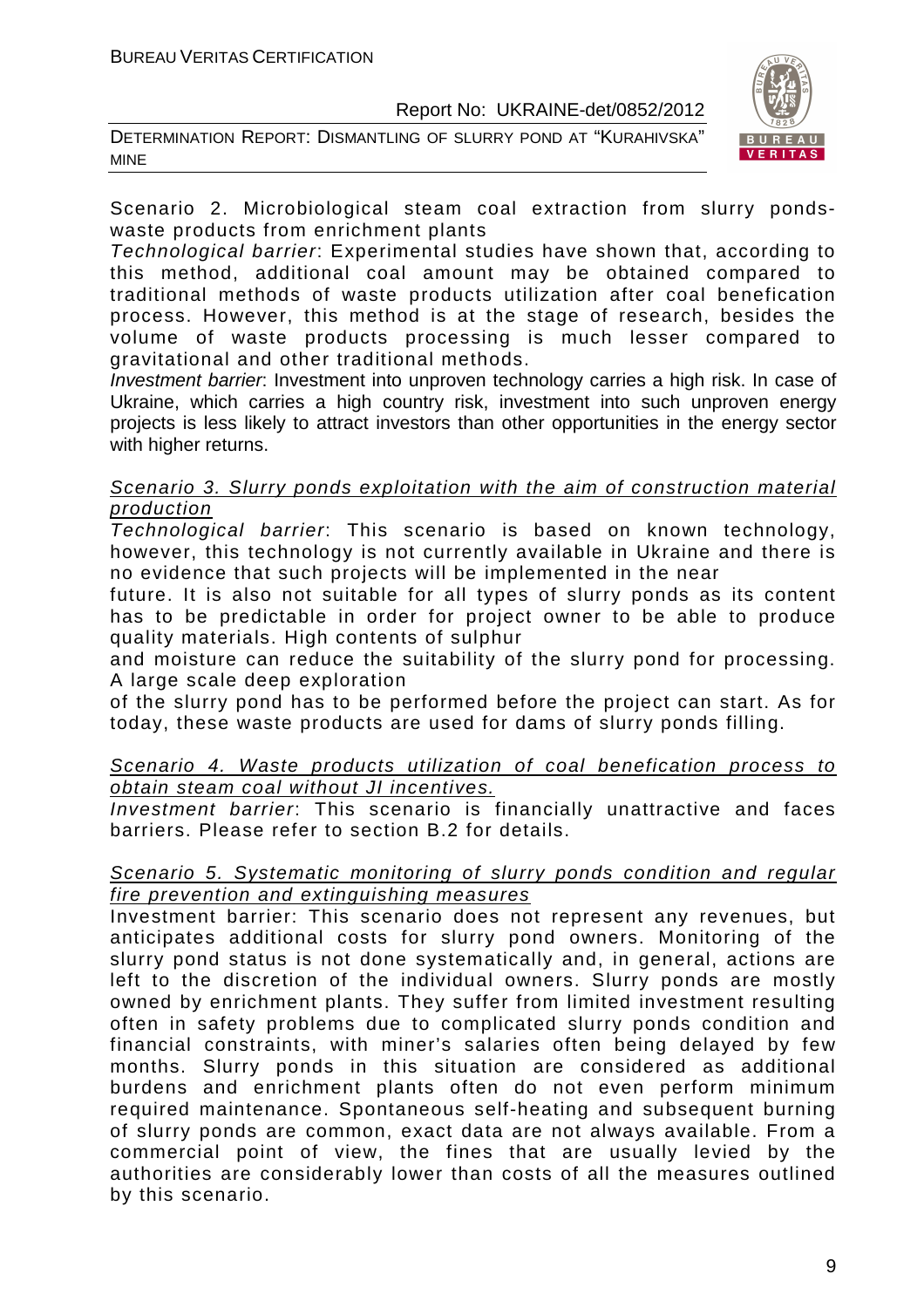DETERMINATION REPORT: DISMANTLING OF SLURRY POND AT "KURAHIVSKA" MINE



- (b) Taking into account relevant national and/or sectoral policies and circumstances, such as sectoral reform initiatives, local fuel availability, power sector expansion plans, and the economic situation in the project sector. In this context, the following key factors that affect a baseline are taken into account:
- (c) Taking into account relevant national and/or sectoral policies and circumstances, such as sectoral reform initiatives, local fuel availability, power sector expansion plans, and the economic situation in the project sector. In this context, the following key factors that affect a baseline are taken into account:
	- A comprehensive analysis and an in-depth description of the reform policies and legislation concerning the development and reforming of the Ukrainian coal industry. At this time effective united complex state program for prevention of waste heaps burning and reclamation with extraction of coal is absent. Fines paid by pollution costs much less than money spent on measures to prevent ignition or burning.
		- Describing economic situation. Inner coal market in Ukraine is significantly controlled by Ukrainian government, which is owner of number of mines and significantly influencing on coal costs. Level of coal content in waste heap is difficultly predicted, and "Krasnoperekopsk glass factory" LLC is a small company which cannot supply coal in big quantities in long range time.
	- As far as availability of capital there is a summary of key indicators of business practices in Ukraine as well as a comparison country risk premiums for Ukraine, and Russia are provided by the PP's vividly demonstrating that Ukraine has been always considered a high-risk country for investments and doing business, which extremely limits the opportunities of the project as for its access to financial resources at the international level.
		- It is stated by the project participants that modern technologies and best practices existing in the developed countries are unavailable due to their high cost and necessity of the knowledgeable personnel able to introduce and operate the equipment.
		- As far as the fuel prices and its availability, the PDD states that electricity and diesel fuel are widely used in Ukrainian industry. Prices for diesel fuel that is mostly imported from the Russian Federation are regulated by Ukrainian Government. Electric energy in Ukraine is produced at the thermal and nuclear power stations mainly by use of fossil fuel. Wholesale Electricity Market of Ukraine is managed by the state enterprise "Energorynok"; the level of prices for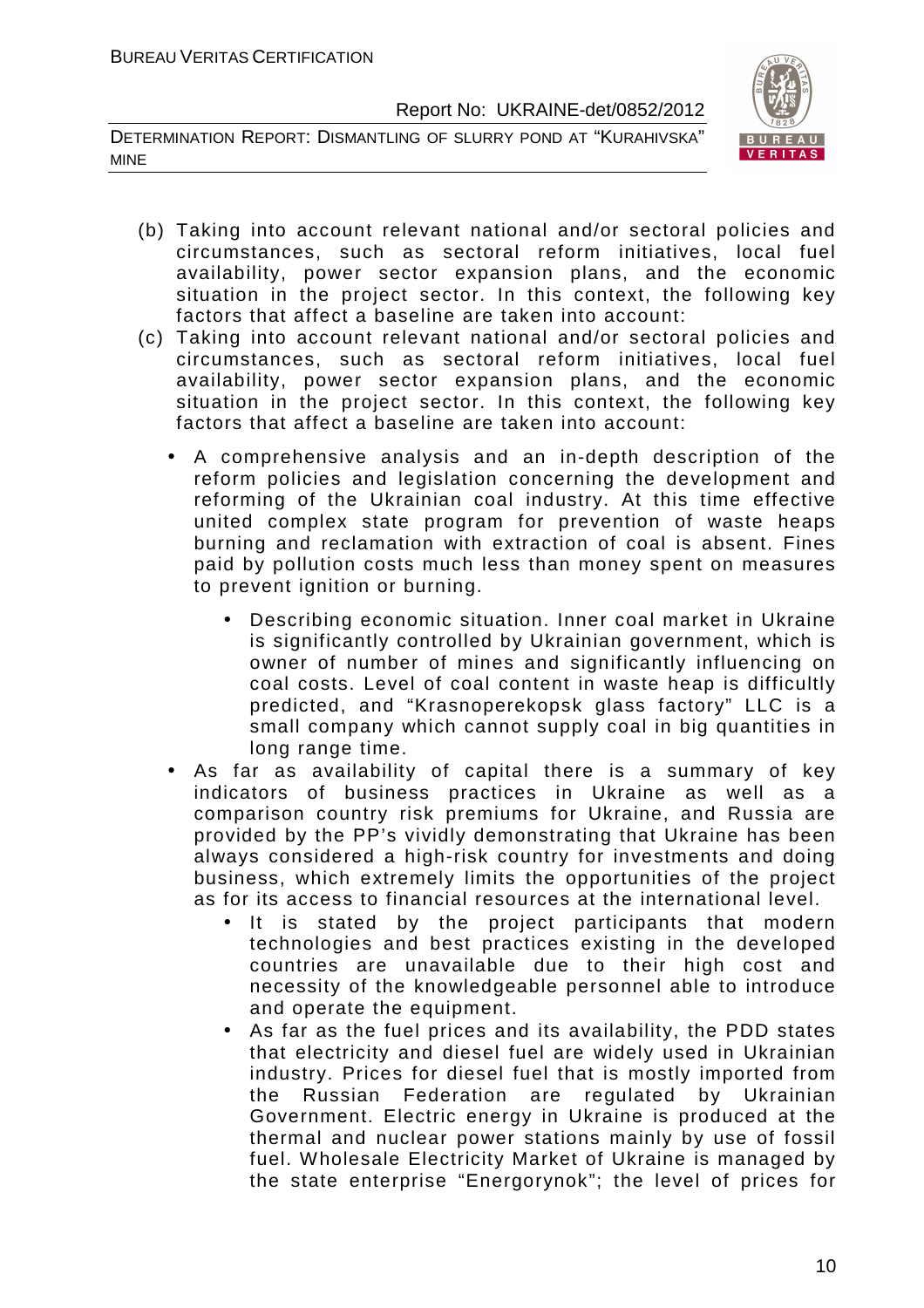DETERMINATION REPORT: DISMANTLING OF SLURRY POND AT "KURAHIVSKA" MINE



electric energy ranges greatly for different types of consumers.

 (c) In such a way that emission reduction units (ERUs) cannot be earned for decreases in activity levels outside the project activity or due to force majeure. According to the proposed approach emission reductions will be earned only when project activity will generate coal concentrate, so no emission reductions can be earned due to any changes outside the project activity.

(d) Taking into account uncertainties and using conservative assumptions such as the following:

- Lower range of parameters is used for calculation of baseline emissions and higher range of parameters is used for calculation of project activity emissions;
	- Default values were used to the extent possible in order to reduce uncertainty and provide conservative data for emission calculations.
- The emissions of nitrous oxide have not taken into consideration for conservatism

For more details, please, refer to Section B.1. of the PDD.

Emissions in the baseline scenario are calculated as follows:

$$
BE_y = BE_{WHB,y}, \qquad (1)
$$

Where:

 $BE<sub>WHB-V</sub>$  - baseline emissions due to burning of the slurry pond in the year y (tCO2 equivalent ),

Baseline emissions due to burning of the slurry pond in year y calculated by the formula:

 $BE_{WHB,y} = FC_{BE,Coal,y}$ /1000 $\cdot \rho$   $_{WHB}$   $\cdot \rho$   $_{RB}$   $\cdot$  NCV  $_{Coal}$   $\cdot$  OXID  $_{Coal}$   $\cdot$  K  $_{Coal}$   $\cdot$  44/12 (2)

where:

 $FC_{BE,Coal,v}$  - amount of coal that has been mined in the baseline scenario and combusted for energy use, equivalent to the amount of coal extracted from the slurry pond because of the project activity in the year y, t;

 $\rho$  <sub>WHB</sub> - probability of the slurry pond burning, d/l;

 $\rho$ <sub>RB</sub>- probability of the slurry pond burning out, d/l;

NCV Coal - net Calorific Value of coal, TJ/kt;

OXID  $_{Coal}$  - carbon Oxidation factor of coal, d/l;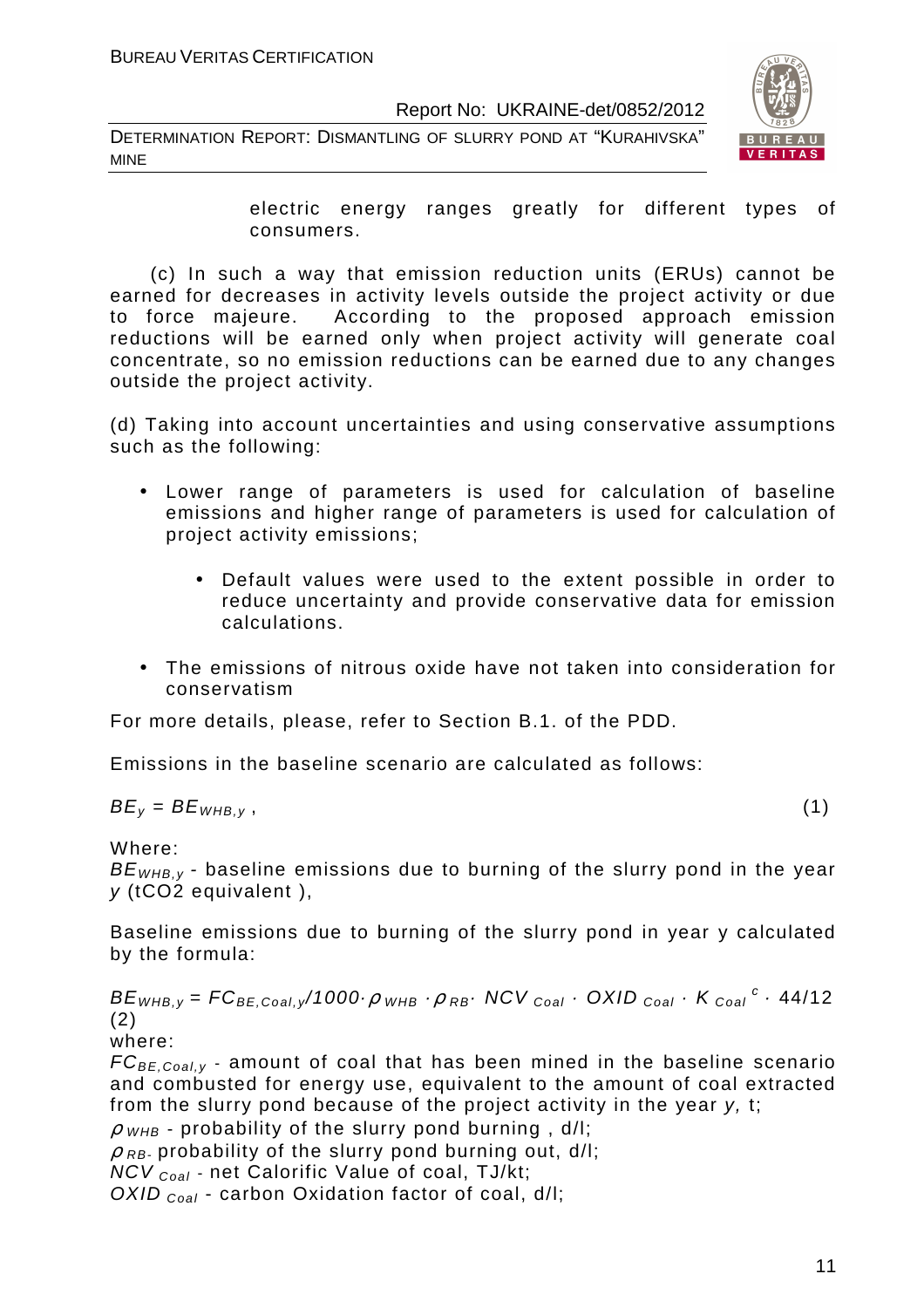DETERMINATION REPORT: DISMANTLING OF SLURRY POND AT "KURAHIVSKA" MINE



 $K_{\text{Coal}}^c$  - carbon content of coal, tC/TJ; 1/1000 - conversion factor from tons in kilotonnes, d / l 44/12 - stoichiometric relationship between the molecular weight of carbon dioxide and carbon.

Identified problem areas for baseline for baseline setting, project participants' responses and conclusions of Bureau Veritas Certification are described in Annex A (refer to CAR06-CAR09)

# **4.4 Additionality (27-31)**

The project "WASTE PRODUCTS UTILIZATION OF COAL BENEFICATION PROCESS WITH THE AIM OF DECREASING GREENHOUSE GASES EMISSIONS INTO THE ATMOSPHERE AT THE SLUDGE DEPOSITORY OF MEP SLAVIANOSERBSKA" project ITL UA1000438 is selected as the comparable JI project. Accredited independent entity has already positively determined that it would result in a reduction of anthropogenic emissions by sources or an enhancement of net anthropogenic removals by sinks that is additional to any that would otherwise occur. This determination has already been deemed final by the JISC. Appropriate documentation such as PDD and Determination Report regarding this project is available traceably and transparently on the UNFCCC JI Website.

http://ji.unfccc.int/JIITLProject/DB/YYSQW5IRO1VRKXAUDAO8167T7TCCFM/details

Additionality of the project was demonstrated adequately by demonstrating that the indicated project is implemented under comparable circumstances:

a) Both projects propose **same GHG mitigation measure:** The proposed GHG mitigation measure under both projects is coal extraction from the mine's waste heaps. This will prevent greenhouse gas emissions into the atmosphere during combustion of the heaps and will contribute an additional amount of coal, without the need for mining. Criteria is satisfied

b) Both projects are implemented within the **same country and the same time**: The proposed project and identified comparable project are both located in Ukraine, project crediting periods are divided by 5 months. Criteria is satisfied

c) **Scale.** The difference between the proposed project and the other project(s) is less than 50 per cent in terms of the projects output (i.e. power output, capacity increase, etc.) or service provided.

The projects envisage production of the same product (coal concentrate). Both projects use similar technological equipment . Capacity of both projects are limited by coal contains in the waste heap and waste heaps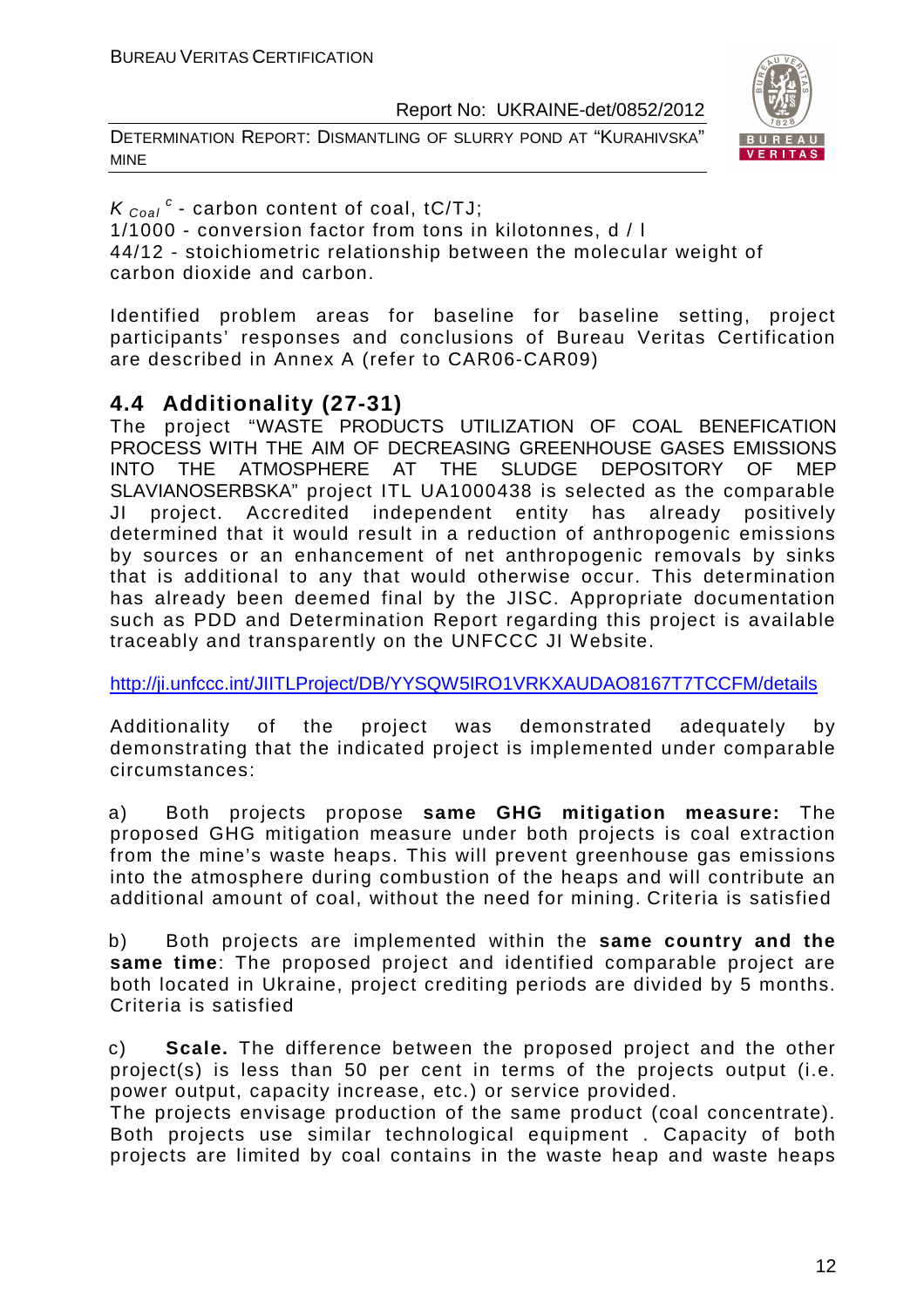DETERMINATION REPORT: DISMANTLING OF SLURRY POND AT "KURAHIVSKA" MINE



size and is different about 39% for both comparing projects with work in two-shift regime. Criteria is satisfied

d) There were no significant changes in **regulatory framework** between the starting dates of two projects. Criteria is satisfied.

The desk review of provided information and follow-up interviews enabled Bureau Veritas Certification Holding SAS to assess that all explanations, descriptions and analyses in the demonstration of additionality were made in accordance with criteria of "Guidance on criteria for baseline setting and monitoring" version 03 and this projects is indeed comparable project, implemented under comparable circumstances. The proposed JI activity provides the reductions in emissions by sources that are additional to any that would otherwise occur.

# **4.5 Project boundaries**

The details on the project boundary were provided in section B.3 of the PDD. The desk review of submitted documentation enabled Bureau Veritas Certification to assess that the project boundary defined in the PDD encompasses all anthropogenic emissions by sources of GHGs that are:

- Under the control of the project participants;
- Reasonably attributable to the project; and
- Significant.

The baseline emission sources of GHGs that are included in the project boundaries are listed below. Emissions of carbon dioxide due to:

- Slurry pond burning burning;

- Consumption of coal for energy production (excluded, does not take into the consideration in calculation).

The project emission sources of GHGs that were included in the project boundaries are listed below. Emissions of carbon dioxide due to:

- Consumption of fossil fuel (diesel fuel) due to extracting coal from pond;

- Consumption of coal for energy production (excluded, does not take into the consideration in calculation).

Leakages:

- Fugitive emissions of methane in the mining activities;
- Consumption of electricity from a grid at coal mine.
- Use of other types of energy sources due to mining (excluded)
- Consumption of electricity due to enrichment coal from slurry pond;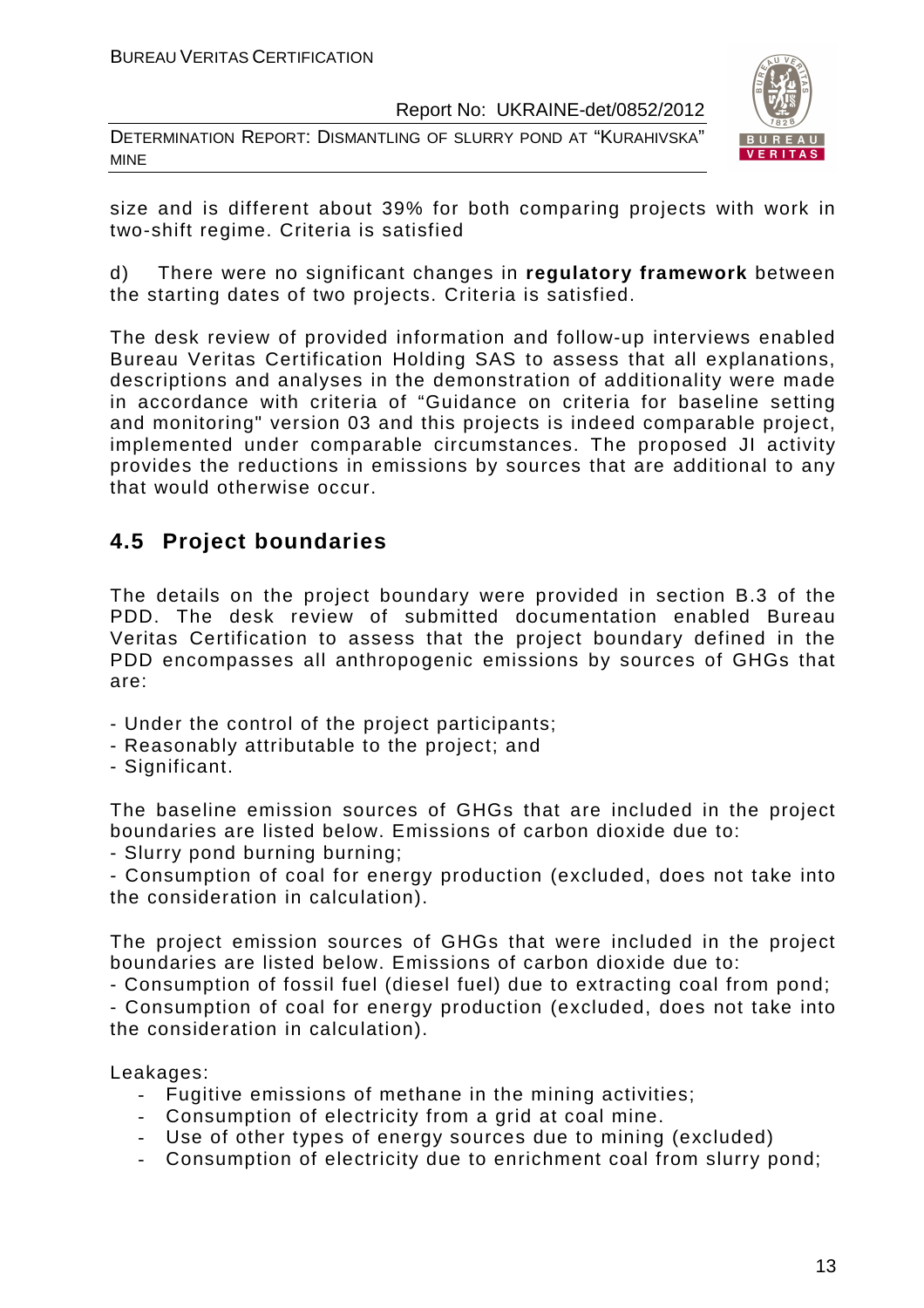DETERMINATION REPORT: DISMANTLING OF SLURRY POND AT "KURAHIVSKA" MINE



All gases and sources included in the project boundary were explicitly stated, and the exclusions of any sources related to the baseline or the project are appropriately justified and provided in Table 13 of the PDD.

The delineation of the project boundary and the gases and sources included are appropriately described and justified in the PDD by using Figures 6-7 in section B.3 of the PDD.

Identified problem areas for project boundaries, project participants' responses and conclusions of Bureau Veritas Certification are described in Annex A (refer to CAR10)

# **4.6 Crediting period (34)**

The PDD states the starting date of the project as the date on which the waste heap dismantling began, and the starting date is 05/05/2008, which is after the beginning of 2000.

The PDD states the expected operational lifetime of the project in years and months, which is 4 years and 8 months or 56 months.

The PDD states the length of the crediting period in years and months, which is 4 years and 8 months or 56 months, and its starting date is 05/05/2008, which is on the date the first emission reductions or enhancements of net removals are generated by the project.

The PDD states that the crediting period for the issuance of ERUs starts only after the beginning of 2008 and does not extend beyond the operational lifetime of the project.

Identified problem areas for project crediting period, project participants' responses and conclusions of Bureau Veritas Certification are described in Annex A (refer to CAR11)

# **4.7 Monitoring plan (35-39)**

The PDD, in its monitoring plan section, explicitly indicates that JI specific approach was the selected.

The monitoring plan describes all relevant factors and key characteristics that will be monitored, and the period in which they will be monitored, in particular also all decisive factors for the control and reporting of project performance, such as value of extracted coal, values of consumed electricity, diesel fuel.

The monitoring plan specifies the indicators, constants and variables that are reliable (i.e. provide consistent and accurate values), valid (i.e. are clearly connected with the effect to be measured), and that provide a transparent picture of the emission reductions or enhancements of net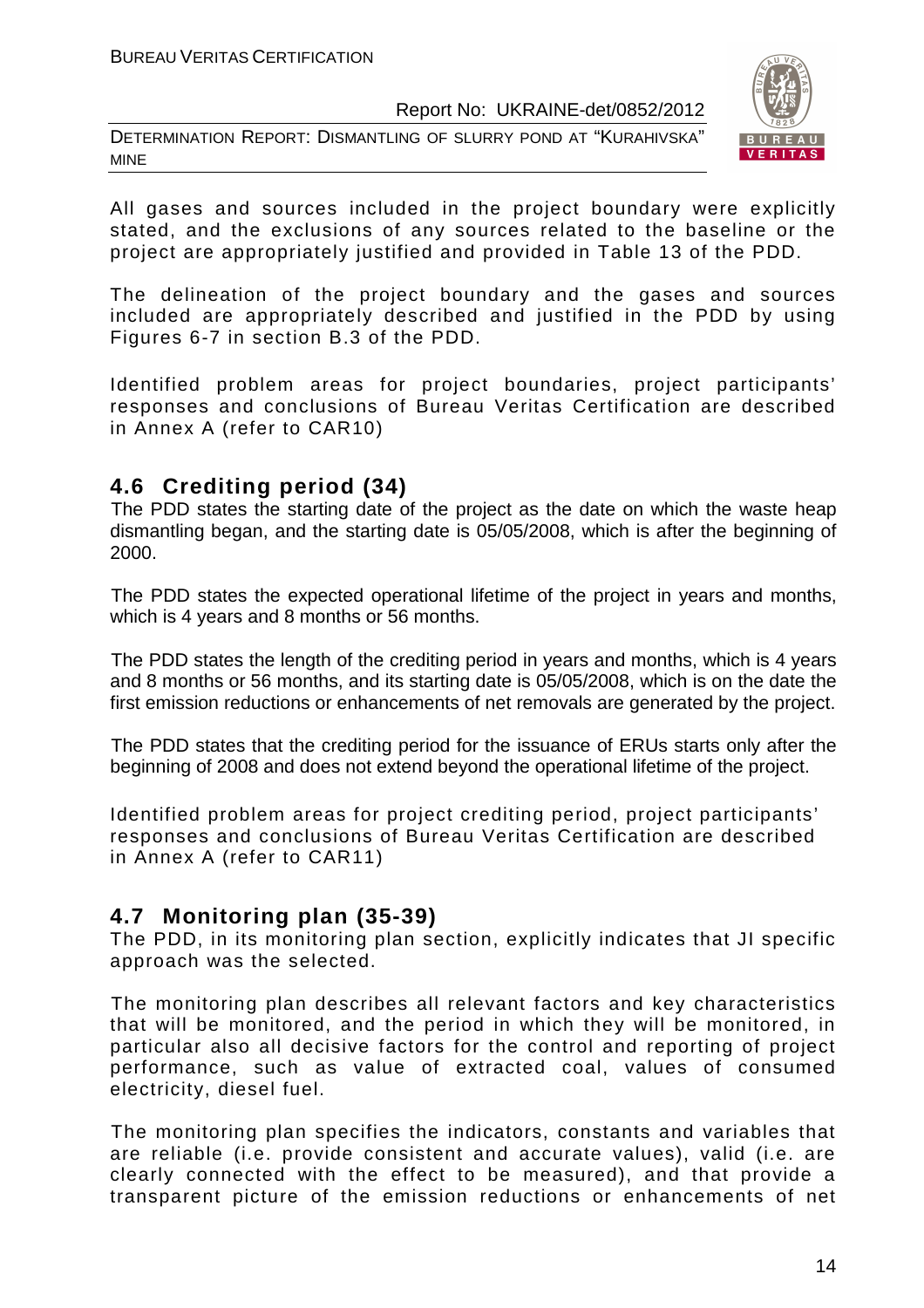DETERMINATION REPORT: DISMANTLING OF SLURRY POND AT "KURAHIVSKA" MINE



removals to be monitored such as Net Calorific Value of Coal, Net calorific value of Diesel fuel, Carbon Oxidation Factor of Coal, Carbon Oxidation Factor of Diesel Fuel, Carbon content of coal, Carbon content of diesel fuel, Emission factor for fugitive methane emissions from coal mining, Specific carbon dioxide emissions due to production of electricity at TPP and by its consumptions, The average ash content of coal produced in Donetsk region, the average moisture of coal produced in Donetsk Region, probability of waste heap burning, average electricity consumption per tonne of coal, produced in Ukraine.

The monitoring plan draws on the list of standard variables indicated in appendix B of "Guidance on criteria for baseline setting and monitoring" developed by the JISC.

The monitoring plan explicitly and clearly distinguishes:

(i) Data and parameters that are not monitored throughout the crediting period, but are determined only once (and thus remain fixed throughout the crediting period), and that are available already at the stage of determination, such as Global Warming potential of the Methane, Methane Density, Net Calorific Value of Coal, Net calorific value of Diesel fuel, Carbon Oxidation Factor of Coal, Carbon Oxidation Factor of Diesel Fuel, Carbon content of coal, Carbon content of diesel fuel, Emission factor for fugitive methane emissions from coal mining, Specific carbon dioxide emissions due to production of electricity at TPP and by its consumptions, The average ash content of coal produced in Donetsk region, the average moisture of coal produced in Donetsk Region, probability of slurry pond burning, average electricity consumption per tonne of coal, produced in Ukraine

(ii) Data and parameters that are not monitored throughout the crediting period, but are determined only once (and thus remain fixed throughout the crediting period), but that are not already available at the stage of determination, such as absent.

(iii) Data and parameters that are monitored throughout the crediting period, such as Additional amount of electricity consumed in project, amount of diesel fuel consumed in project year, value of produced coal.

The monitoring plan describes the methods employed for data monitoring (including its frequency) and recording, such as direct monitoring of electricity consumption by meters, sampling of produced coal, etc. Description of employed methods is provided in the section D.1 of the PDD.

The monitoring plan elaborates all algorithms and formulae used for the estimation/calculation of baseline emissions/removals and project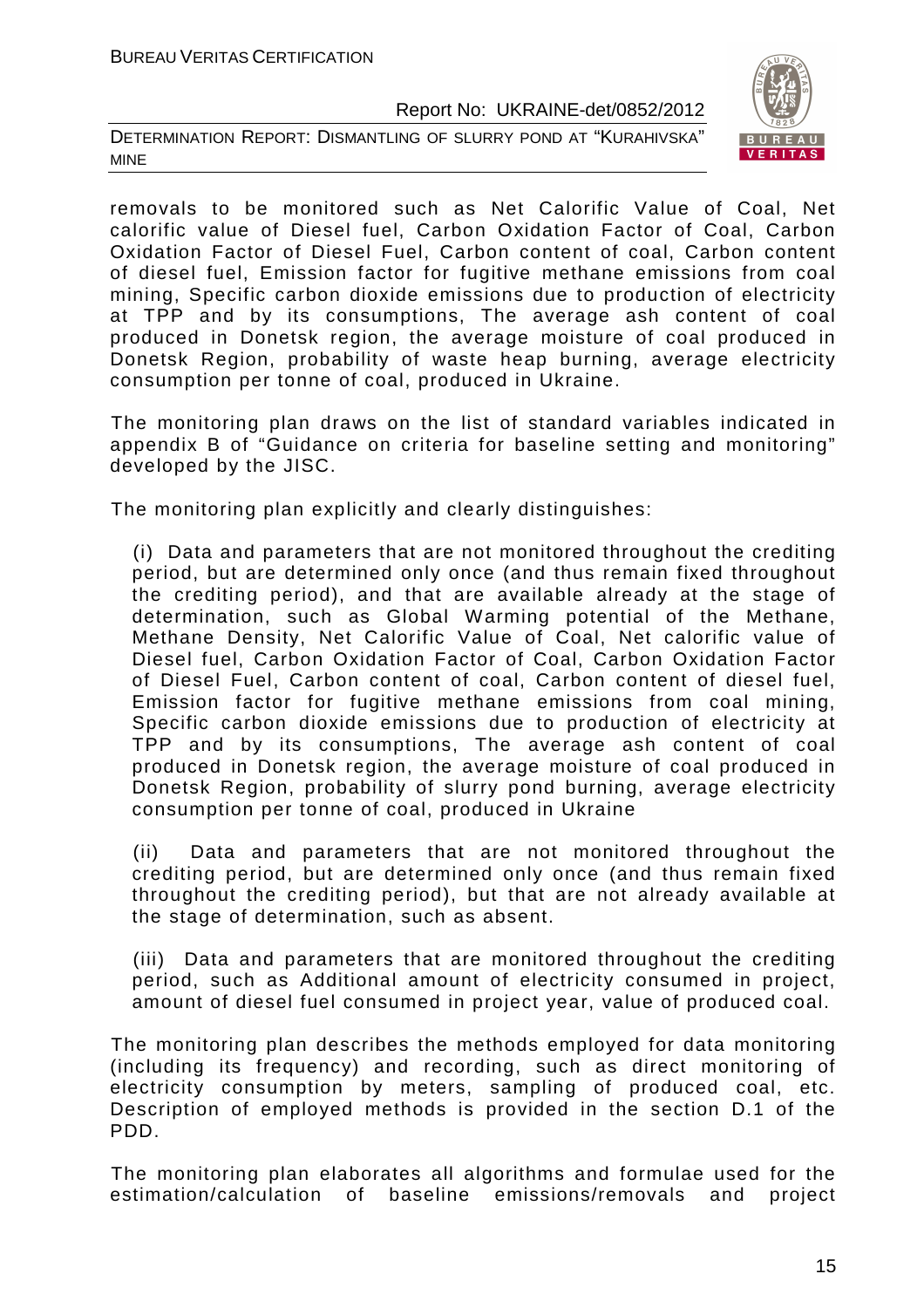DETERMINATION REPORT: DISMANTLING OF SLURRY POND AT "KURAHIVSKA" MINE

emissions/removals or direct monitoring of emission reductions from the project, leakage, as appropriate, such as described below

The annual emission reductions are calculated as follows:

$$
ER_y = BE_y - PE_y - LE_y, \tag{3}
$$

where:

 $ER<sub>v</sub>$  - emissions reductions of the JI project in year y (tCO2 equivalent);  $BE_v$  - baseline emission in year y (tCO2 equivalent);  $PE<sub>y</sub>$  - project emission in year y (tCO2 equivalent);  $LE_v$  - leakages in year y, (tCO2 equivalent).

Emissions in the baseline scenario are calculated as follows:

 $BE_v = BE_{WHB.v}$ , (4)

Where:

 $BE<sub>WHB-V</sub>$  - baseline emissions due to burning of the waste heap in the year  $v$  (tCO2 equivalent).

Baseline emissions due to burning dumps in year y calculated by the formula:

 $BE_{WHB,y} = FC_{BE,Coal,y}$ /1000 $\cdot \rho$   $_{WHB}$   $\cdot \rho$   $_{RB}$   $\cdot$  NCV  $_{Coal}$   $\cdot$  OXID  $_{Coal}$   $\cdot$  K  $_{Coal}$   $^c$   $\cdot$  44/12 (5)

where:

 $FC_{BE,Coal,v}$  - amount of coal that has been mined in the baseline scenario and combusted for energy use, equivalent to the amount of coal extracted from the sludge depository because of the project activity in the year y, t;

 $\rho$  <sub>WHB</sub> - probability of sludge depository burning, d/l;

 $\rho$ <sub>RB</sub> - probability of the slurry pond burning out, d/l;

NCV <sub>Coal</sub> - net Calorific Value of coal, TJ/kt;

OXID  $_{Coal}$  - carbon Oxidation factor of coal, d/l;

 $K_{\text{Coal}}^{\text{c}}$  - carbon content of coal, tC/TJ;

1/1000 - conversion factor from tons in kilotonnes, d / l

44/12 - stoichiometric relationship between the molecular weight of carbon dioxide and carbon.

Emissions from the project activity are calculated as follows:

 $PE_v = PE_{Diesel.v}$  (6)

where:

 $PE<sub>v</sub>$  - project emissions due to project activity in the year y (tCO2 equivalent),

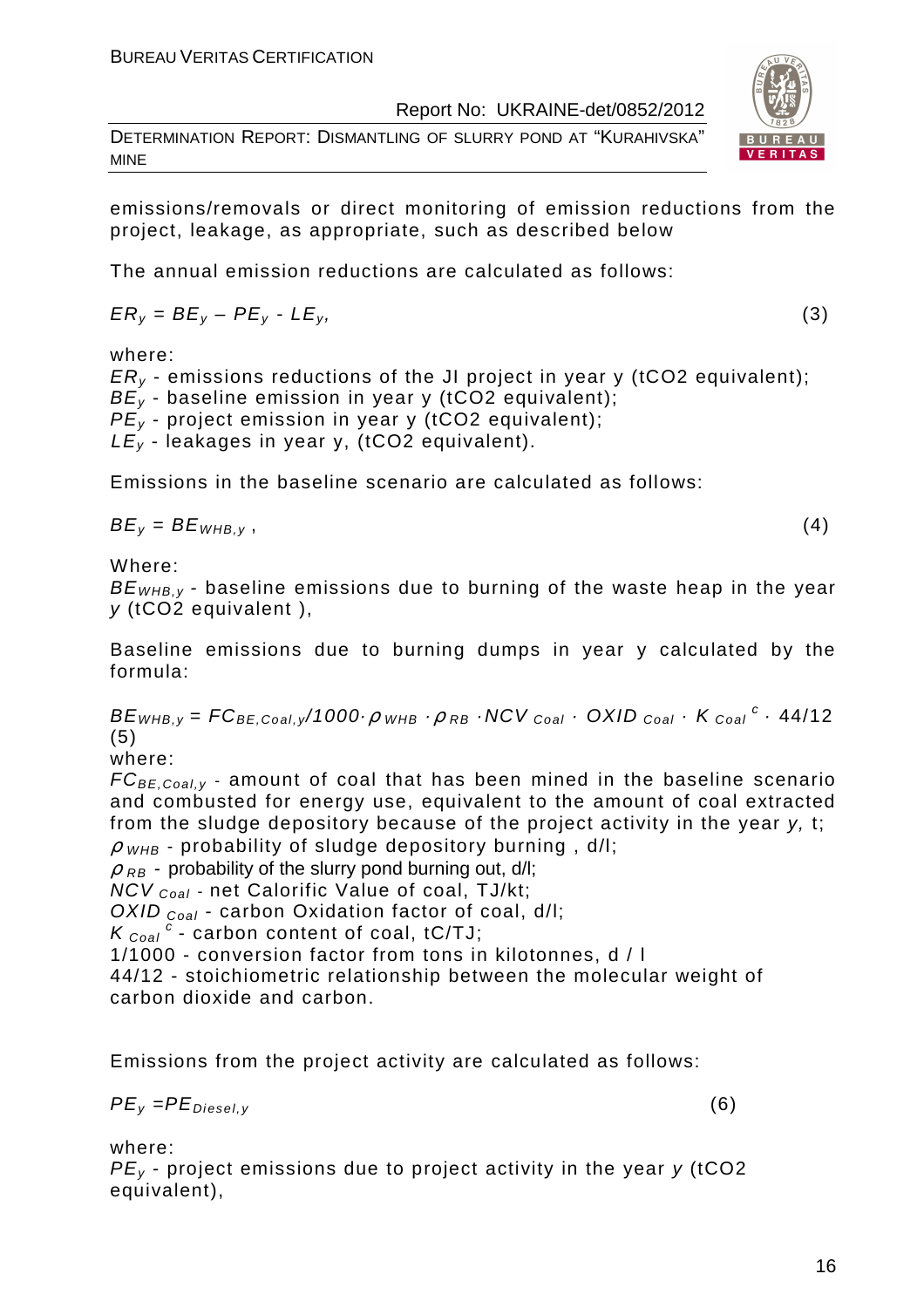DETERMINATION REPORT: DISMANTLING OF SLURRY POND AT "KURAHIVSKA" MINE



 $PE_{\text{Diesel},v}$  - project emissions due to consumption of diesel fuel by the project activity in the year y (tCO2 equivalent).

Project emissions due to consumption of diesel fuel by the project activity in the year y are calculated as follows:

 $PE_{\text{Diesel}, y} = FC_{BE, \text{Diesel}, y} / 1000 \cdot NCV_{\text{Diesel}} \cdot OXID_{\text{Diesel}} \cdot K_{\text{Diesel}}^c \cdot 44/12$  (7)

where:

 $FC_{BE, Diesel, y}$  - amount of diesel fuel, consumed in project in year y, t;  $NCV_{Diesel}$  - Net Calorific Value of diesel fuel, TJ/kt;  $OXID<sub>Diesel</sub>$  - carbon Oxidation factor of diesel fuel, d/l;  $K_{\text{Diesel}}^c$  - carbon content of diesel, tC/TJ; 44/12 - stoichiometric relationship between the molecular weight of carbon dioxide and carbon. 1/1000 - conversion factor from tons in kilotonnes, d / l

Leakages in year y are calculated as follows:

$$
LE_y = LE_{B,y} + LE_{P,y}
$$
 (8)

where::

 $LE<sub>v</sub>$  - leakages in year y, (t CO2e);  $LE_{B,y}$  - leakages in the baseline scenario in the year y, (t CO2e);  $LE_{P,Y}$ - leakages in project scenario in a year y, (t CO2e);

Leakages in the baseline scenario in the year y are calculated as follow

$$
LE_{B,y} = LE_{CH4,y} + LE_{EL,y}
$$
 (9)

Leakages due to fugitive emissions of methane in the mining activities in the year y are calculated as follows:

$$
LE_{\text{CH4},y} = -FC_{BE, \text{Coal},y} \cdot EF_{CH4} \cdot \rho_{CH4} \cdot GWP_{CH4}, \qquad (10)
$$

 $FC_{BE, coal,v}$  - amount of coal that has been mined in the baseline scenario and combusted for energy use, equivalent to the amount of coal extracted from the sludge depository because of the project activity in the year y, t;  $EF<sub>CH4</sub>$  - emission factor for fugitive methane emissions from coal mining, m3/t;

 $\rho_{CH4}$  - methane density at standard conditions t/m3: GWPCH4 - Global Warming Potential of Methane, tСО2/ tСН4.

Leakages due to consumption of electricity from a grid at coal mine in a year y are calculated as follows:

$$
LE_{B,EL,y} = -FC_{BE,Coal,y} \cdot N_{Coal,y}^{E} \cdot EF_{CO2,EL,y}
$$
 (11)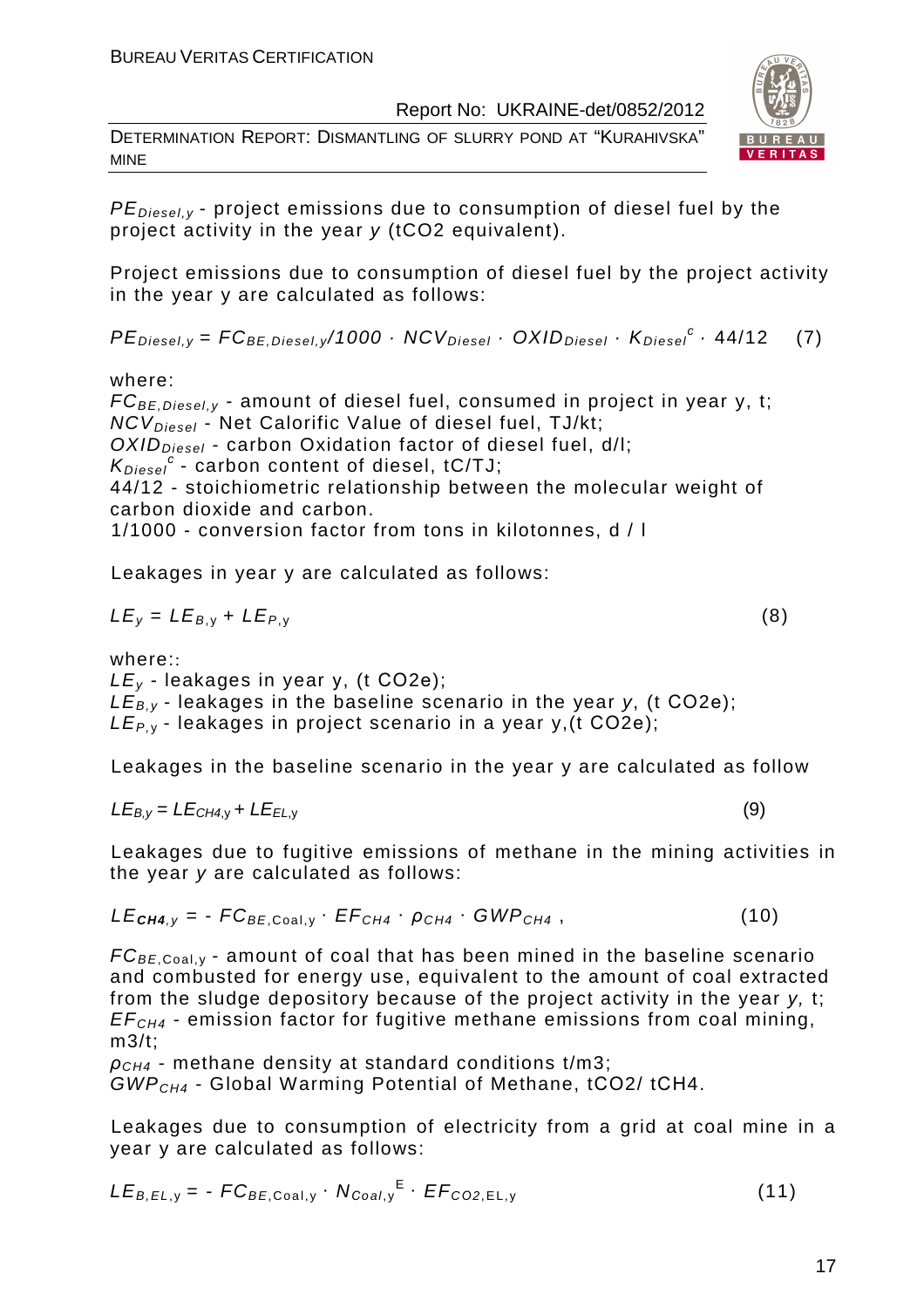DETERMINATION REPORT: DISMANTLING OF SLURRY POND AT "KURAHIVSKA" MINE

#### Where

 $FC_{BE, coal,v}$  - amount of coal that has been mined in the baseline scenario and combusted for energy use, equivalent to the amount of coal extracted from the waste heaps because of the project activity in the year y, t;

N<sub>Coal,y</sub><sup>E</sup> - Average electricity consumption per tonne of coal, produced in Ukraine in the year y, MWh/t;

EF<sup>C</sup>*О*2,EL, <sup>у</sup> - Specific carbon dioxide emissions due to production of electricity at TPP and by its consumption, tСО2/MWh

Leakages in project scenario in a year y are calculated as follow:

$$
LE_{P,y} = LE_{P,EL,y} \tag{12}
$$

**Where** 

 $LE_{PFLV}$ - leakages due to consumption of electricity from a grid at benefication plant in a year y,(t СО2е)

$$
LE_{P,EL,y} = -FC_{BE,Coal,y} \cdot N_{P,Coal,y}^{E} \cdot EF_{CO2,EL,y}
$$
 (13)

Де

 $FC_{BE,Coal,v}$  - amount of coal that has been mined in the baseline scenario and combusted for energy use, equivalent to the amount of coal extracted from the waste heaps because of the project activity in the year y, t;

 $N_{P,Coal,y}$ <sup>E</sup> - average electricity consumption per tonne of coal for the processing technology of rock on the benefication plant, MW/t;

EF<sup>C</sup>*О*2,EL, <sup>у</sup> - specific carbon dioxide emissions due to production of electricity at TPP and by its consumption, tСО2/MWh;

The monitoring plan presents the quality assurance and control procedures for the monitoring process described in the section D.2 of the PDD. This includes, as appropriate, information on calibration and on how records on data and/or method validity and accuracy are kept and made available on request.

The monitoring plan clearly identifies the responsibilities and the authority regarding the monitoring activities. Clear and transparent scheme of monitoring data flow is provided in the section D.3 of the PDD.

On the whole, the monitoring plan reflects good monitoring practices appropriate to the project type.

The monitoring plan provides, in tabular form, a complete compilation of the data that need to be collected for its application, including data that are measured or sampled and data that are collected from other sources (e.g. official statistics, expert judgment, proprietary data, IPCC,

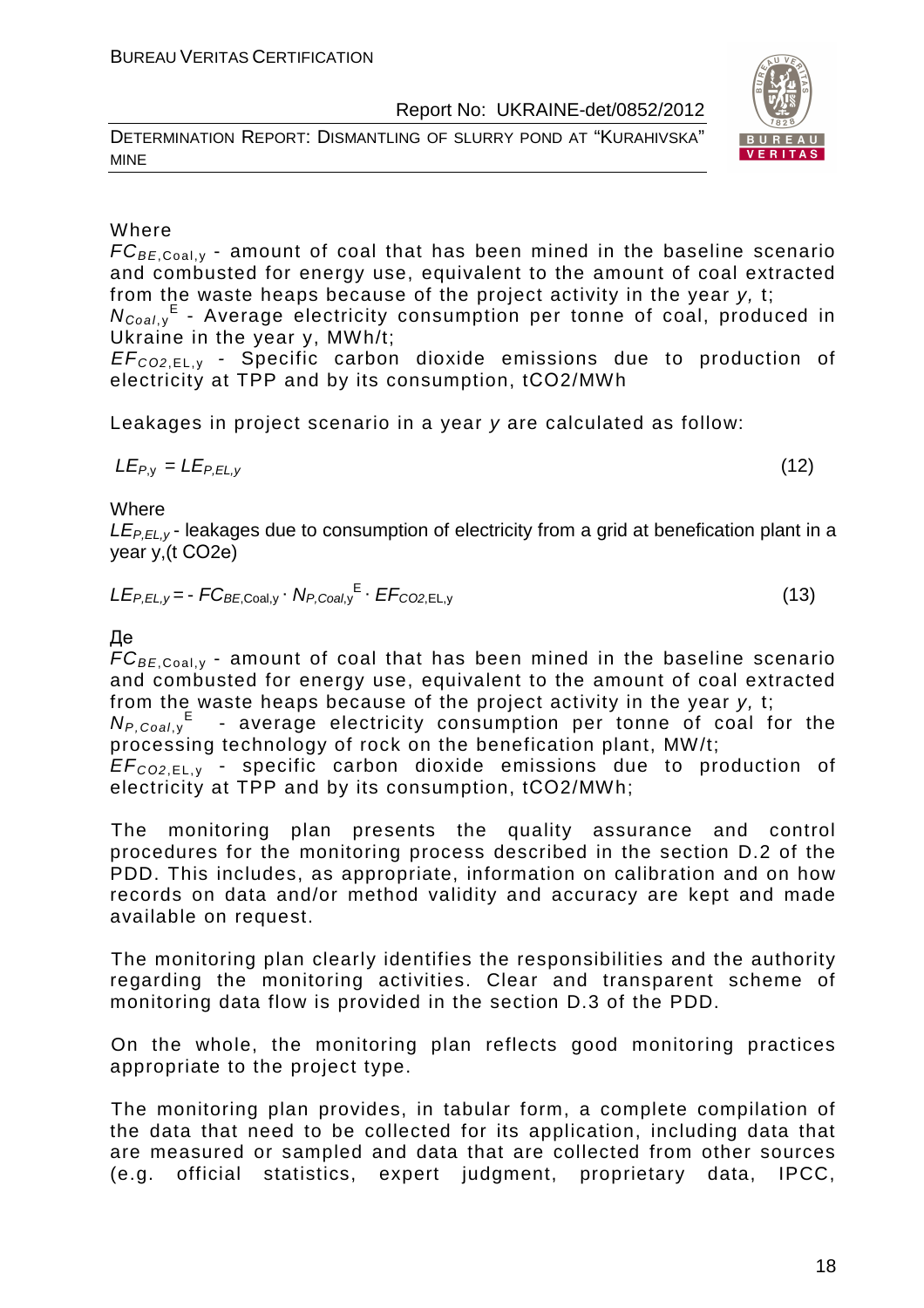DETERMINATION REPORT: DISMANTLING OF SLURRY POND AT "KURAHIVSKA" MINE



commercial and scientific literature etc.) but not including data that are calculated with equations.

The monitoring plan indicates that the data monitored and required for verification are to be kept for two years after the last transfer of ERUs for the project.

Identified problem areas for project monitoring plan, project participants' responses and conclusions of Bureau Veritas Certification are described in Annex A to the Determination Report (refer to CAR12-15)

# **4.8 Leakage (40-41)**

This project will result in a net change in fugitive methane emissions due to the mining activities. As coal in the baseline scenario is only coming from mines it causes fugitive emissions of methane. These are calculated as standard country specific emission factor applied to the amount of coal that is extracted from the waste heaps in the project scenario (which is the same as the amount of coal that would have been mined in the baseline scenario. Source of the leakage are the fugitive methane emissions due to coal mining. These emissions are specific to the coal that is being mined. Coal produced by the project activity is not mined but extracted from the waste heap through the advanced beneficiation process. Therefore, coal produced by the project activity substitutes the coal would have been otherwise mined in the baseline. Coal that is mined in the baseline has fugitive methane emissions associated with it and the coal produced by the project activity does not have such emissions associated with it.

As reliable and accurate national data on fugitive CH4 emissions associated with the production of coal are available, project participants used this data to calculate the amount of fugitive CH4 emission as described below.

This leakage is measurable: through the same procedure as used in 2006 IPCC Guidelines (See Volume 2, Chapter 4, Page 4-11) and also used in CDM approved methodology ACM0009, Version 4.0.0. Activity data (in our case amount of coal extracted from the waste heap which is monitored directly) is multiplied by the emission factor (which is sourced from the relevant national study – National Inventory Report of Ukraine under the Kyoto Protocol) and any conversion coefficients.

Electricity consumption and related greenhouse gas emissions due to dismantling of waste heap to be taken into account in calculating the project emissions. Carbon dioxide emissions due to electricity consumption in the coal mine way in an amount, equivalent to the design of coal - a leakage that can be taken into account at base of the State Statistics Committee data, concerning unit costs of electricity at coal mines in Ukraine in the relevant year.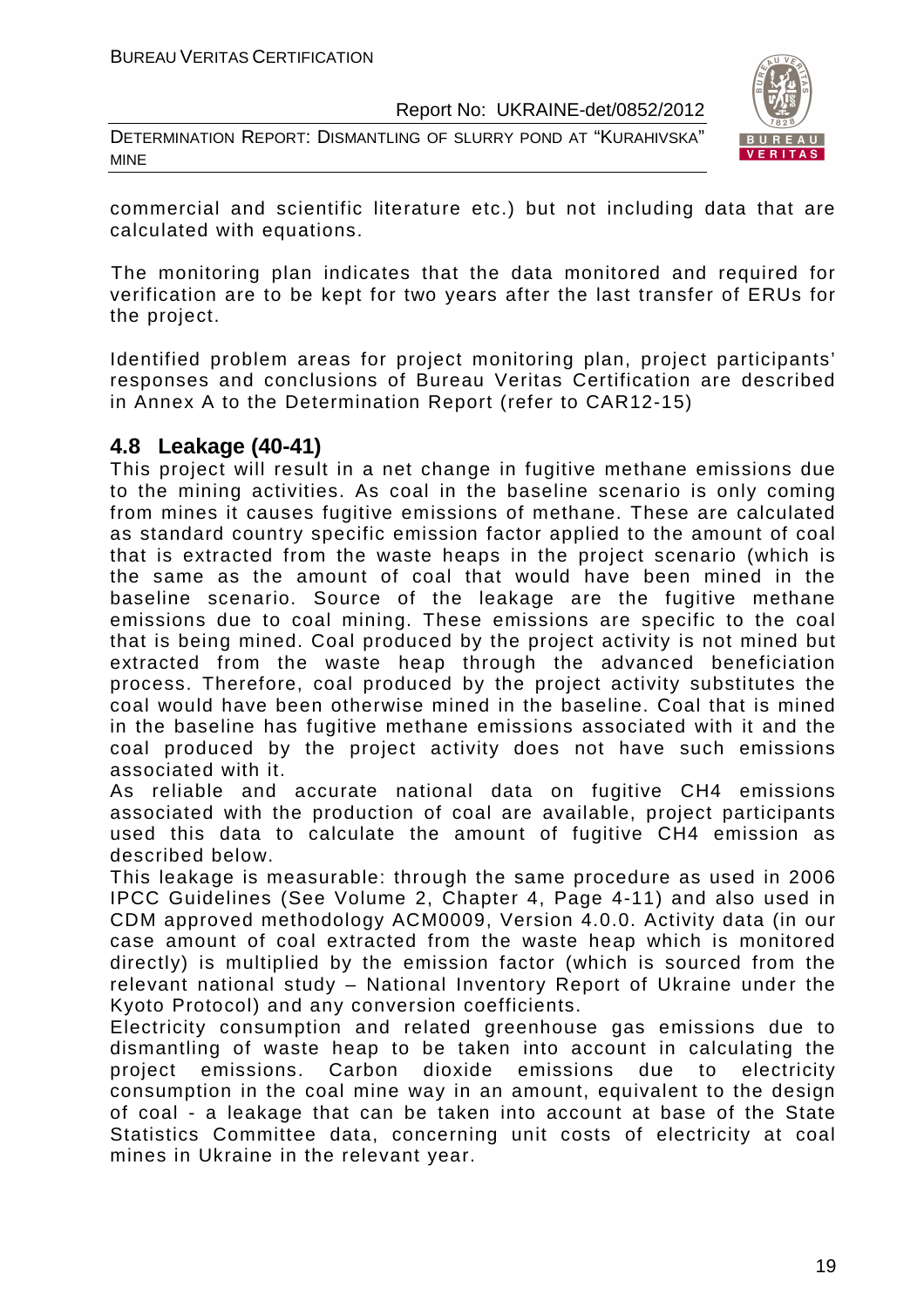DETERMINATION REPORT: DISMANTLING OF SLURRY POND AT "KURAHIVSKA" MINE



This leakage is directly attributable to the JI project activity according to the following assumption: the coal produced by the project activity from the waste heap will substitute the coal produced by underground mines of the region in the baseline scenario. This assumption is explained by the following logic: Energy coal market is demand driven as it is not feasible to produce coal without demand for it. Coal is a commodity that can be freely transported to the source of demand and coal of identical quality can substitute some other coal easily. The project activity cannot influence demand for coal on the market and supplies coal extracted from the waste heaps. In the baseline scenario demand for coal will stay the same and will be met by the traditional source – underground mines of the region. Therefore, the coal supplied by the project in the project scenario will have to substitute the coal mined in the baseline scenario. According to this approach equivalent product supplied by the project activity (with lower associated specific green-house gas emissions) will substitute the baseline product (with higher associated specific green-house gas emissions). This methodological approach is very common and is applied in all renewable energy projects (substitution of grid electricity with renewable-source electricity), projects in cement sector (e.g. JI0144 Slag usage and switch from wet to semi-dry process at JSC "Volyn-Cement", Ukraine), projects in metallurgy sector (e.g. UA1000181 Implementation of Arc Furnace Steelmaking Plant "Electrostal" at Kurakhovo, Donetsk Region) and others.

These leakages is significant and are

## **4.9 Estimation of emission reductions or enhancements of net removals (42-47)**

The PDD indicates assessment of emissions or net removals in the baseline scenario and in the project scenario as the approach chosen to estimate the emission reductions or enhancement of net removals generated by the project.

The PDD provides the ex ante estimates of for period 05/05/2008-31/12/2012:

(a) Emissions or net removals for the project scenario (within the project boundary), which are 74 302 tonnes of CO2eq;

(b) Leakage, as applicable, which are – 1 737 746 tonnes of CO2eq;

(c) Emissions or net removals for the baseline scenario (within the project boundary), which are 3 664 181 tonnes of CO2eq;

(d) Emission reductions or enhancements of net removals adjusted by leakage (based on (a)-(c) above), which are 5 327 625 tonnes of CO2eq.

The PDD provides the ex ante estimates of: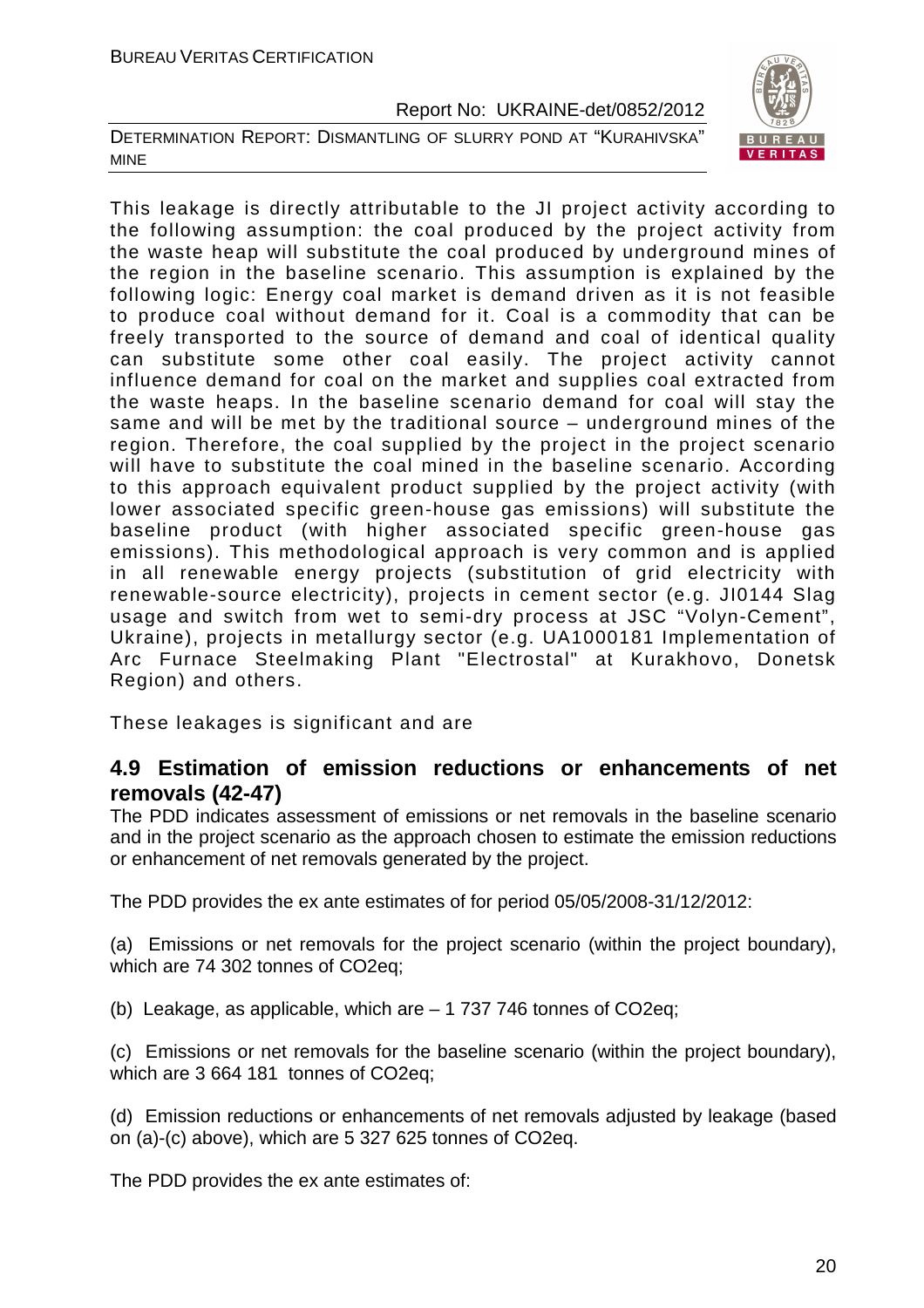DETERMINATION REPORT: DISMANTLING OF SLURRY POND AT "KURAHIVSKA" MINE



The estimates referred to above are given:

- (a) On a yearly basis;
- (b) From 05/05/2008 to 31/12/2012, covering the whole crediting period;
- (c) On a source-by-source/sink-by-sink basis;
- (d) For each GHG gas, which is CO2, СН4

(e) In tonnes of CO2 equivalent, using global warming potentials defined by decision 2/CP.3 or as subsequently revised in accordance with Article 5 of the Kyoto Protocol;

The formula used for calculating the estimates referred above, which are described in the section 4.7 of this Determination Report, are consistent throughout the PDD.

For calculating the estimates referred to above, key factors, e.g. local prices for electricity, coal and diesel fuel, available production resources, influencing the baseline emissions or removals and the activity level of the project and the emissions or net removals as well as risks associated with the project were taken into account, as appropriate.

Data sources used for calculating the estimates referred to above, such as work and laboratory logbooks, work and laboratory monthly and yearly reports, production sailing invoices are clearly identified, reliable and transparent.

Emission factors, such as emission factor for electricity consumption, Carbon Oxidation Factor of Coal, Carbon Oxidation Factor of Diesel Fuel, etc, were selected by carefully balancing accuracy and reasonableness, and appropriately justified of the choice.

The estimation referred to above is based on conservative assumptions and the most plausible scenarios in a transparent manner.

The estimates referred to above are consistent throughout the PDD.

The annual average of estimated emission reductions or enhancements of net removals over the crediting period is calculated by dividing the total estimated emission reductions or enhancements of net removals over the crediting period by the total months of the crediting period, and multiplying by twelve.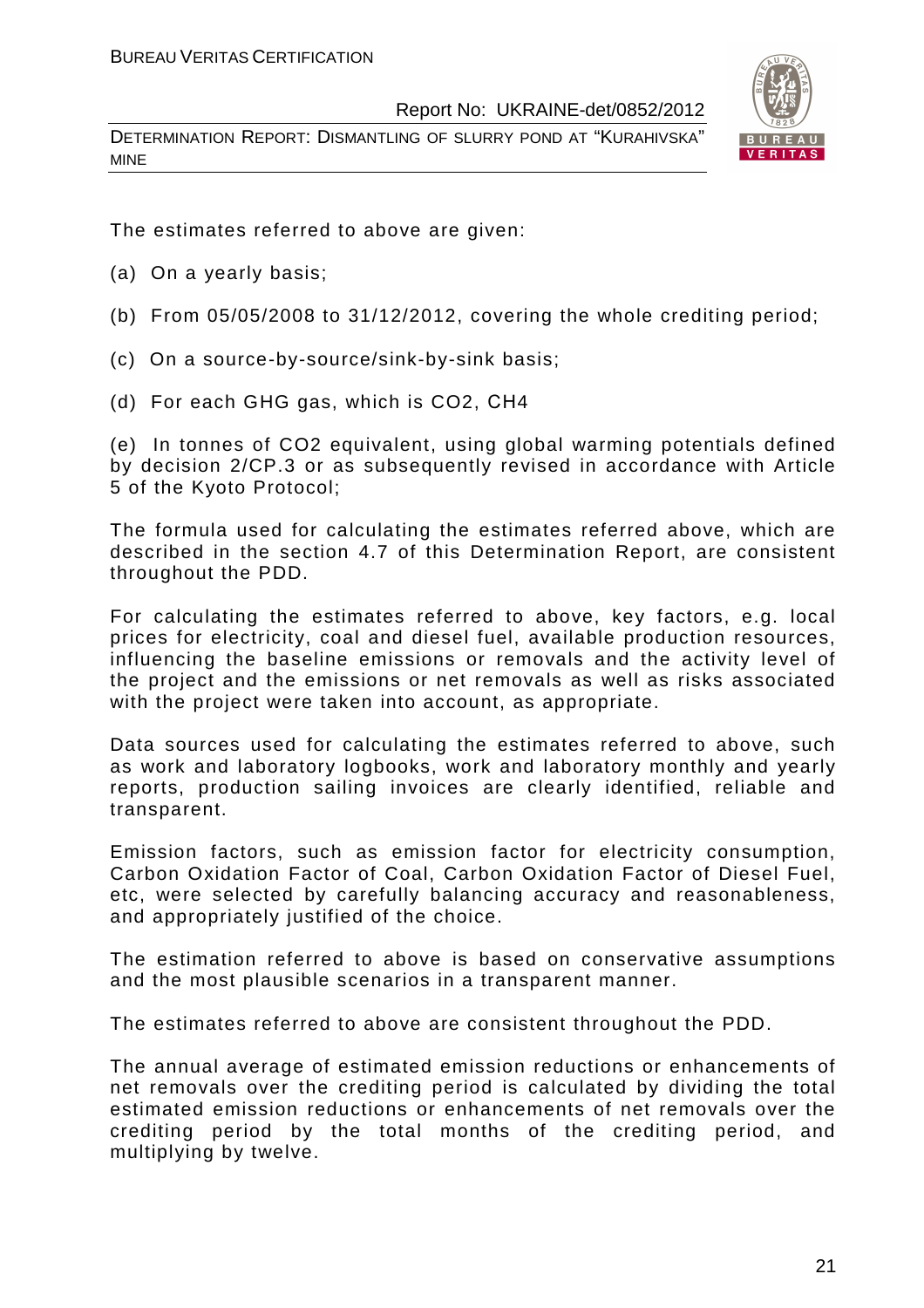DETERMINATION REPORT: DISMANTLING OF SLURRY POND AT "KURAHIVSKA" MINE



# **4.10 Environmental impacts (48)**

The PDD lists and attaches documentation on the analysis of the environmental impacts of the project, including transboundary impacts, in accordance with procedures as determined by the host Party, such as permit on pollutant by stationary sources, analysis of the environmental impacts, a part of separation fabric work project which is mentioned in the PDD.

The PDD provides conclusion and all references to supporting documentation of an environmental impact assessment undertaken in accordance with the procedures as required by the host Party, if the analysis referred to above indicates that the environmental impacts are considered significant by the project participants or the host Party.

The problem areas for environmental impacts of the project were not identified

# **4.11 Stakeholder consultation (49)**

The host Party for the project is Ukraine. The project meets the applicable standards and requirements, set forth in Ukraine. The Host Party does not put forward the requirement to consult with stakeholders to JI projects. The project was presented to the local authorities, and was approved (approval on building, etc).

Any comments from local authorities or stakeholders were not obtained.

# **4.12 Determination regarding small scale projects (50-57)**

"Not applicable"

# **4.13 Determination regarding land use, land-use change and forestry (LULUCF) projects (58-64)**

"Not applicable"

# **4.14 Determination regarding programmes of activities (65-73)**

"Not applicable"

# **5 SUMMARY AND REPORT OF HOW DUE ACCOUNT WAS TAKEN OF COMMENTS RECEIVED PURSUANT TO PARAGRAPH 32 OF THE JI GUIDELINES**

No comments, pursuant to paragraph 32 of the JI Guidelines, were received

# **6 DETERMINATION OPINION**

Bureau Veritas Certification has performed a determination of the "Dismantling of slurry pond at "Kurahivska" mine" Project in Kuralhovka village,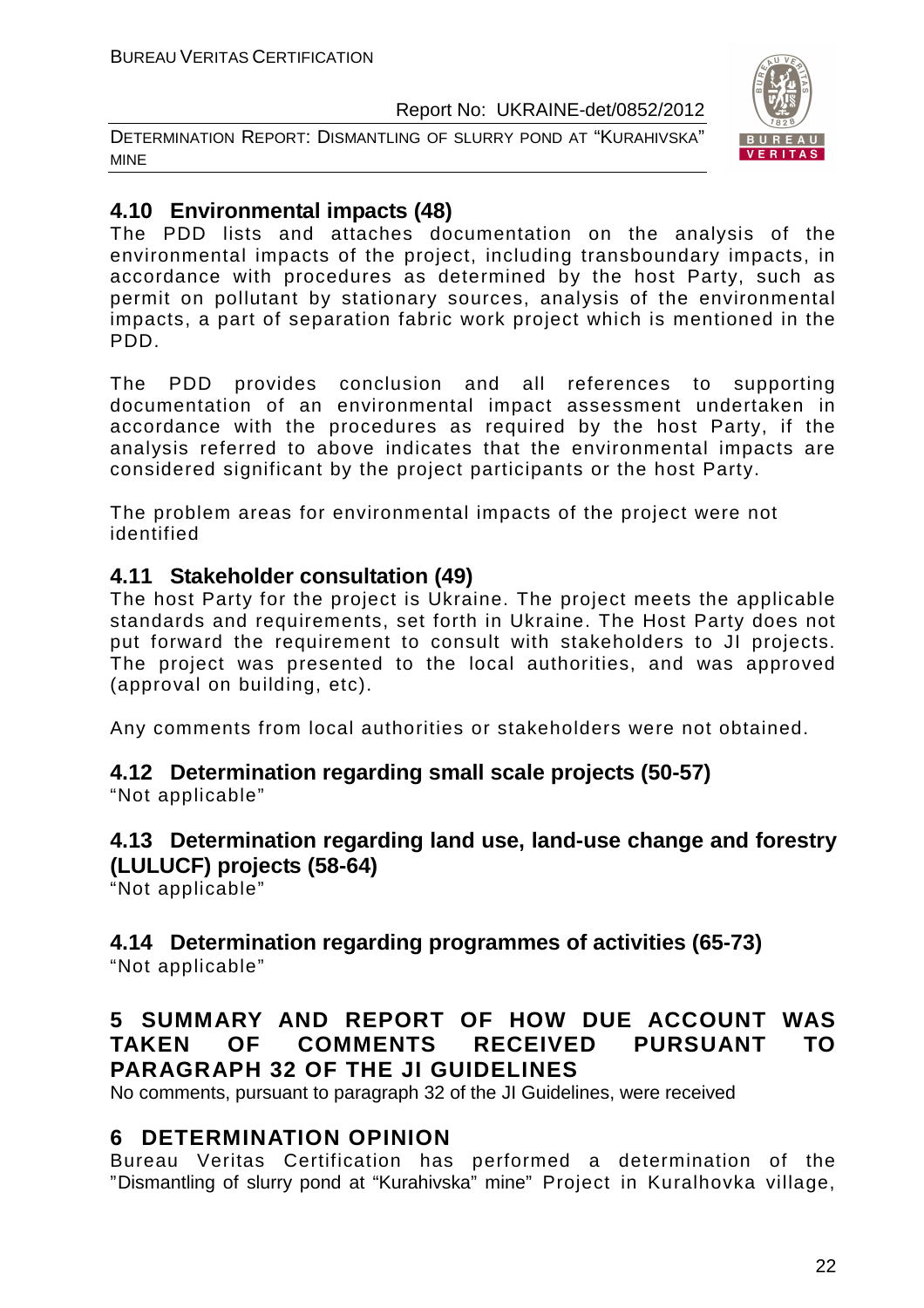DETERMINATION REPORT: DISMANTLING OF SLURRY POND AT "KURAHIVSKA" MINE



Mariinskiy district, Donetsk Region, Ukraine. The determination was performed on the basis of UNFCCC criteria and host country criteria and also on the criteria given to provide for consistent project operations, monitoring and reporting.

The determination consisted of the following three phases: i) a desk review of the project design and the baseline and monitoring plan; ii) follow-up interviews with project stakeholders; iii) the resolution of outstanding issues and the issuance of the final determination report and opinion.

Project participant/s used the latest tool for demonstration of the additionality. In line with this tool, the PDD provides barrier analysis AND common practice analysis, to determine that the project activity itself is not the baseline scenario.

Emission reductions attributable to the project are hence additional to any that would occur in the absence of the project activity. Given that the project is implemented and maintained as designed, the project is likely to achieve the estimated amount of emission reductions.

The determination revealed two pending issues related to the current determination stage of the project: the issue of the written approval of the project and the authorization of the project participant by the host Party. If the written approval and the authorization by the host Party are awarded, it is our opinion that the project as described in the Project Design Document, Version 2.0 meets all the relevant UNFCCC requirements for the determination stage and the relevant host Party criteria.

The review of the project design documentation (version 2.0) and the subsequent follow-up interviews have provided Bureau Veritas Certification with sufficient evidence to determine the fulfillment of stated criteria. In our opinion, the project correctly applies and meets the relevant UNFCCC requirements for the JI and the relevant host country criteria.

The determination is based on the information made available to us and the engagement conditions detailed in this report.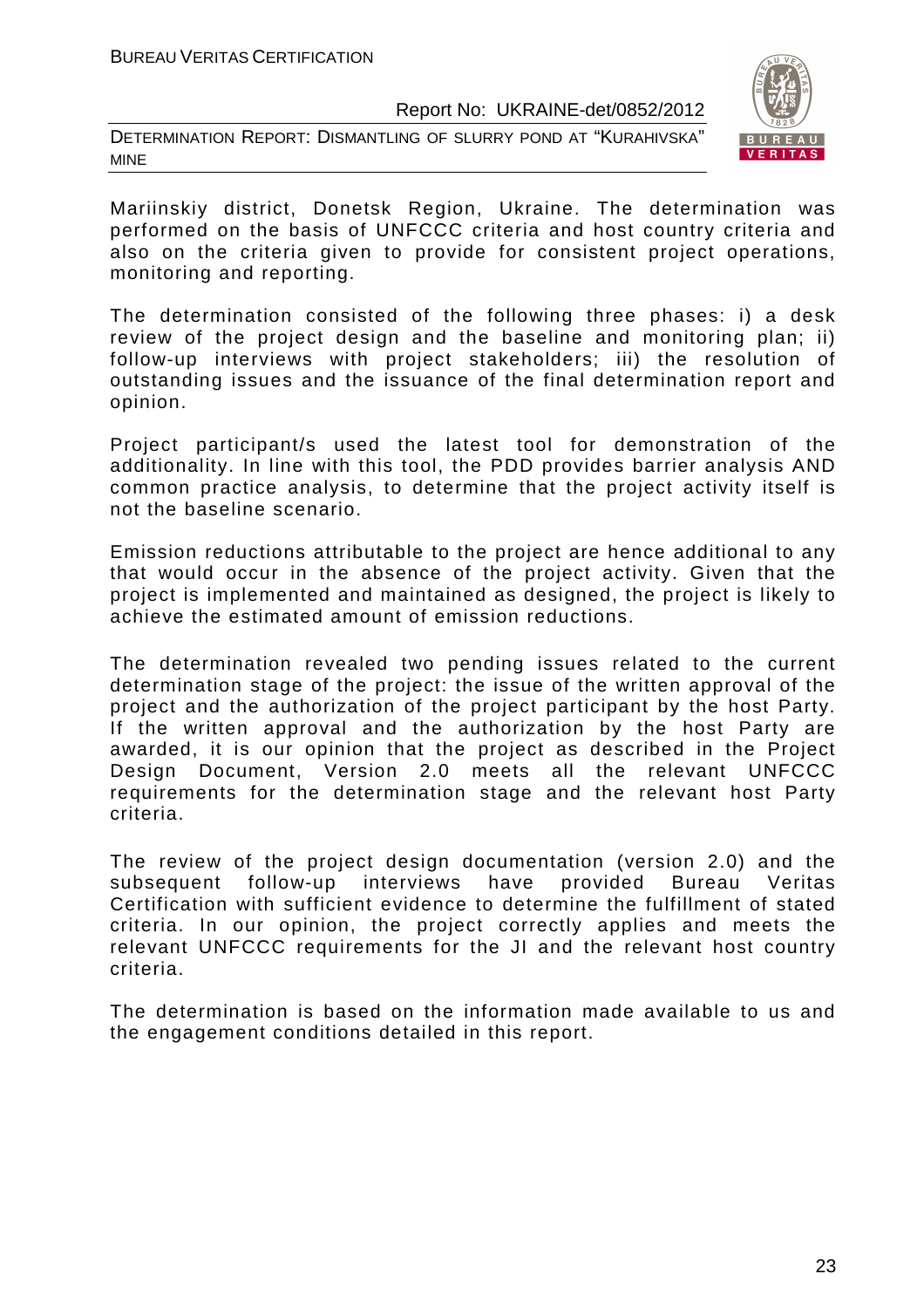DETERMINATION REPORT: DISMANTLING OF SLURRY POND AT "KURAHIVSKA" MINE



# **7 REFERENCES**

#### **Category 1 Documents:**

Documents provided by SIA "Vidzeme Eko" that relate directly to the GHG components of the project.

- /1/ Project Design Document "Dismantling of slurry pond at "Kurahivska" mine" version 1.0 dated 05/10/2012
- /2/ Project Design Document "Dismantling of slurry pond at "Kurahivska" mine" version 2.0 dated 30/11/2012
- /3/ ERUs calculation Excel-file "Calculation\_T25\_.xls"
- /4/ Letter of Endorsement #2906/23/7 dated 04/10/2012 issued by State Environment Investment Agency of Ukraine

#### **Category 2 Documents:**

Background documents related to the design and/or methodologies employed in the design or other reference documents.

- /1/ Delivery Agreement #1041 from 10/03/08 between "Stulnevskyy Granite Quarry" Ltd. and PE "Donvugillyapostachannya".
- /2/ Subcontract #2491 from 10/03/08 between "Stulnevskyy Granite Quarry" Ltd. and "Donvuglezbagachennya" Ltd.
- /3/ Contract for work #1008 from 10/03/08 between PJSC "Krasnoperekopsky glass factory" and "Stulnevskyy Granite Quarry" Ltd.
- /4/ Attestation Certificate # 295 of chemical laboratory, "Enrichment plant #105" Ltd.
- /5/ Verification Certificate of measuring technique#06/03-/004 from 13/07/08, mechanical Stopwatch.
- /6/ Verification Certificate of measuring technique #151 from 10/07/12, electronic scales.
- /7/ Verification Certificate of measuring technique #150 from 10/07/12, electronic scales.
- /8/ Verification Certificate of measuring technique #153 from 10/07/12, electronic scales.
- /9/ Verification Certificate of measuring technique #1576 from 15/08/12, electronic scales.
- /10/ Verification Certificate of measuring technique #1574 from 15/08/12, electronic scales.
- /11/ Verification Certificate of measuring technique #1575 from 15/08/12, electronic scales.
- /12/ Certificate #51 of laboratory furnace of resistance, valid till 19/09/14
- /13/ Certificate #52 of laboratory furnace of resistance, valid till 16/09/14
- /14/ Certificate #49 of low temperature laboratory furnace, valid till 16/09/14
- /15/ Certificate #48 of low temperature laboratory furnace, valid till 16/09/14
- /16/ Certificate #46 of low temperature laboratory furnace, valid till 16/09/14
- /17/ Certificate #47 of low temperature laboratory furnace, valid till 16/09/14
- /18/ Certificate #654 of laboratory sieve, valid till 10.07.13
- /19/ Certificate #652 of laboratory sieve, valid till 10.07.13
- /20/ Certificate #653 of laboratory sieve, valid till 10.07.13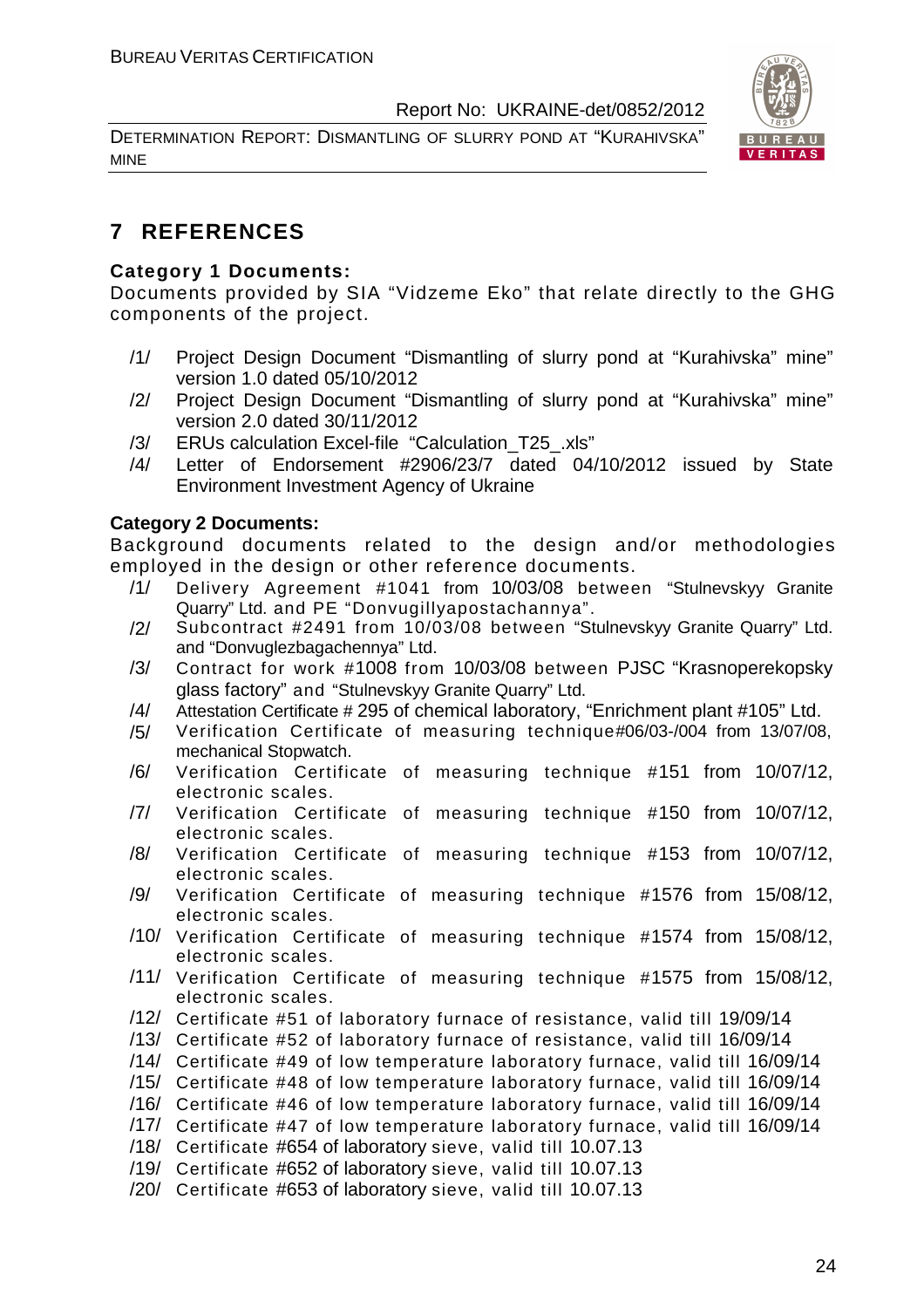DETERMINATION REPORT: DISMANTLING OF SLURRY POND AT "KURAHIVSKA" MINE



- /21/ Certificates on coal quality 2008-2012 years
- /22/ Technological scheme of enrichment plant
- /23/ Sale invoices on delivered coal 2008-2012 year
- /24/ Sale invoices on diesel fuel for 2008-2012 year
- /25/ Passports on dismantled waste heaps
- /26/ Statements on coal weighting for 2008-2012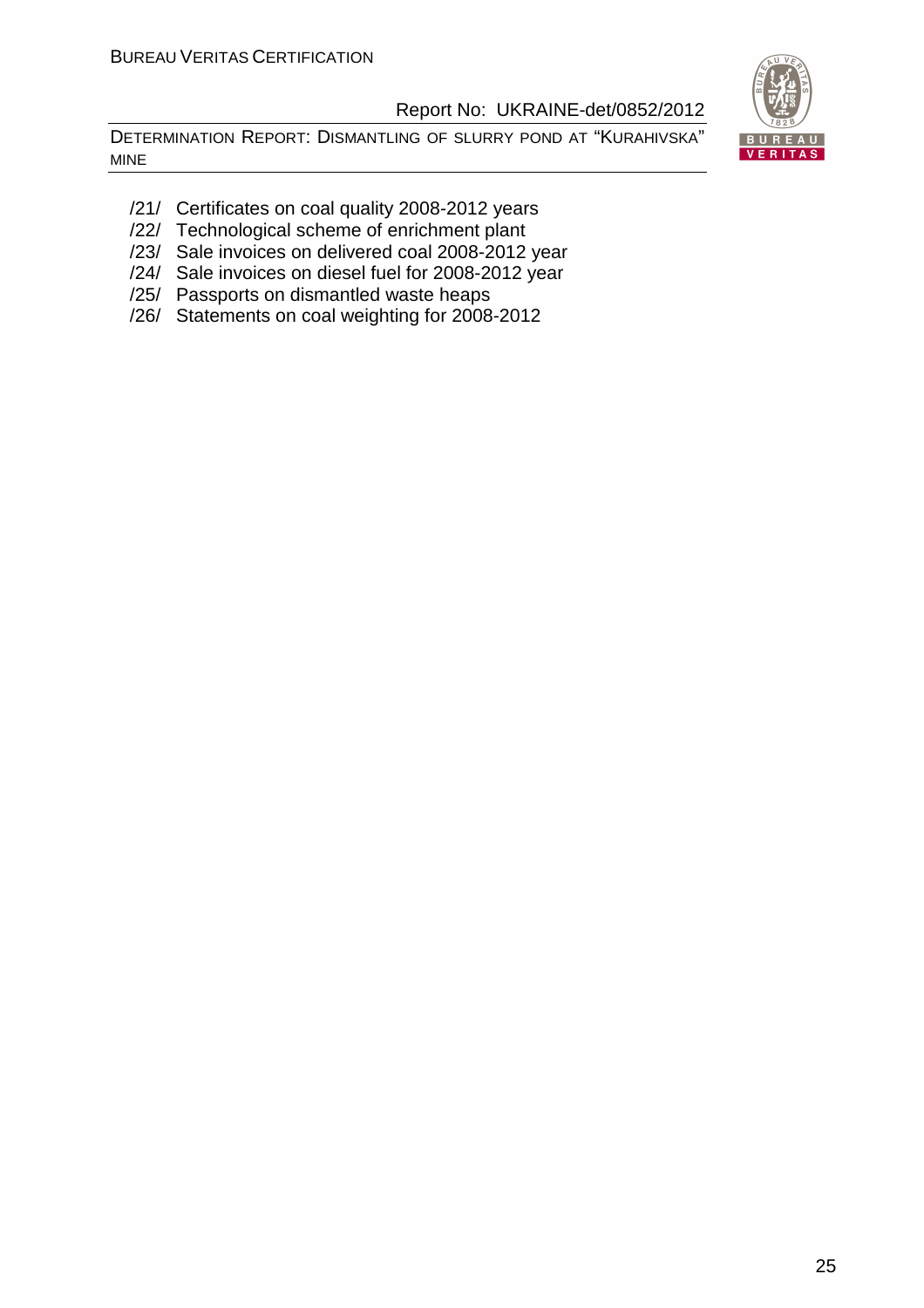DETERMINATION REPORT: DISMANTLING OF SLURRY POND AT "KURAHIVSKA" MINE



#### **Persons interviewed:**

List persons interviewed during the determination or persons that contributed with other information that are not included in the documents listed above.

- /1/ Gints KIavinsh SIA "Vidzeme Eko" JI Project Manager
- /2/ Stah Yuri Mykhailovych SIA "Vidzeme Eko" JI Consultant
- /3/ Ivan Petrovych Gushcha manager of industrial site, "Donvuglezbagachennya" Ltd
- /4/ Kateryna Ivanivna Novytska Manager of TCD, "Stulnevskyy Granite Quarry" Ltd
- /5/ Vadym Olehovych Mikulonok director of PJSC "Krasnoperekopsk glass factory"

1. o0o -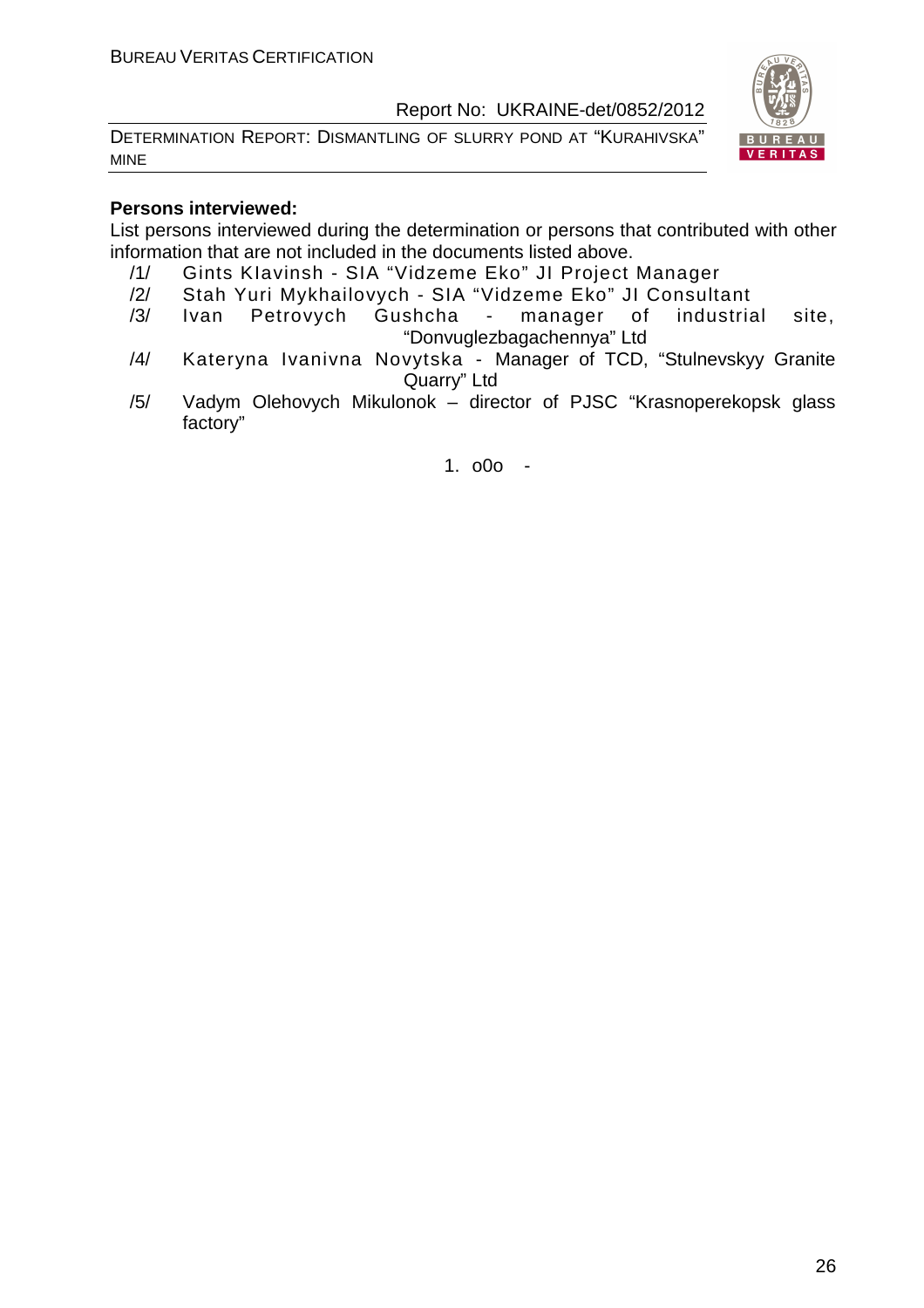

DETERMINATION REPORT: DISMANTLING OF SLURRY POND AT "KURAHIVSKA" MINE

# APPENDIX A: DETERMINATION PROTOCOL

#### **DETERMINATION PROTOCOL**

#### **Check list for determination, according JOINT IMPLEMENTATION DETERMINATION AND VERIFICATION MANUAL (Version 01)**

| <b>DVM</b><br>Paragrap<br>h | <b>Check Item</b>                                                                                                                                                                                                                                                                                  | <b>Initial finding</b>                                                                                                                                                                                                                                                                                                                                                                                                                                        | <b>Draft</b><br><b>Conclusion</b> | <b>Final</b><br><b>Conclusion</b> |
|-----------------------------|----------------------------------------------------------------------------------------------------------------------------------------------------------------------------------------------------------------------------------------------------------------------------------------------------|---------------------------------------------------------------------------------------------------------------------------------------------------------------------------------------------------------------------------------------------------------------------------------------------------------------------------------------------------------------------------------------------------------------------------------------------------------------|-----------------------------------|-----------------------------------|
|                             | <b>General description of the project</b>                                                                                                                                                                                                                                                          |                                                                                                                                                                                                                                                                                                                                                                                                                                                               |                                   |                                   |
| Title of the project        |                                                                                                                                                                                                                                                                                                    |                                                                                                                                                                                                                                                                                                                                                                                                                                                               |                                   |                                   |
|                             | Is the title of the project presented?                                                                                                                                                                                                                                                             | The title of project is "DISMANTLING OF SLURRY<br>POND AT "KURAHIVSKA" MINE"                                                                                                                                                                                                                                                                                                                                                                                  | OK                                | OK.                               |
|                             | Is the sectoral scope to which the project<br>pertains presented?                                                                                                                                                                                                                                  | The sectoral scope is 8. Mining/mineral production                                                                                                                                                                                                                                                                                                                                                                                                            | <b>OK</b>                         | <b>OK</b>                         |
|                             | Is the current version number of the<br>document presented?                                                                                                                                                                                                                                        | The current version number is 1.0                                                                                                                                                                                                                                                                                                                                                                                                                             | OK                                | OK                                |
|                             | Is the date when the document was<br>completed presented?                                                                                                                                                                                                                                          | The date<br>when the document is<br>completed<br>is<br>05/10/2012                                                                                                                                                                                                                                                                                                                                                                                             | <b>OK</b>                         | <b>OK</b>                         |
|                             | <b>Description of the project</b>                                                                                                                                                                                                                                                                  |                                                                                                                                                                                                                                                                                                                                                                                                                                                               |                                   |                                   |
|                             | Is the purpose of the project included with<br>a concise, summarizing explanation (max.<br>1-2 pages) of the:<br>a) Situation existing prior to the starting<br>date of the project;<br>b) Baseline scenario; and<br>c) Project scenario (expected outcome,<br>including a technical description)? | The situation existing prior to the starting date of the<br>project<br>Very often it was not economically feasible to extract all<br>100% of coal from the rock mass. Therefore, waste<br>heaps of Luhansk region contains a large amount of<br>coal, which is self-ignited later on. All the waste heaps<br>that were self-ignited or the ones that are close to self-<br>ignition are the centre of uncontrolled pollutants and<br>greenhouse gas emissions | CAR01                             | <b>OK</b>                         |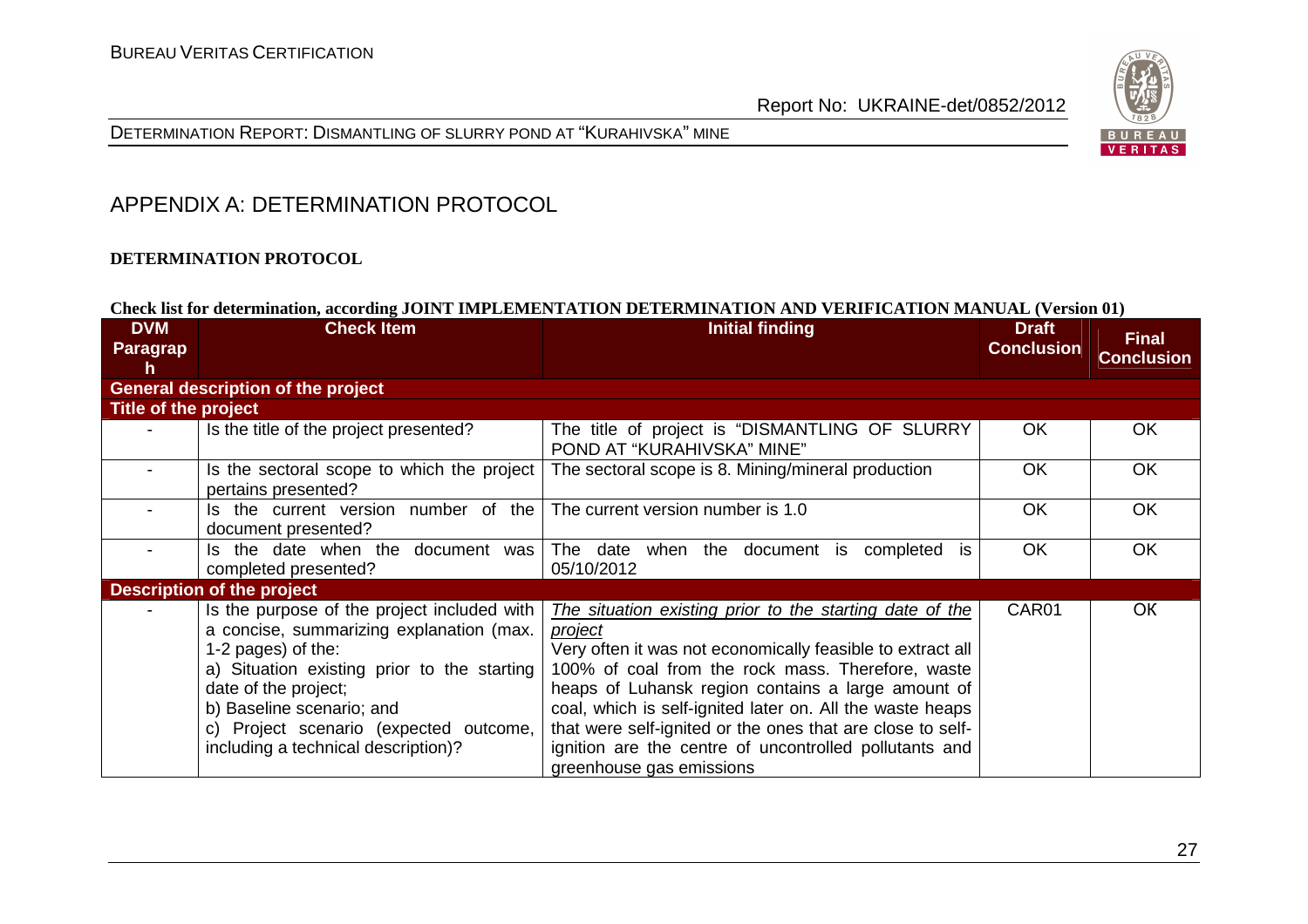

|                                               | DETERMINATION REPORT: DISMANTLING OF SLURRY POND AT "KURAHIVSKA" MINE         |                                                                                                                                                                                                                                                                                                                                                                                                                                                                                                                                                                                                                                                                                                                                                                                                                                                                                                                                                                                                                                                                                                                  |                                   | BUREAU                            |
|-----------------------------------------------|-------------------------------------------------------------------------------|------------------------------------------------------------------------------------------------------------------------------------------------------------------------------------------------------------------------------------------------------------------------------------------------------------------------------------------------------------------------------------------------------------------------------------------------------------------------------------------------------------------------------------------------------------------------------------------------------------------------------------------------------------------------------------------------------------------------------------------------------------------------------------------------------------------------------------------------------------------------------------------------------------------------------------------------------------------------------------------------------------------------------------------------------------------------------------------------------------------|-----------------------------------|-----------------------------------|
| <b>DVM</b><br><b>Paragrap</b><br>$\mathsf{h}$ | <b>Check Item</b>                                                             | <b>Initial finding</b>                                                                                                                                                                                                                                                                                                                                                                                                                                                                                                                                                                                                                                                                                                                                                                                                                                                                                                                                                                                                                                                                                           | <b>Draft</b><br><b>Conclusion</b> | <b>Final</b><br><b>Conclusion</b> |
|                                               |                                                                               | The baseline scenario assumed that the common<br>practice will be continued - heap can be spontaneously<br>ignited with a certain probability, and the process of<br>burning will continue till all coal, contained there, will be<br>burned. The process of combustion is accompanied by<br>release the carbon dioxide into atmosphere.<br>Project scenario-provides complete dismantling of the<br>dump. During dismantling of the dump, the rocks will be<br>divided into fractions, which will be used for blending<br>with steam coal and subsequently supplied to heat<br>power plants and boiler houses for burning as fuel.<br>After sorting, the large fractions will be used for building<br>and repairing of roads. As the result, rock mass of the<br>dump will be fully utilized, and the received coal will<br>replace coal, which otherwise would have had to be<br>mined. As the result of the project, the opportunity of<br>self-ignition of heap will be eliminated<br>CAR01<br>Please add data on subcontractors of "Krasnoperekops"<br>glass factory" Ltd involved to the project activity. |                                   |                                   |
|                                               | Is the history of the project (incl. its JI<br>component) briefly summarized? | The history of project JI component is briefly<br>summarized<br>CAR02<br>Please provide history of "Kurahivska" mine sludge<br>depository                                                                                                                                                                                                                                                                                                                                                                                                                                                                                                                                                                                                                                                                                                                                                                                                                                                                                                                                                                        | CAR02                             | <b>OK</b>                         |
| <b>Project participants</b>                   |                                                                               |                                                                                                                                                                                                                                                                                                                                                                                                                                                                                                                                                                                                                                                                                                                                                                                                                                                                                                                                                                                                                                                                                                                  |                                   |                                   |
|                                               | Are project participants and Party(ies)<br>involved in the project listed?    | "Krasnoperekopsk glass factory" Ltd and SIA "Vidzeme<br>Eko" is indicated as the project participants and<br>Ukraine and Republic Latvia are indicated as Parties                                                                                                                                                                                                                                                                                                                                                                                                                                                                                                                                                                                                                                                                                                                                                                                                                                                                                                                                                | <b>OK</b>                         | OK                                |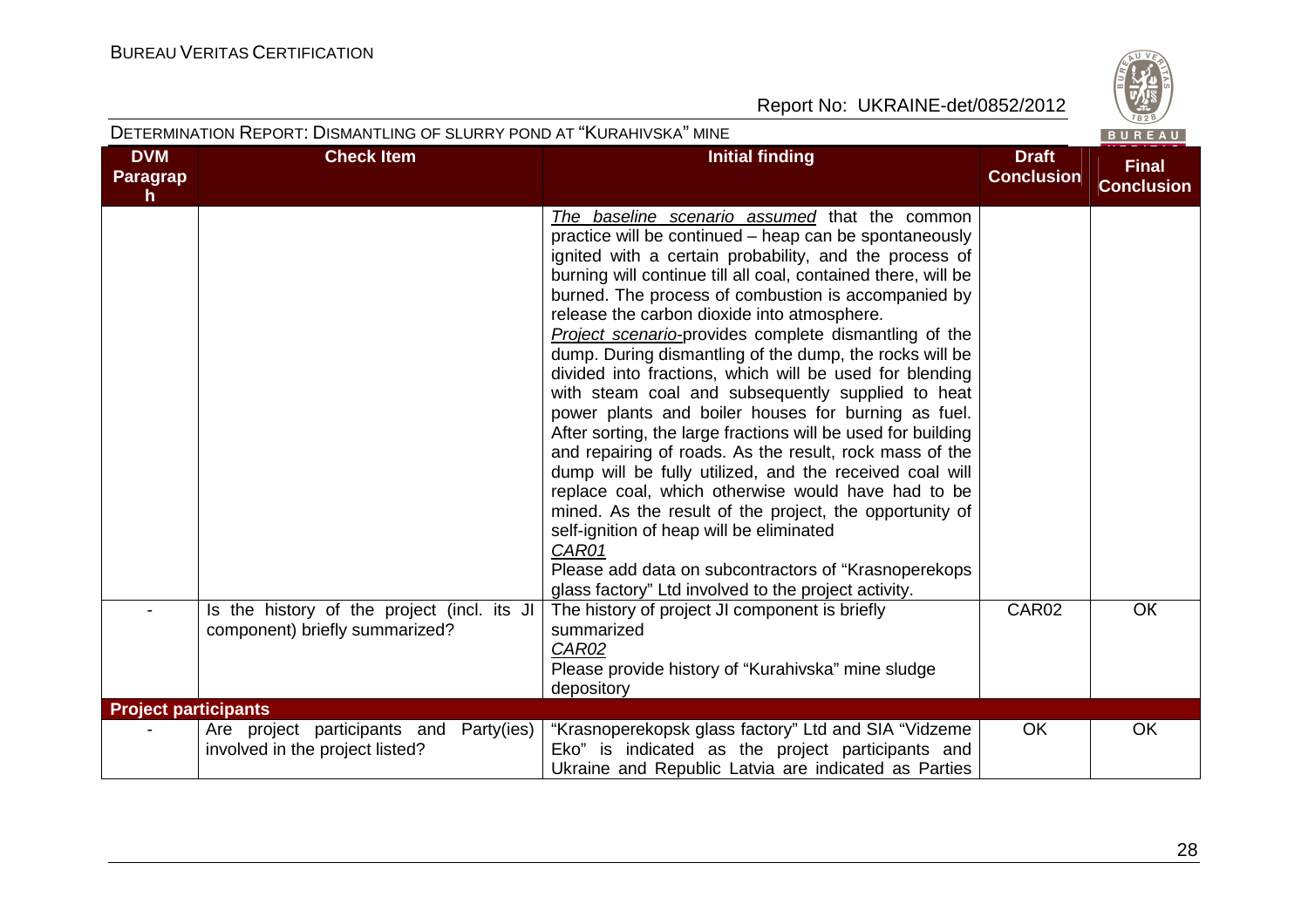

|                              | DETERMINATION REPORT: DISMANTLING OF SLURRY POND AT "KURAHIVSKA" MINE                                                                                                                                                 |                                                                                                                                                                                                                                                                                                                                                                                                                                                                                            |                                          | BUREAU                              |
|------------------------------|-----------------------------------------------------------------------------------------------------------------------------------------------------------------------------------------------------------------------|--------------------------------------------------------------------------------------------------------------------------------------------------------------------------------------------------------------------------------------------------------------------------------------------------------------------------------------------------------------------------------------------------------------------------------------------------------------------------------------------|------------------------------------------|-------------------------------------|
| <b>DVM</b><br>Paragrap<br>h. | <b>Check Item</b>                                                                                                                                                                                                     | <b>Initial finding</b>                                                                                                                                                                                                                                                                                                                                                                                                                                                                     | <b>Draft</b><br><b>Conclusion</b>        | <b>Final</b><br><b>Conclusion</b>   |
|                              |                                                                                                                                                                                                                       | involved                                                                                                                                                                                                                                                                                                                                                                                                                                                                                   |                                          |                                     |
| $\blacksquare$               | Is the data of the project participants<br>presented in tabular format?                                                                                                                                               | The data of the project participants are presented in<br>tabular format                                                                                                                                                                                                                                                                                                                                                                                                                    | <b>OK</b>                                | <b>OK</b>                           |
|                              | Is contact information provided in Annex 1<br>of the PDD?                                                                                                                                                             | The contact information on project participants are<br>indicated in the Annex 1                                                                                                                                                                                                                                                                                                                                                                                                            | <b>OK</b>                                | <b>OK</b>                           |
|                              | Is it indicated, if it is the case, if the Party<br>involved is a host Party?                                                                                                                                         | The Host Party Ukraine is indicated as the Party<br>Involved                                                                                                                                                                                                                                                                                                                                                                                                                               | OK                                       | <b>OK</b>                           |
|                              | <b>Technical description of the project</b>                                                                                                                                                                           |                                                                                                                                                                                                                                                                                                                                                                                                                                                                                            |                                          |                                     |
|                              | <b>Location of the project</b>                                                                                                                                                                                        |                                                                                                                                                                                                                                                                                                                                                                                                                                                                                            |                                          |                                     |
|                              | Host Party(ies)                                                                                                                                                                                                       | <b>Ukraine</b>                                                                                                                                                                                                                                                                                                                                                                                                                                                                             | OK                                       | OK                                  |
| $\blacksquare$               | Region/State/Province etc.                                                                                                                                                                                            | Donets Region, Selidovskyi District                                                                                                                                                                                                                                                                                                                                                                                                                                                        | OK                                       | OK                                  |
| $\blacksquare$               | City/Town/Community etc.                                                                                                                                                                                              | Kurakhivka villge                                                                                                                                                                                                                                                                                                                                                                                                                                                                          | <b>OK</b>                                | OK                                  |
| $\blacksquare$               | Detail of the physical location, including<br>information<br>allowing<br>the<br>unique<br>identification of the project. (This section<br>should not exceed one page)                                                 | Geographical coordinates of the waste heaps and<br>enrichment plant are provided in the section A.4.1.4<br>CAR03<br>Please clarify source of project geographical data                                                                                                                                                                                                                                                                                                                     | CAR03                                    | <b>OK</b>                           |
|                              |                                                                                                                                                                                                                       | Technologies to be employed, or measures, operations or actions to be implemented by the project                                                                                                                                                                                                                                                                                                                                                                                           |                                          |                                     |
|                              | Are the technology(ies) to be employed, or<br>measures, operations or actions to be<br>implemented by the project, including all<br>technical<br>data<br>relevant<br>and<br>the<br>implementation schedule described? | Technology used in this project may be described in<br>the section A.4.2 of the PDD<br>CAR04<br>Coal sludge from the ore-dressing plant contains large<br>amount of water. Please add information on project<br>measures provided by sludge pond dehydration or<br>describe events, which results are sludge pond<br>dehydration<br>CL01<br>Please clarify mark and characteristics of sludge<br>benefication device(название и марка<br>бутары,<br>производительность, энергопотребление) | CAR04<br>CL <sub>01</sub><br><b>CL02</b> | <b>OK</b><br><b>OK</b><br><b>OK</b> |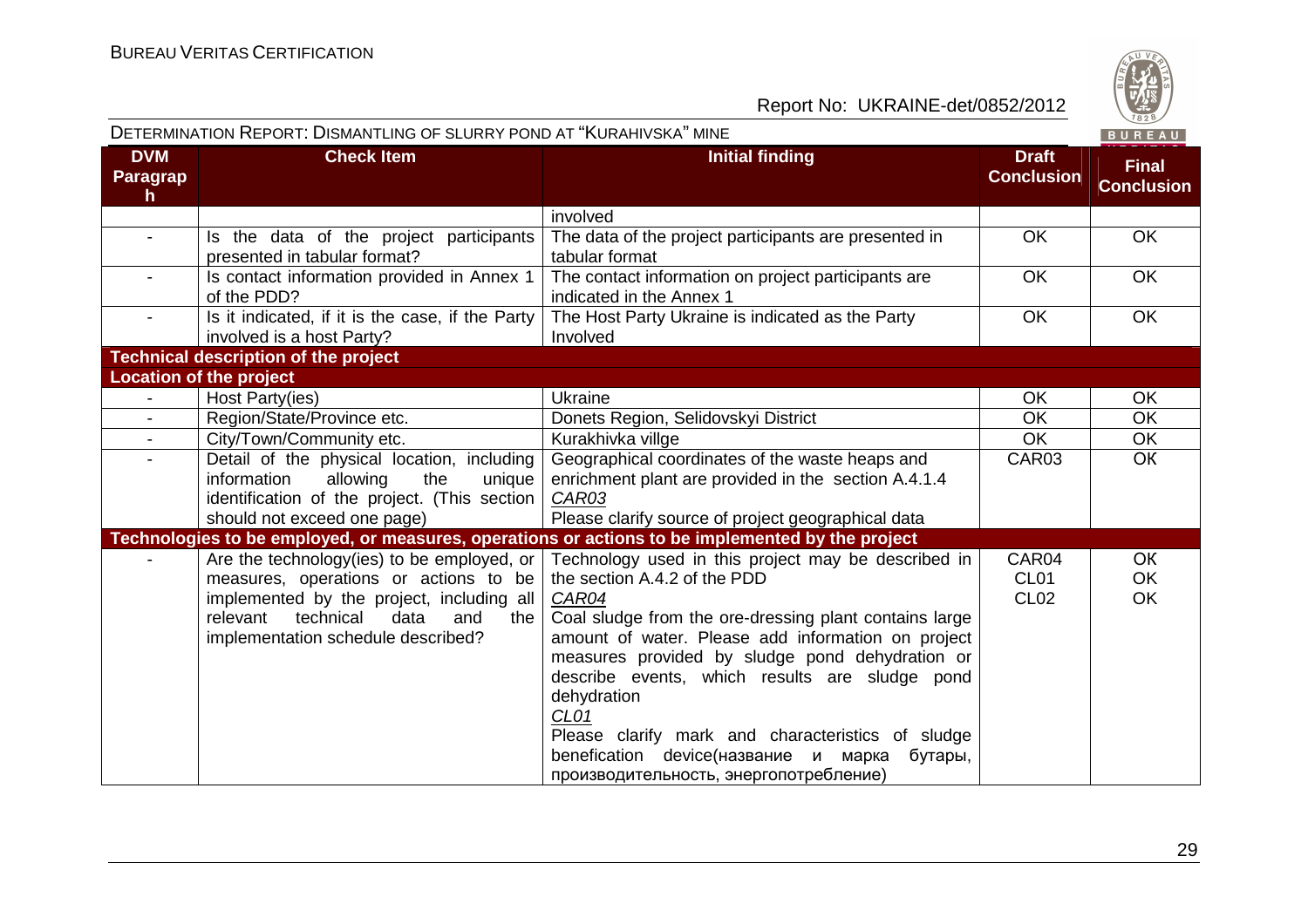

|                                               | DETERMINATION REPORT: DISMANTLING OF SLURRY POND AT "KURAHIVSKA" MINE                                                      |                                                                                                                                                                                                                                                                                                                                                                                                                                                                                                                  |                                   | BUREAU                            |
|-----------------------------------------------|----------------------------------------------------------------------------------------------------------------------------|------------------------------------------------------------------------------------------------------------------------------------------------------------------------------------------------------------------------------------------------------------------------------------------------------------------------------------------------------------------------------------------------------------------------------------------------------------------------------------------------------------------|-----------------------------------|-----------------------------------|
| <b>DVM</b><br><b>Paragrap</b><br>$\mathsf{h}$ | <b>Check Item</b>                                                                                                          | <b>Initial finding</b>                                                                                                                                                                                                                                                                                                                                                                                                                                                                                           | <b>Draft</b><br><b>Conclusion</b> | <b>Final</b><br><b>Conclusion</b> |
|                                               |                                                                                                                            | CL <sub>02</sub><br>Please describe situation with wastes of sludge<br>enrichment process (просьба пояснить, куда уходят<br>отходы обогащения шлама)                                                                                                                                                                                                                                                                                                                                                             |                                   |                                   |
|                                               | sectoral policies and circumstances                                                                                        | Brief explanation of how the anthropogenic emissions of greenhouse gases by sources are to be reduced by the proposed JI project,<br>including why the emission reductions would not occur in the absence of the proposed project, taking into account national and/or                                                                                                                                                                                                                                           |                                   |                                   |
|                                               | Is it stated how anthropogenic GHG<br>emission reductions are to be achieved?<br>(This section should not exceed one page) | The<br>project is aimed at reducing<br>proposed<br>anthropogenic emissions. Emission reductions created<br>by:<br>- Elimination of greenhouse gases sources associated<br>with burning waste heaps, by extracting coal from the<br>rock dumps;<br>- Reduction of uncontrolled methane emissions due to<br>replacement of coal that would have been extracted<br>through mining;<br>- Reduction of electricity consumption at waste heap<br>dismantling in comparison to electricity consumption at<br>coal mine. | <b>OK</b>                         | <b>OK</b>                         |
|                                               | Is it provided the estimation of emission<br>reductions over the crediting period?                                         | The estimation of emission reduction over crediting<br>period 05/05/2008-31/12/2012 is 5 327 625 tonnes of<br>CO <sub>2</sub> equivalent                                                                                                                                                                                                                                                                                                                                                                         | OK                                | OK                                |
|                                               | Is it provided the estimated annual<br>reduction for the chosen credit period in<br>tCO <sub>2e</sub> ?                    | The estimated annual reduction for chosen crediting<br>period is 1 141 634 tonnes of CO2 equivalent for<br>05/05/2008-31/12/2012                                                                                                                                                                                                                                                                                                                                                                                 | <b>OK</b>                         | OK                                |
|                                               | data from questions above<br>Are the<br>presented in tabular format?                                                       | The data from questions above is presented in tabular<br>format                                                                                                                                                                                                                                                                                                                                                                                                                                                  | <b>OK</b>                         | OK                                |
|                                               | Estimated amount of emission reductions over the crediting period                                                          |                                                                                                                                                                                                                                                                                                                                                                                                                                                                                                                  |                                   |                                   |
|                                               |                                                                                                                            | Is the length of the crediting period   The length of crediting period is 4 years and 8 months                                                                                                                                                                                                                                                                                                                                                                                                                   | OK                                | OK                                |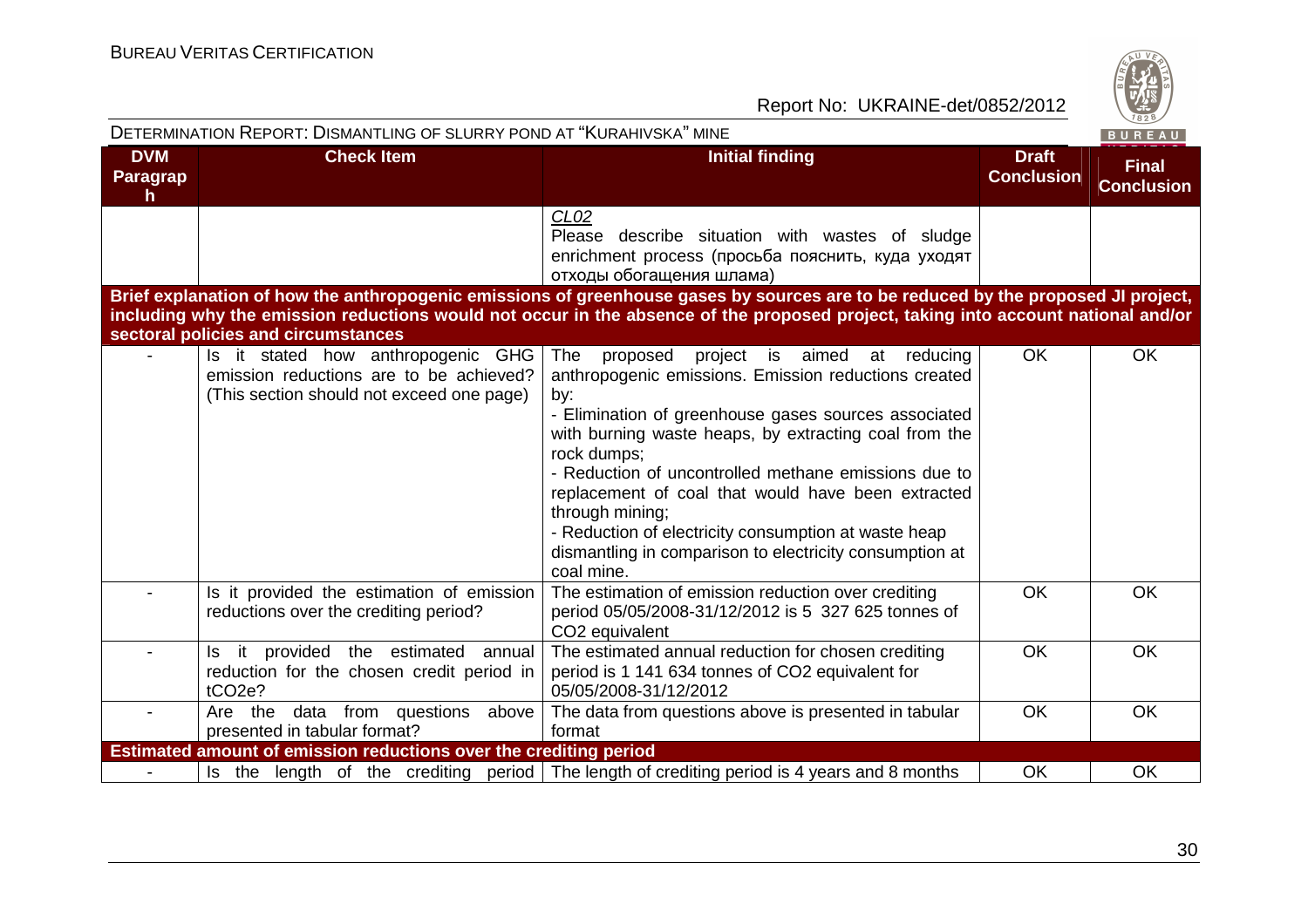

|                                               | DETERMINATION REPORT: DISMANTLING OF SLURRY POND AT "KURAHIVSKA" MINE                                                                                                                                                                                                                                                                                                                                          |                                                                                                                                                                                                                         |                                   | BUREAU                            |
|-----------------------------------------------|----------------------------------------------------------------------------------------------------------------------------------------------------------------------------------------------------------------------------------------------------------------------------------------------------------------------------------------------------------------------------------------------------------------|-------------------------------------------------------------------------------------------------------------------------------------------------------------------------------------------------------------------------|-----------------------------------|-----------------------------------|
| <b>DVM</b><br><b>Paragrap</b><br>$\mathsf{h}$ | <b>Check Item</b>                                                                                                                                                                                                                                                                                                                                                                                              | <b>Initial finding</b>                                                                                                                                                                                                  | <b>Draft</b><br><b>Conclusion</b> | <b>Final</b><br><b>Conclusion</b> |
|                                               | Indicated?                                                                                                                                                                                                                                                                                                                                                                                                     | from 05/05/2008 till 31/12/2012                                                                                                                                                                                         |                                   |                                   |
| $\blacksquare$                                | Are estimates of total as well as annual<br>and average annual emission reductions in<br>tonnes of CO2 equivalent provided?                                                                                                                                                                                                                                                                                    | The estimates of total as well as annual and average<br>annual emission reductions are provided in tonnes of<br>CO <sub>2</sub> equivalent                                                                              | <b>OK</b>                         | <b>OK</b>                         |
|                                               | <b>Project approvals by Parties</b>                                                                                                                                                                                                                                                                                                                                                                            |                                                                                                                                                                                                                         |                                   |                                   |
| 19                                            | Have the DFPs of all Parties listed as<br>"Parties involved" in the PDD provided<br>written project approvals?                                                                                                                                                                                                                                                                                                 | The project obtained Letter of Endorsement #2096/23/7<br>dated 04/10/2012 from State Environment Investment<br>Agency of Ukraine<br>CAR05<br>Please provide written project approvals from the both<br>Parties Involved | CAR05                             | <b>OK</b>                         |
| 19                                            | Does the PDD identify at least the host<br>Party as a "Party involved"?                                                                                                                                                                                                                                                                                                                                        | The Host party Ukraine is indicated as the Party<br>Involved                                                                                                                                                            | <b>OK</b>                         | OK                                |
| 19                                            | Has the DFP of the host Party issued a<br>written project approval?                                                                                                                                                                                                                                                                                                                                            | See CAR05                                                                                                                                                                                                               | Pending                           | Pending                           |
| 20                                            | Are all the written project approvals by<br>Parties involved unconditional?                                                                                                                                                                                                                                                                                                                                    | See CAR05                                                                                                                                                                                                               | Pending                           | Pending                           |
|                                               | Authorization of project participants by Parties involved                                                                                                                                                                                                                                                                                                                                                      |                                                                                                                                                                                                                         |                                   |                                   |
| 21                                            | Is each of the legal entities listed as project<br>participants in the PDD authorized by a<br>Party<br>involved, which is also listed in the PDD,<br>through:<br>- A written project approval by a Party<br>involved, explicitly indicating the name of<br>the legal entity? or<br>- Any other form of project participant<br>authorization in writing, explicitly indicating<br>the name of the legal entity? | See CAR05                                                                                                                                                                                                               | Pending                           | Pending                           |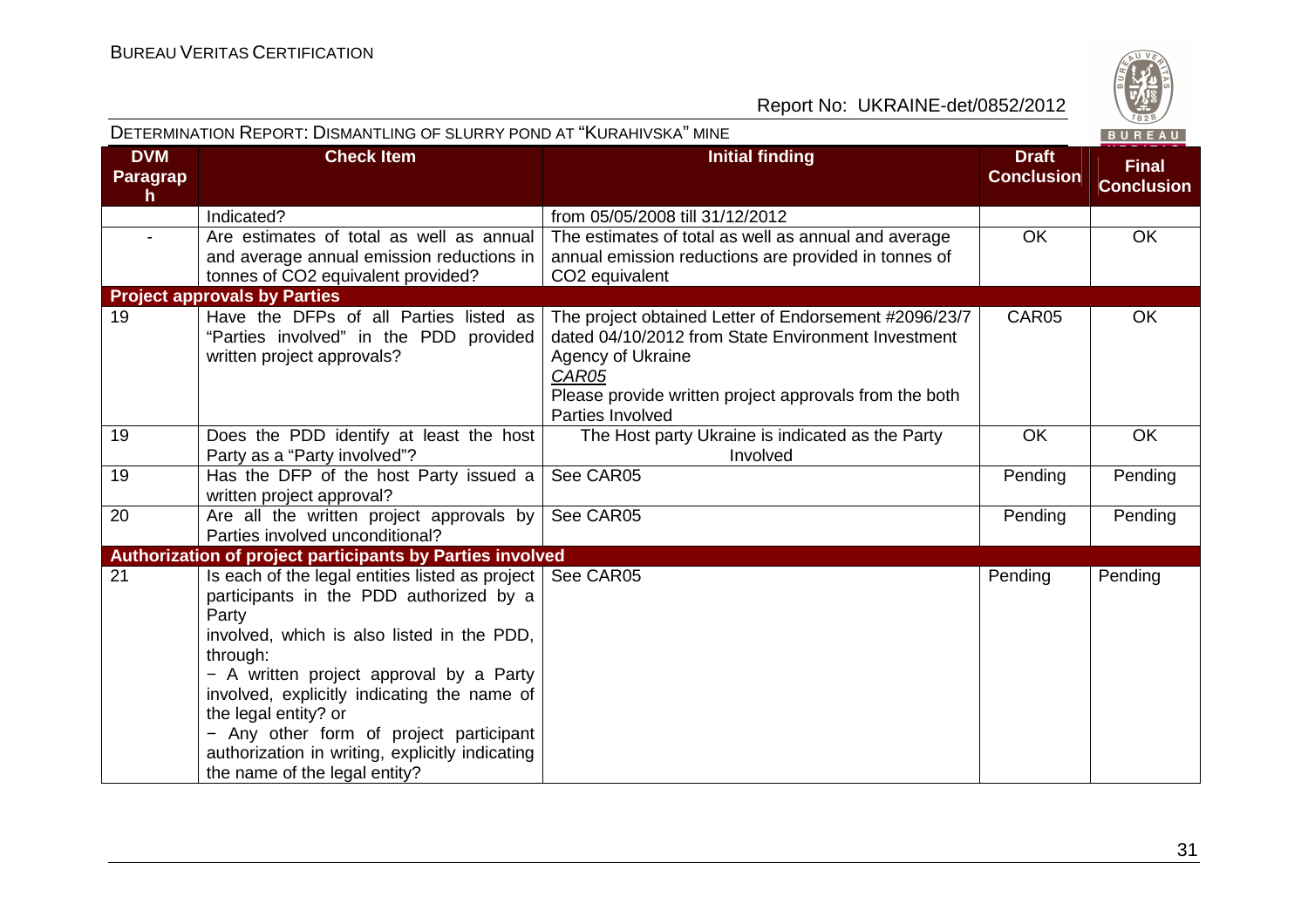|                                    | DETERMINATION REPORT: DISMANTLING OF SLURRY POND AT "KURAHIVSKA" MINE                                                                                                                                                                                                                                                                                                                                                                                                                                                                                                                                                                                                                                                                                           |                                                                                                                                                                                                                                                                                                                                                                                                                                                                                                                                                                                                                                                                                                                                                                                                                               |                                   | BUREAU                            |
|------------------------------------|-----------------------------------------------------------------------------------------------------------------------------------------------------------------------------------------------------------------------------------------------------------------------------------------------------------------------------------------------------------------------------------------------------------------------------------------------------------------------------------------------------------------------------------------------------------------------------------------------------------------------------------------------------------------------------------------------------------------------------------------------------------------|-------------------------------------------------------------------------------------------------------------------------------------------------------------------------------------------------------------------------------------------------------------------------------------------------------------------------------------------------------------------------------------------------------------------------------------------------------------------------------------------------------------------------------------------------------------------------------------------------------------------------------------------------------------------------------------------------------------------------------------------------------------------------------------------------------------------------------|-----------------------------------|-----------------------------------|
| <b>DVM</b><br><b>Paragrap</b><br>h | <b>Check Item</b>                                                                                                                                                                                                                                                                                                                                                                                                                                                                                                                                                                                                                                                                                                                                               | <b>Initial finding</b>                                                                                                                                                                                                                                                                                                                                                                                                                                                                                                                                                                                                                                                                                                                                                                                                        | <b>Draft</b><br><b>Conclusion</b> | <b>Final</b><br><b>Conclusion</b> |
| <b>Baseline setting</b>            |                                                                                                                                                                                                                                                                                                                                                                                                                                                                                                                                                                                                                                                                                                                                                                 |                                                                                                                                                                                                                                                                                                                                                                                                                                                                                                                                                                                                                                                                                                                                                                                                                               |                                   |                                   |
| 22                                 | Does the PDD explicitly indicate which of<br>the following approaches is used for<br>identifying the baseline?<br>- JI specific approach<br>- Approved CDM methodology approach                                                                                                                                                                                                                                                                                                                                                                                                                                                                                                                                                                                 | The PDD explicitly indicates that JI specific approach<br>was used for baseline establishing                                                                                                                                                                                                                                                                                                                                                                                                                                                                                                                                                                                                                                                                                                                                  | <b>OK</b>                         | OK                                |
|                                    | <b>JI specific approach only</b>                                                                                                                                                                                                                                                                                                                                                                                                                                                                                                                                                                                                                                                                                                                                |                                                                                                                                                                                                                                                                                                                                                                                                                                                                                                                                                                                                                                                                                                                                                                                                                               |                                   |                                   |
| 23                                 | Does the PDD provide a<br>detailed<br>theoretical description in a complete and<br>transparent manner?                                                                                                                                                                                                                                                                                                                                                                                                                                                                                                                                                                                                                                                          | The PDD contains a detailed theoretical description of<br>proposed baseline                                                                                                                                                                                                                                                                                                                                                                                                                                                                                                                                                                                                                                                                                                                                                   | <b>OK</b>                         | <b>OK</b>                         |
| 23                                 | Does the PDD provide justification that the<br>baseline is established:<br>(a) By listing and describing plausible<br>future scenarios on the<br>basis of<br>conservative assumptions and selecting<br>the most plausible one?<br>(b) Taking into account relevant national<br>and/or sectoral policies and circumstance?<br>Are key factors that affect a baseline<br>taken into account?<br>(c) In a transparent manner with regard to<br>the choice of approaches, assumptions,<br>methodologies, parameters, date sources<br>and key factors?<br>(d) Taking into account of uncertainties and<br>using conservative assumptions?<br>(e) In such a way that ERUs cannot be<br>earned for decreases in activity levels<br>outside the project or due to force | The PDD provides justification of baseline establishing<br>(a) By listing and describing five plausible future<br>scenarious<br>(b) Taking into account national and sectoral<br>policies. Ukrainian policies doesn't require or<br>encourage waste heaps dismantling<br>(c) In transparent manner, with regard to the<br>approaches, methodologies, parameters, data<br>sources and key factors<br>(d) Uncertaintites and conservative assumptions<br>are taken into account<br>(e) ERUs cannot be earned for decreasing in<br>activity levels outside the project, because in<br>case of projects stop, generation of emission<br>reduction will be stopped also.<br>Variables used for baseline calculations in line<br>(f)<br>within appendix B to "Guidance on criteria for<br>baseline setting and monitoring"<br>CAR06 | CAR06<br>CAR07                    | <b>OK</b><br>OK                   |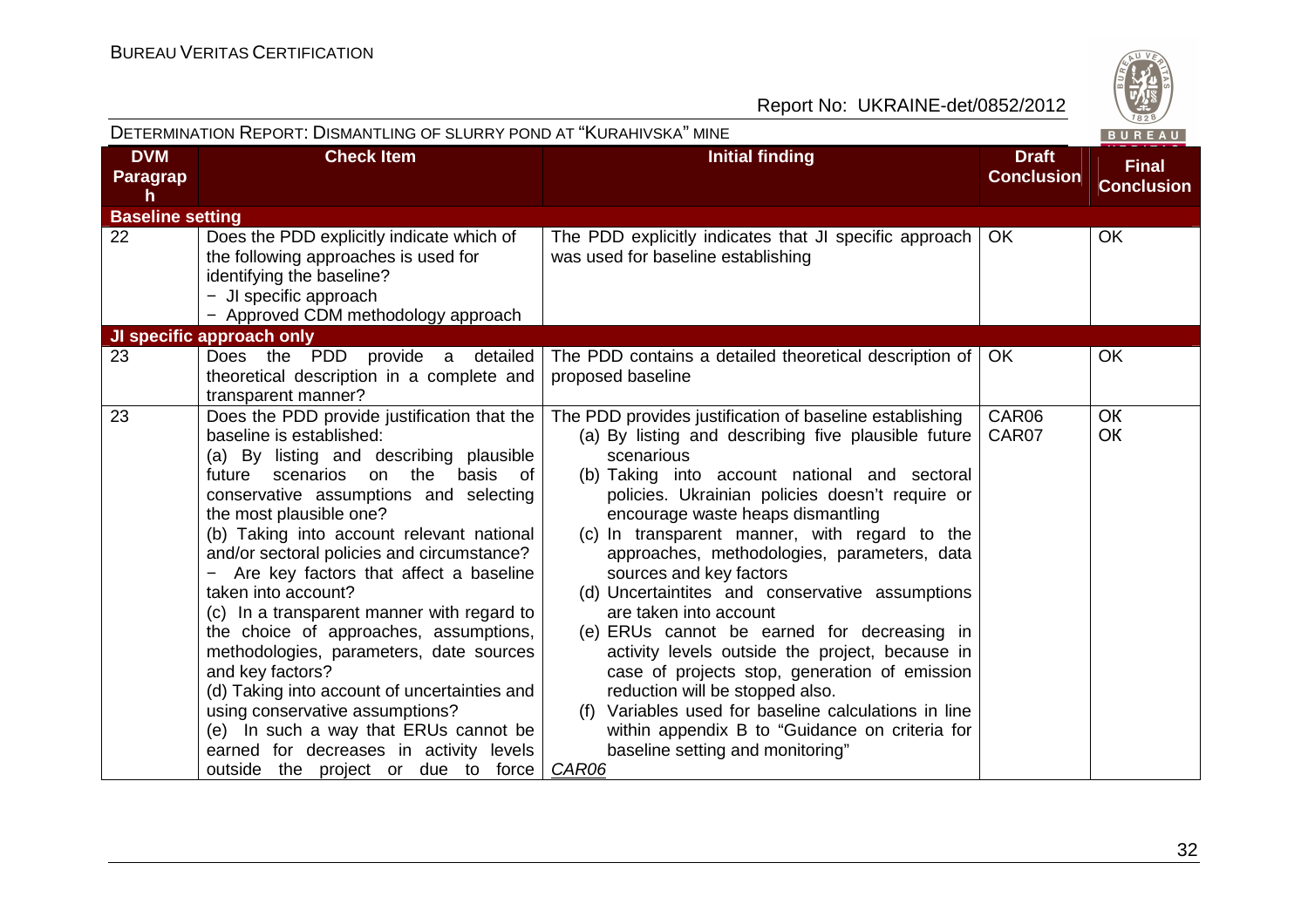

|                                     |                                                                                                                                                                                                                                                                                                             | DETERMINATION REPORT: DISMANTLING OF SLURRY POND AT "KURAHIVSKA" MINE<br>BUREAU                                                                                                                                                                                                                                                                                                                                                                                                                                                                                                                                                                         |                                   |                                   |  |  |
|-------------------------------------|-------------------------------------------------------------------------------------------------------------------------------------------------------------------------------------------------------------------------------------------------------------------------------------------------------------|---------------------------------------------------------------------------------------------------------------------------------------------------------------------------------------------------------------------------------------------------------------------------------------------------------------------------------------------------------------------------------------------------------------------------------------------------------------------------------------------------------------------------------------------------------------------------------------------------------------------------------------------------------|-----------------------------------|-----------------------------------|--|--|
| <b>DVM</b><br><b>Paragrap</b><br>h. | <b>Check Item</b>                                                                                                                                                                                                                                                                                           | <b>Initial finding</b>                                                                                                                                                                                                                                                                                                                                                                                                                                                                                                                                                                                                                                  | <b>Draft</b><br><b>Conclusion</b> | <b>Final</b><br><b>Conclusion</b> |  |  |
|                                     | majeure?<br>(f) By drawing on the list of standard<br>variables contained in appendix B to<br>"Guidance on criteria for baseline setting<br>and monitoring", as appropriate?                                                                                                                                | Please add information on values of penalty charges<br>for sludge pond owners and costs of fire-prevention<br>measures<br>CAR06<br>Please add references on state rules regulates anti-<br>firing measures at sludge ponds<br>CAR07<br>PDD indicates the source of sludge pond burning<br>probability as "Report on the propensity for<br>spontaneous ignition of coal benefication waste<br>products of MEP "Slavianoserbska". mentioned report<br>is unique, Please provide report applicable to<br>"Kurahivska" mine sludge depository. Also please<br>provide "Respirator" conclusion on probability of sludge<br>depository burning in the Annex 6 |                                   |                                   |  |  |
| 24                                  | If selected elements or combinations of<br><b>CDM</b><br>methodologies<br>approved<br>or<br>methodological tools for baseline setting<br>are used, are the selected elements or<br>combinations together with the elements<br>supplementary developed by the project<br>participants in line with 23 above? | CAR08<br>Please correctly indicate name and the latest version of<br>CDM methodology ACM0009 ver. 4.0.0, which<br>elements are used for leakages estimation                                                                                                                                                                                                                                                                                                                                                                                                                                                                                             | CAR08                             | <b>OK</b>                         |  |  |
| 25                                  | If a multi-project emission factor is used,<br>does the PDD provide appropriate<br>justification?                                                                                                                                                                                                           | The multi-project emission factors used in line with<br>National GHG Inventory Report for 1990-2010 years,<br>approved by SEIA                                                                                                                                                                                                                                                                                                                                                                                                                                                                                                                          | OK.                               | <b>OK</b>                         |  |  |
|                                     | Approved CDM methodology approach only_Paragraphs 26(a) – 26(d)_Not applicable                                                                                                                                                                                                                              |                                                                                                                                                                                                                                                                                                                                                                                                                                                                                                                                                                                                                                                         |                                   |                                   |  |  |
| <b>Additionality</b>                |                                                                                                                                                                                                                                                                                                             |                                                                                                                                                                                                                                                                                                                                                                                                                                                                                                                                                                                                                                                         |                                   |                                   |  |  |
|                                     | JI specific approach only                                                                                                                                                                                                                                                                                   |                                                                                                                                                                                                                                                                                                                                                                                                                                                                                                                                                                                                                                                         |                                   |                                   |  |  |
| 28                                  |                                                                                                                                                                                                                                                                                                             | Does the PDD indicate which of the The PDD indicates that approach (b) Provision of OK                                                                                                                                                                                                                                                                                                                                                                                                                                                                                                                                                                  |                                   | <b>OK</b>                         |  |  |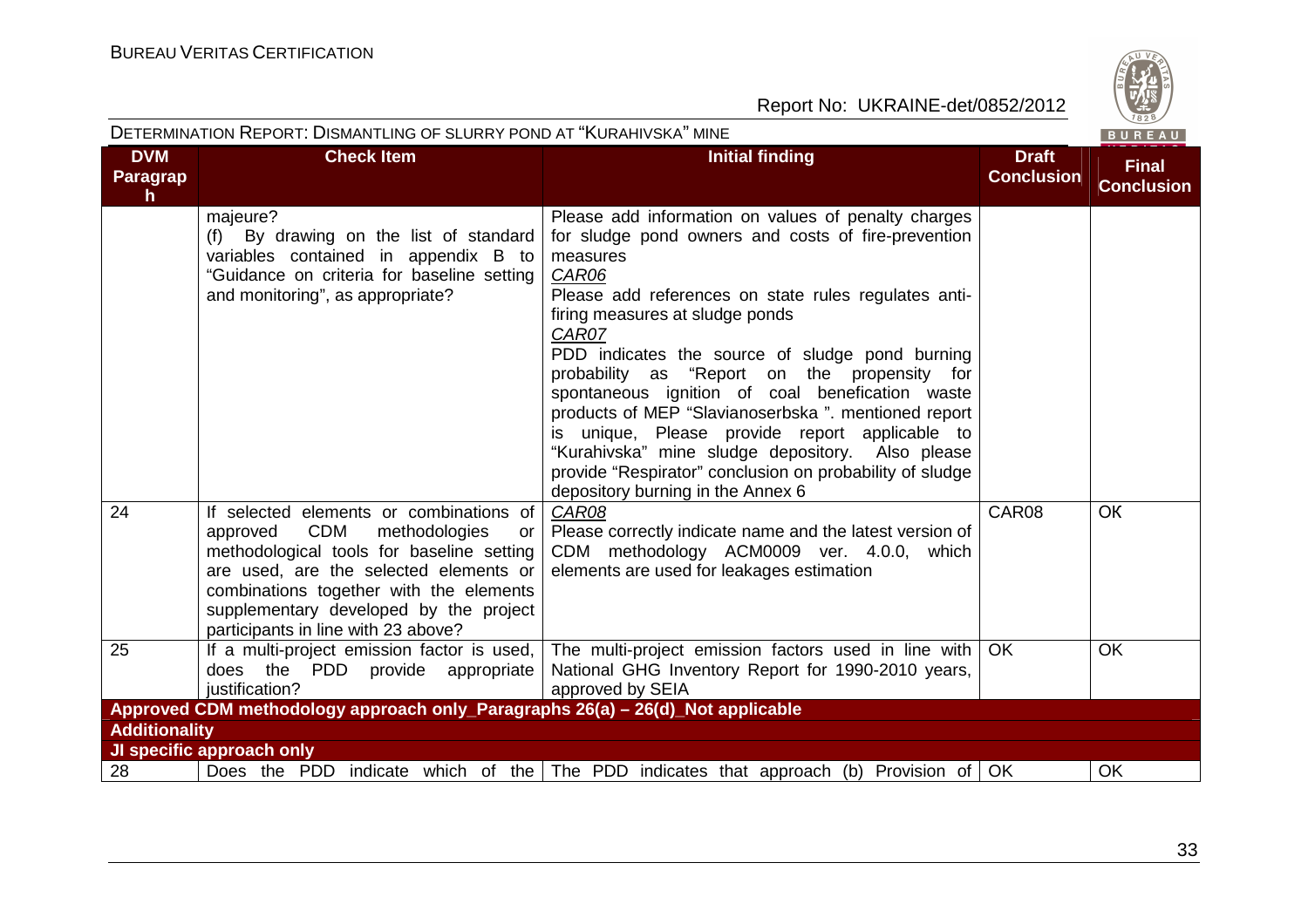

|                                               | DETERMINATION REPORT: DISMANTLING OF SLURRY POND AT "KURAHIVSKA" MINE                                                                                                                                                                                                                                                                                                                                                                                                                                                                                                                                                                                                                                                                                                                                                                                                                |                                                                                                                                                                                                                                            |                                   | BUREAU                            |
|-----------------------------------------------|--------------------------------------------------------------------------------------------------------------------------------------------------------------------------------------------------------------------------------------------------------------------------------------------------------------------------------------------------------------------------------------------------------------------------------------------------------------------------------------------------------------------------------------------------------------------------------------------------------------------------------------------------------------------------------------------------------------------------------------------------------------------------------------------------------------------------------------------------------------------------------------|--------------------------------------------------------------------------------------------------------------------------------------------------------------------------------------------------------------------------------------------|-----------------------------------|-----------------------------------|
| <b>DVM</b><br><b>Paragrap</b><br>$\mathsf{h}$ | <b>Check Item</b>                                                                                                                                                                                                                                                                                                                                                                                                                                                                                                                                                                                                                                                                                                                                                                                                                                                                    | <b>Initial finding</b>                                                                                                                                                                                                                     | <b>Draft</b><br><b>Conclusion</b> | <b>Final</b><br><b>Conclusion</b> |
|                                               | following approaches for demonstrating<br>additionality is used?<br>(a) Provision of traceable and transparent<br>information showing the baseline was<br>identified on the basis of conservative<br>assumptions, that the project scenario is<br>not part of the identified baseline scenario<br>and that the project will lead to emission<br>reductions or enhancements of removals;<br>(b) Provision of traceable and transparent<br>information that an AIE has already<br>positively determined that a comparable<br>project (to be) implemented<br>under<br>comparable<br>circumstances<br>has<br>additionality;<br>(c) Application of the most recent version<br>of the "Tool for the demonstration and<br>assessment of additionality. (allowing for a<br>two-month grace period) or any other<br>method for proving additionality approved<br>by the CDM Executive Board". | traceable and transparent information that an AIE has<br>already positively determined that a comparable project<br>(to be) implemented under comparable circumstances<br>has additionality; was used for demonstration of<br>addtionality |                                   |                                   |
| 29(a)                                         | Does the PDD provide a justification of the<br>applicability of the approach with a clear<br>and transparent description?                                                                                                                                                                                                                                                                                                                                                                                                                                                                                                                                                                                                                                                                                                                                                            | The justification of proposed approach applicability is<br>provided                                                                                                                                                                        | <b>OK</b>                         | OK                                |
| 29(b)                                         | Are additionality proofs provided?                                                                                                                                                                                                                                                                                                                                                                                                                                                                                                                                                                                                                                                                                                                                                                                                                                                   | GHG mitigation measure. The project boundary<br>a)<br>is virtually identical, the expected annual<br>average GHG emission reduction is differ at<br>39%. Criteria is satisfied<br>Both projects<br>b) Geography and time.<br>is            | OK                                | <b>OK</b>                         |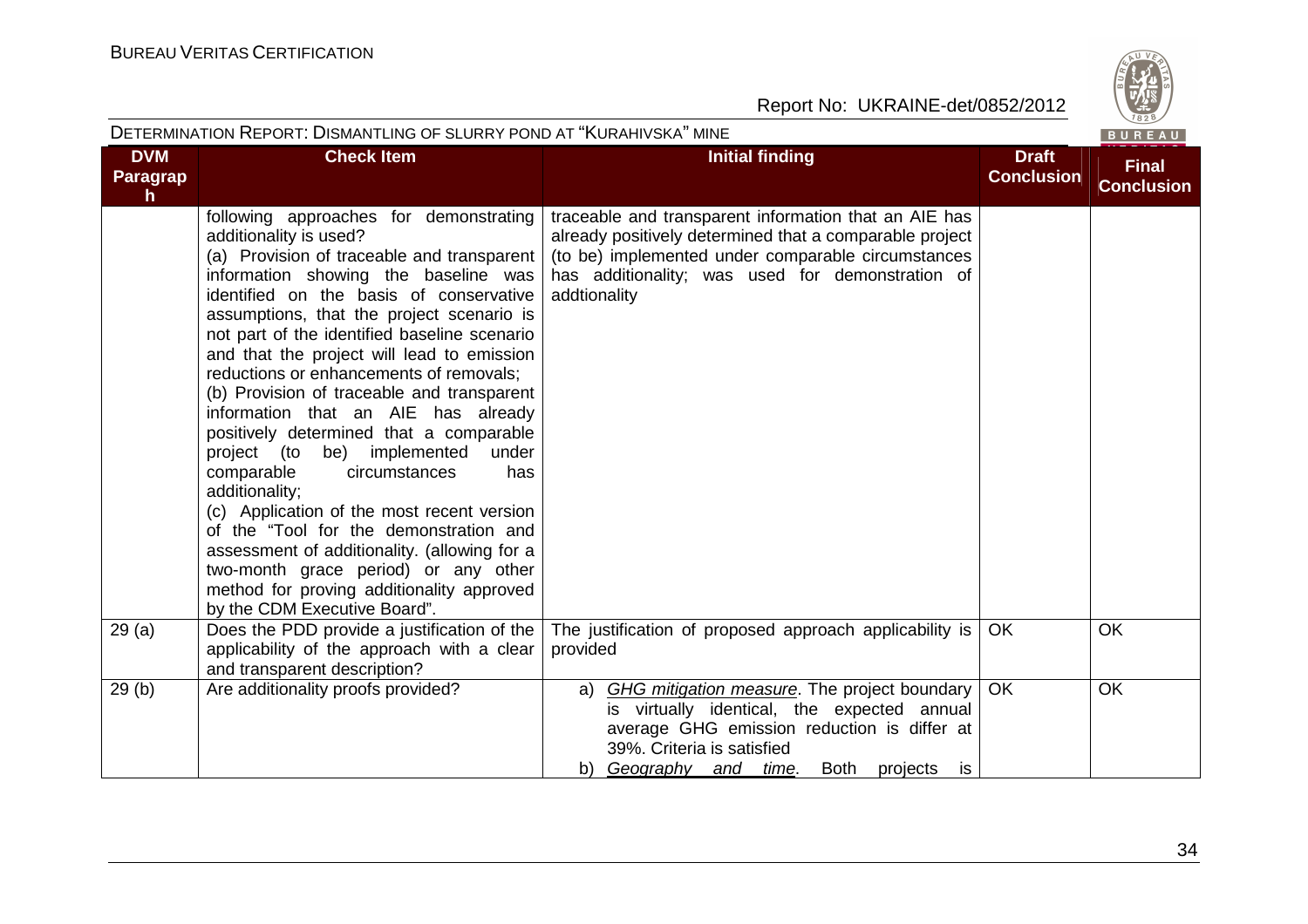| DETERMINATION REPORT: DISMANTLING OF SLURRY POND AT "KURAHIVSKA" MINE<br>BUREAU |                                                                                                                                                                                                                                                                      |                                                                                                                                                                                                                                                                                                                                                                                                                                                                                                                |                                   |                                   |  |
|---------------------------------------------------------------------------------|----------------------------------------------------------------------------------------------------------------------------------------------------------------------------------------------------------------------------------------------------------------------|----------------------------------------------------------------------------------------------------------------------------------------------------------------------------------------------------------------------------------------------------------------------------------------------------------------------------------------------------------------------------------------------------------------------------------------------------------------------------------------------------------------|-----------------------------------|-----------------------------------|--|
| <b>DVM</b><br>Paragrap<br>h.                                                    | <b>Check Item</b>                                                                                                                                                                                                                                                    | <b>Initial finding</b>                                                                                                                                                                                                                                                                                                                                                                                                                                                                                         | <b>Draft</b><br><b>Conclusion</b> | <b>Final</b><br><b>Conclusion</b> |  |
|                                                                                 |                                                                                                                                                                                                                                                                      | implemented in Ukraine, starting date are<br>divided by 5 months. Criteria is satisfied<br>c) Scale. The projects envisage production of the<br>same product (coal).<br>d) Regulatory framework.<br>There<br>were<br>no<br>significant changes in regulatory framework<br>between the starting dates of two projects.<br>Criteria is satisfied.                                                                                                                                                                |                                   |                                   |  |
| 29 <sub>(c)</sub>                                                               | the<br>additionality<br>demonstrated<br>ls.<br>appropriately as a result?                                                                                                                                                                                            | The additionality is demonstrated in appropriate way                                                                                                                                                                                                                                                                                                                                                                                                                                                           | OK                                | OK                                |  |
| 30                                                                              | If the approach 28 (c) is chosen, are all<br>explanations, descriptions and analyses<br>made in accordance with the selected tool<br>or method?                                                                                                                      | The Approach 28(b) was chosen                                                                                                                                                                                                                                                                                                                                                                                                                                                                                  | <b>OK</b>                         | <b>OK</b>                         |  |
|                                                                                 | Approved CDM methodology approach only_ Paragraphs 31(a) – 31(e)_Not applicable                                                                                                                                                                                      |                                                                                                                                                                                                                                                                                                                                                                                                                                                                                                                |                                   |                                   |  |
|                                                                                 | Project boundary (applicable except for JI LULUCF projects                                                                                                                                                                                                           |                                                                                                                                                                                                                                                                                                                                                                                                                                                                                                                |                                   |                                   |  |
|                                                                                 | JI specific approach only                                                                                                                                                                                                                                            |                                                                                                                                                                                                                                                                                                                                                                                                                                                                                                                |                                   |                                   |  |
| 32(a)                                                                           | Does the project boundary defined in the<br>encompass all anthropogenic<br><b>PDD</b><br>emissions<br>by sources of GHGs that are:<br>Under the control of the project<br>(i)<br>participants?<br>(ii) Reasonably attributable to the project?<br>(iii) Significant? | The project boundaries defined in the PDD encompass<br>all anthropogenic emissions by GHG sources that are<br>Under control of the project participants,<br>(i)<br>such as emissions of electricity and diesel<br>fuel consumption during waste heap<br>dismantling<br>Reasonably attributable to the project, such<br>(ii)<br>as emissions from waste heap burning or<br>methane emissions as result of coal industry<br>Significant<br>(iii)<br>CAR09<br>Please add evidences that obtained coal concentrate | CAR09                             | <b>OK</b>                         |  |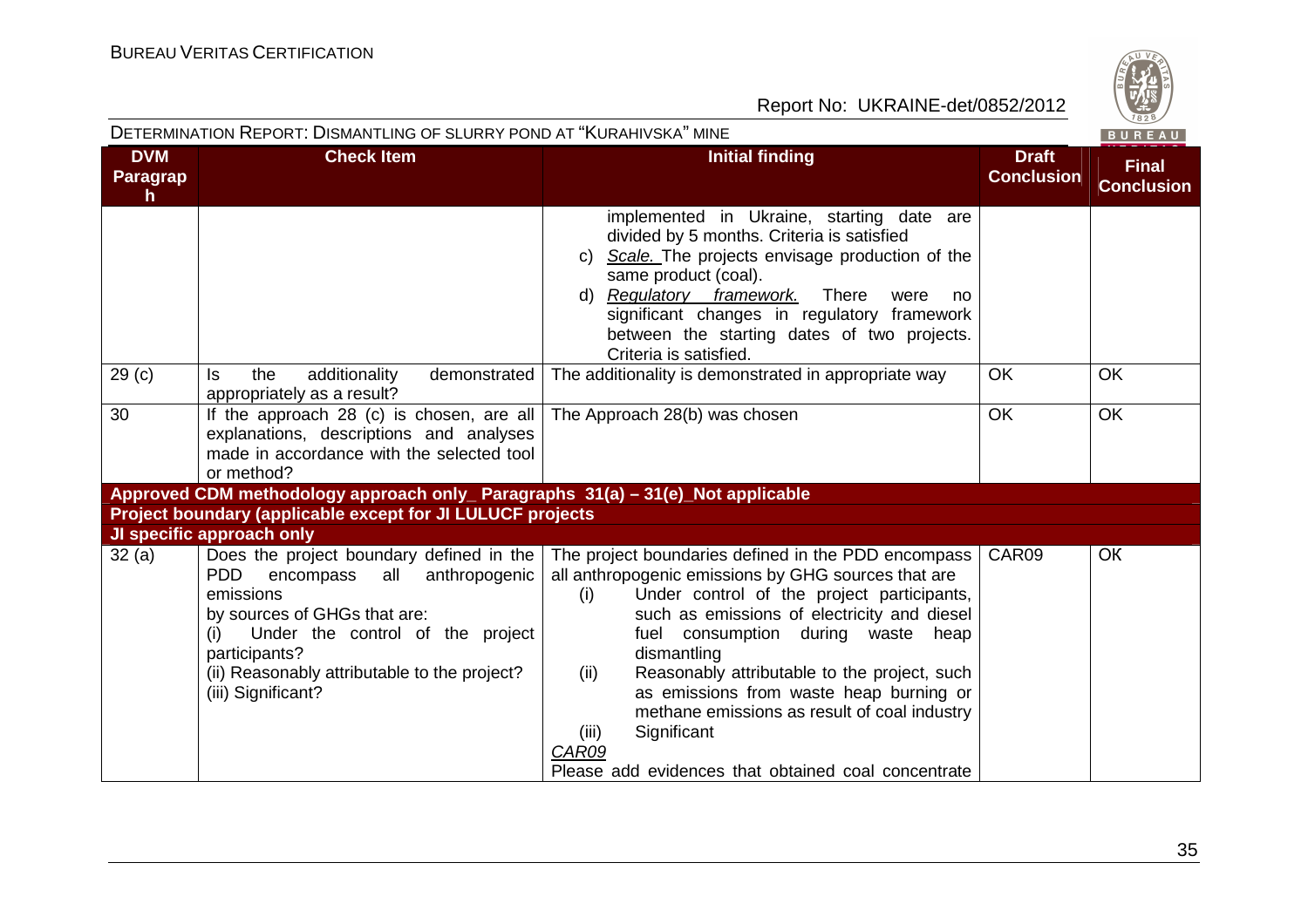

| DETERMINATION REPORT: DISMANTLING OF SLURRY POND AT "KURAHIVSKA" MINE<br>BUREAU |                                                                                                                                                                                             |                                                                                                                                                                                  |                                   |                                   |
|---------------------------------------------------------------------------------|---------------------------------------------------------------------------------------------------------------------------------------------------------------------------------------------|----------------------------------------------------------------------------------------------------------------------------------------------------------------------------------|-----------------------------------|-----------------------------------|
| <b>DVM</b><br>Paragrap<br>$\mathsf{h}$                                          | <b>Check Item</b>                                                                                                                                                                           | <b>Initial finding</b>                                                                                                                                                           | <b>Draft</b><br><b>Conclusion</b> | <b>Final</b><br><b>Conclusion</b> |
|                                                                                 |                                                                                                                                                                                             | will be burned in Ukraine                                                                                                                                                        |                                   |                                   |
| 32(b)                                                                           | Is the project boundary defined on the<br>basis of a case-by-case assessment with<br>regard to the criteria referred to in 32 (a)<br>above?                                                 | The project boundary is defined on the basis of a case-<br>by-case assessment with regard to the criteria in 32(a)<br>above                                                      | OK                                | OK                                |
| 32(c)                                                                           | Are the delineation of the project boundary<br>and the gases and sources included<br>appropriately described and justified in the<br>PDD by using a figure or flow chart as<br>appropriate? | The delineation of project boundaries and gases and<br>sources excluded is clearly described in the PDD,<br>using flow charts.                                                   | OK.                               | OK                                |
| 32 <sub>(d)</sub>                                                               | Are all gases and sources included<br>explicitly stated, and the exclusions of any<br>sources related to the baseline or the<br>project are appropriately justified?                        | All gases and sources inclusions are explicitly stated in<br>the project and baseline scenarios                                                                                  | <b>OK</b>                         | <b>OK</b>                         |
|                                                                                 | Approved CDM methodology approach only_Paragraph 33_ Not applicable                                                                                                                         |                                                                                                                                                                                  |                                   |                                   |
| <b>Crediting period</b>                                                         |                                                                                                                                                                                             |                                                                                                                                                                                  |                                   |                                   |
| 34(a)                                                                           | Does the PDD state the starting date of the<br>project as the date on which the<br>implementation or construction or real<br>action of the project will begin or began?                     | The project starting date is stated in 05/05/2008 the<br>day when the sludge depository dismantling begun<br>begun.                                                              | <b>OK</b>                         | <b>OK</b>                         |
| 34(a)                                                                           | Is the starting date after the beginning of<br>2000?                                                                                                                                        | The starting date is after beginning of 2000                                                                                                                                     | <b>OK</b>                         | OK                                |
| 34(b)                                                                           | PDD<br>Does the<br>expected<br>state<br>the<br>operational lifetime of the project in years<br>and months?                                                                                  | The project equipment expected operational lifetime is<br>indicated in 7 years 8 months (56 months)<br>CAR <sub>10</sub><br>Please correctly indicate project operation lifetime | CAR10                             | OK                                |
| 34(c)                                                                           | Does the PDD state the length of the<br>crediting period in years and months?                                                                                                               | The length of crediting period is identical with project<br>operational lifetime                                                                                                 | OK                                | OK                                |
| 34(c)                                                                           | Is the starting date of the crediting period                                                                                                                                                | The starting date of crediting period is 05/05/2008, the                                                                                                                         | OK                                | OK                                |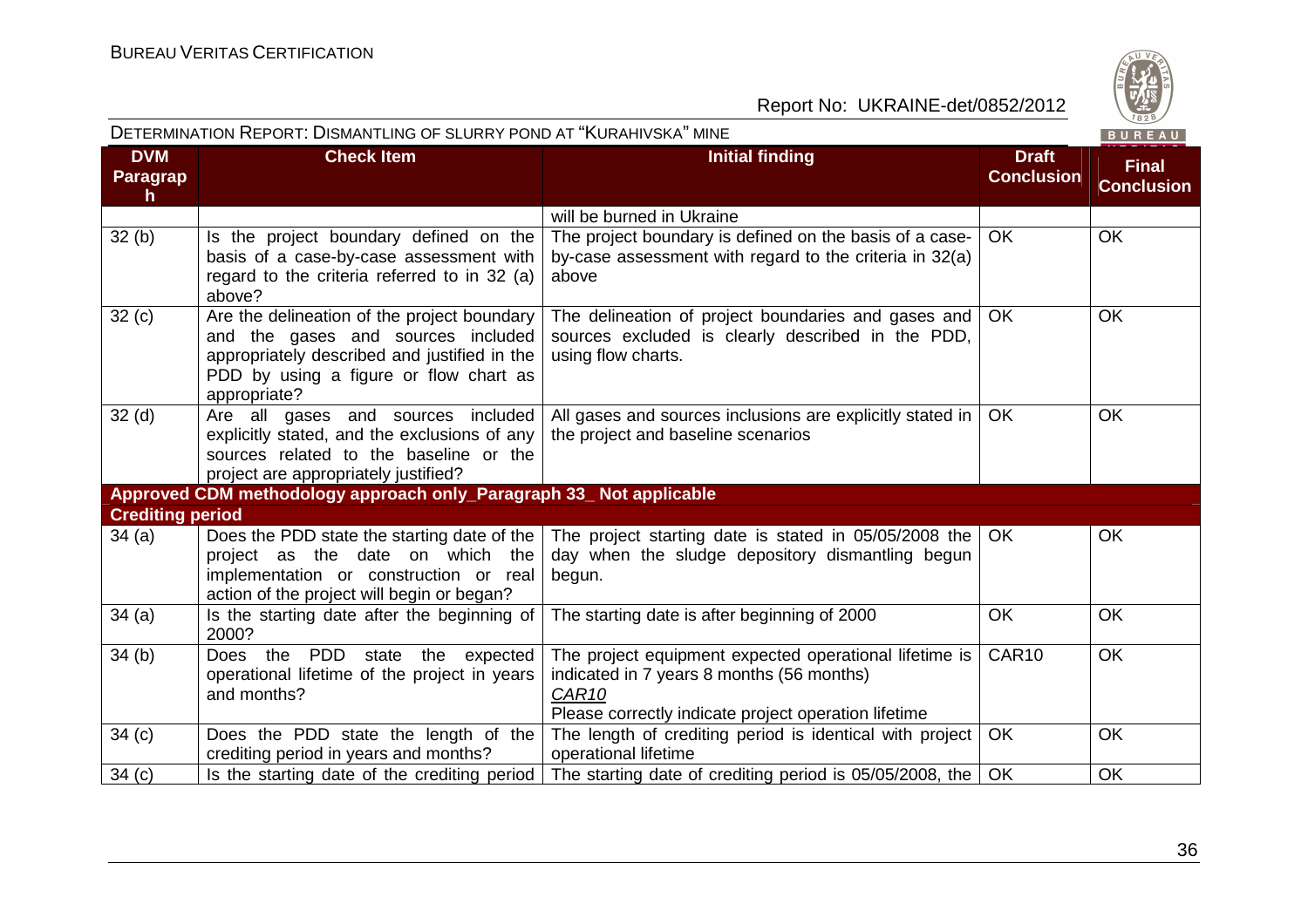| DETERMINATION REPORT: DISMANTLING OF SLURRY POND AT "KURAHIVSKA" MINE<br>BUREAU |                                                                                                                                                                                                                                                                                         |                                                                                                                                                                                                                                                                                                                                                    |                                   |                                   |
|---------------------------------------------------------------------------------|-----------------------------------------------------------------------------------------------------------------------------------------------------------------------------------------------------------------------------------------------------------------------------------------|----------------------------------------------------------------------------------------------------------------------------------------------------------------------------------------------------------------------------------------------------------------------------------------------------------------------------------------------------|-----------------------------------|-----------------------------------|
| <b>DVM</b><br>Paragrap<br>h.                                                    | <b>Check Item</b>                                                                                                                                                                                                                                                                       | <b>Initial finding</b>                                                                                                                                                                                                                                                                                                                             | <b>Draft</b><br><b>Conclusion</b> | <b>Final</b><br><b>Conclusion</b> |
|                                                                                 | on or after the date of the first emission<br>enhancements<br>reductions<br>or<br>of<br>net<br>removals generated by the project?                                                                                                                                                       | date when the waste heap dismantling begun and first<br>emission reductions were generated                                                                                                                                                                                                                                                         |                                   |                                   |
| 34 <sub>(d)</sub>                                                               | Does the PDD state that the crediting<br>period for issuance of ERUs starts only<br>after the beginning of 2008 and does not<br>extend beyond the operational lifetime of<br>the project?                                                                                               | Yes, the crediting period starts after the 2008 year<br>beginning and doesn't extend the project operational<br>lifetime.                                                                                                                                                                                                                          | <b>OK</b>                         | OK                                |
| 34 <sub>(d)</sub>                                                               | If the crediting period extends beyond<br>2012, does the PDD state that the<br>extension is subject to the host Party<br>approval?<br>Are the estimates of emission reductions or<br>enhancements of net removals presented<br>separately for those until 2012 and those<br>after 2012? | The crediting period extends beyond 2012 in case of<br><b>Host Party Approval</b>                                                                                                                                                                                                                                                                  | <b>OK</b>                         | <b>OK</b>                         |
| <b>Monitoring plan</b>                                                          |                                                                                                                                                                                                                                                                                         |                                                                                                                                                                                                                                                                                                                                                    |                                   |                                   |
| 35                                                                              | Does the PDD explicitly indicate which of<br>the following approaches is used?<br>- JI specific approach<br>- Approved CDM methodology approach                                                                                                                                         | The JI specific approach was used for monitoring plan<br>identification                                                                                                                                                                                                                                                                            | OK.                               | <b>OK</b>                         |
|                                                                                 | JI specific approach only                                                                                                                                                                                                                                                               |                                                                                                                                                                                                                                                                                                                                                    |                                   |                                   |
| 36(a)                                                                           | Does the monitoring plan describe:<br>All<br>relevant<br>factors<br>and<br>key<br>characteristics that will be monitored?<br>The period in which they will be<br>monitored?<br>- All decisive factors for the control and<br>reporting of project performance?                          | The monitoring plan describes all relevant factors and<br>key characteristics that will be monitored, such as:<br>electricity and fuel consumed in project activity;<br>value of extracted coal concentrate, its ash<br>content and moisture.<br>The period in which they will be monitored are<br>indicated, frequency of measuring procedures is | <b>OK</b>                         | <b>OK</b>                         |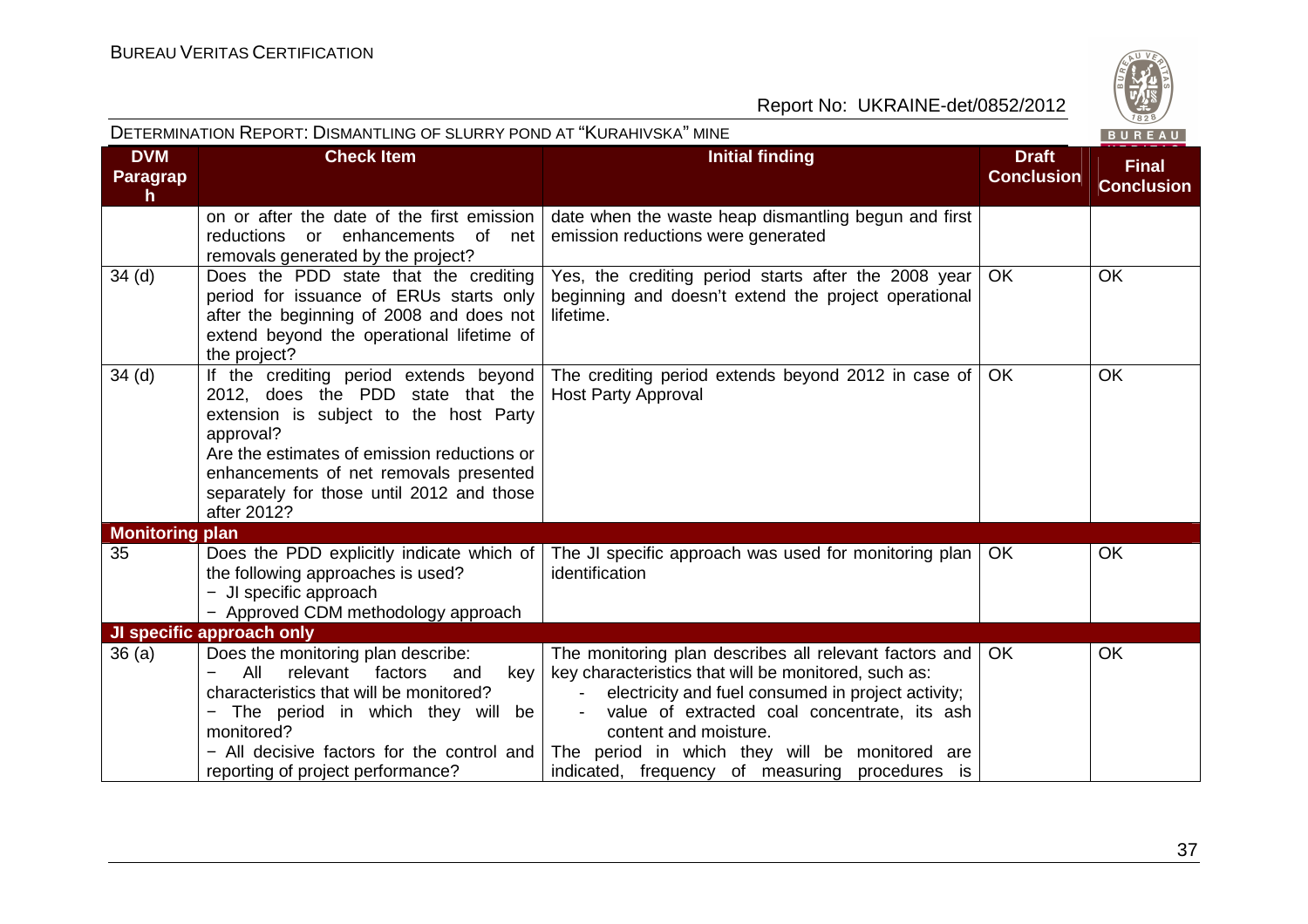

| DETERMINATION REPORT: DISMANTLING OF SLURRY POND AT "KURAHIVSKA" MINE<br>BUREAU |                                                                                                                                                                                                                                                                                                                                                         |                                                                                                                                                                                                                                                                                                                                                                                                                                                                                               |                                   |                                   |
|---------------------------------------------------------------------------------|---------------------------------------------------------------------------------------------------------------------------------------------------------------------------------------------------------------------------------------------------------------------------------------------------------------------------------------------------------|-----------------------------------------------------------------------------------------------------------------------------------------------------------------------------------------------------------------------------------------------------------------------------------------------------------------------------------------------------------------------------------------------------------------------------------------------------------------------------------------------|-----------------------------------|-----------------------------------|
| <b>DVM</b><br>Paragrap<br>h.                                                    | <b>Check Item</b>                                                                                                                                                                                                                                                                                                                                       | <b>Initial finding</b>                                                                                                                                                                                                                                                                                                                                                                                                                                                                        | <b>Draft</b><br><b>Conclusion</b> | <b>Final</b><br><b>Conclusion</b> |
|                                                                                 |                                                                                                                                                                                                                                                                                                                                                         | identified<br>All decisive factors for the control and reporting of<br>project performance are described                                                                                                                                                                                                                                                                                                                                                                                      |                                   |                                   |
| 36 <sub>(b)</sub>                                                               | Does the monitoring plan specify the<br>indicators, constants and variables used<br>that are reliable, valid and provide<br>transparent picture of the<br>emission<br>reductions<br>or enhancements<br>of net<br>removals to be monitored?                                                                                                              | The monitoring plan specify the indicators, constants<br>and variables used, that are reliable, valid and provide<br>transparent picture of the emission reductions to be<br>monitored<br>CAR <sub>12</sub><br>Please provide to AIE documents, that describe project<br>key parameters, such as<br>sale invoices on consumed coal containing rock<br>mass<br>sale invoices on delivered coal concentrate<br>invoices on consumed diesel fuel<br>monthly acts on electric energy consumptions | CAR <sub>12</sub>                 | <b>OK</b>                         |
| 36(b)                                                                           | If default values are used:<br>Are accuracy and reasonableness<br>carefully balanced in their selection?<br>- Do the default values originate from<br>recognized sources?<br>- Are the default values supported by<br>statistical analyses providing reasonable<br>confidence levels?<br>- Are the default values presented in a<br>transparent manner? | The default values, such as:<br>global warming potential of methane<br>$\overline{\phantom{a}}$<br>methane density in standard conditions<br>emission factors<br>carbon<br>for<br>electricity<br>consumption<br>carbon oxidation factors for coal and diesel fuel<br>$\blacksquare$<br>carbon content of diesel fuel and coal, etc<br>these default values is in line within National GHG<br>inventory Report developed and approved by Ukraine<br>DFP(SEIA)                                  | <b>OK</b>                         | <b>OK</b>                         |
| $36$ (b) (i)                                                                    | For those values that are to be provided by<br>project participants,<br>does<br>the<br>the<br>monitoring plan clearly indicate how the<br>values are to be selected and justified?                                                                                                                                                                      | For monitored data provided by the project participants<br>monitoring plan identify selection and justification                                                                                                                                                                                                                                                                                                                                                                               | <b>OK</b>                         | OK                                |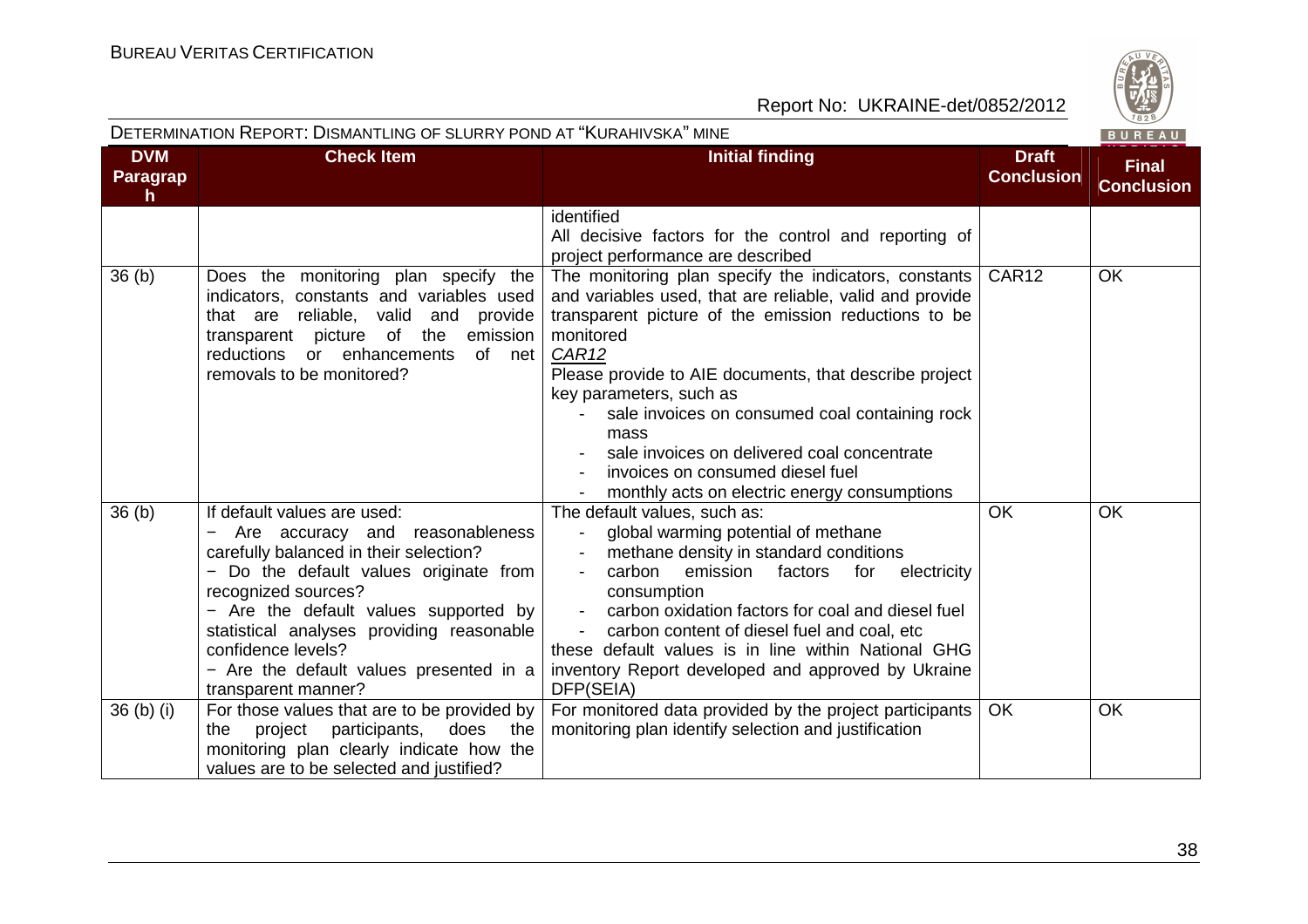

| DETERMINATION REPORT: DISMANTLING OF SLURRY POND AT "KURAHIVSKA" MINE<br>BUREAU |                                                                                                                                                                                                    |                                                                                                                                                                                                                                                                                                                                                                                                                                                                                                                                |                                   |                                   |
|---------------------------------------------------------------------------------|----------------------------------------------------------------------------------------------------------------------------------------------------------------------------------------------------|--------------------------------------------------------------------------------------------------------------------------------------------------------------------------------------------------------------------------------------------------------------------------------------------------------------------------------------------------------------------------------------------------------------------------------------------------------------------------------------------------------------------------------|-----------------------------------|-----------------------------------|
| <b>DVM</b><br><b>Paragrap</b><br>h                                              | <b>Check Item</b>                                                                                                                                                                                  | <b>Initial finding</b>                                                                                                                                                                                                                                                                                                                                                                                                                                                                                                         | <b>Draft</b><br><b>Conclusion</b> | <b>Final</b><br><b>Conclusion</b> |
| 36 (b) (ii)                                                                     | For other values,<br>- Does the monitoring plan clearly indicate<br>the precise references from which these<br>values are taken?<br>- Is the conservativeness of the values<br>provided justified? | References on values obtained from sources another<br>from indicated above is provided. Conservativeness of<br>this value is justified                                                                                                                                                                                                                                                                                                                                                                                         | OK.                               | <b>OK</b>                         |
| 36 (b) (iii)                                                                    | For all data sources, does the monitoring<br>plan specify the procedures to be followed<br>if expected data are unavailable?                                                                       | procedures following if expected data is<br>The<br>unavailable are described in the section D.1 of the PDD                                                                                                                                                                                                                                                                                                                                                                                                                     | <b>OK</b>                         | OK                                |
| $36$ (b) (iv)                                                                   | Are International System Unit (SI units)<br>used?                                                                                                                                                  | Some units from International System Unit are used                                                                                                                                                                                                                                                                                                                                                                                                                                                                             | <b>OK</b>                         | <b>OK</b>                         |
| 36 <sub>(b)</sub> <sub>(v)</sub>                                                | Does the monitoring plan note<br>any<br>parameters, coefficients, variables, etc.<br>that are used to calculate baseline<br>emissions or net removals but are obtained<br>through monitoring?      | The monitoring plan clearly indicate next parameters<br>that obtained through monitoring but used for baseline<br>calculations:<br>amount of coal that has been mined in the<br>baseline scenario and combusted for energy<br>use, equivalent to the amount of coal extracted<br>from the waste heap because of the project<br>activity<br>net Calorific Value of coal<br>carbon Oxidation factor of coal<br>carbon content of coal<br>the average ash content of sorted fractions<br>the average humidity of sorted fractions | OK                                | <b>OK</b>                         |
| 36 <sub>(b)</sub> <sub>(v)</sub>                                                | Is the use of parameters, coefficients,<br>variables, etc. consistent between the<br>baseline and monitoring plan?                                                                                 | The use of parameters, coefficients, variables is<br>consistent between the baseline and the monitoring<br>plan                                                                                                                                                                                                                                                                                                                                                                                                                | <b>OK</b>                         | <b>OK</b>                         |
| 36 <sub>(c)</sub>                                                               | Does the monitoring plan draw on the list<br>standard<br>variables<br>contained<br>of<br>in                                                                                                        | The monitoring plan was drawn in accordance with the<br>list of standard variables contained in appendix B of                                                                                                                                                                                                                                                                                                                                                                                                                  | OK                                | OK                                |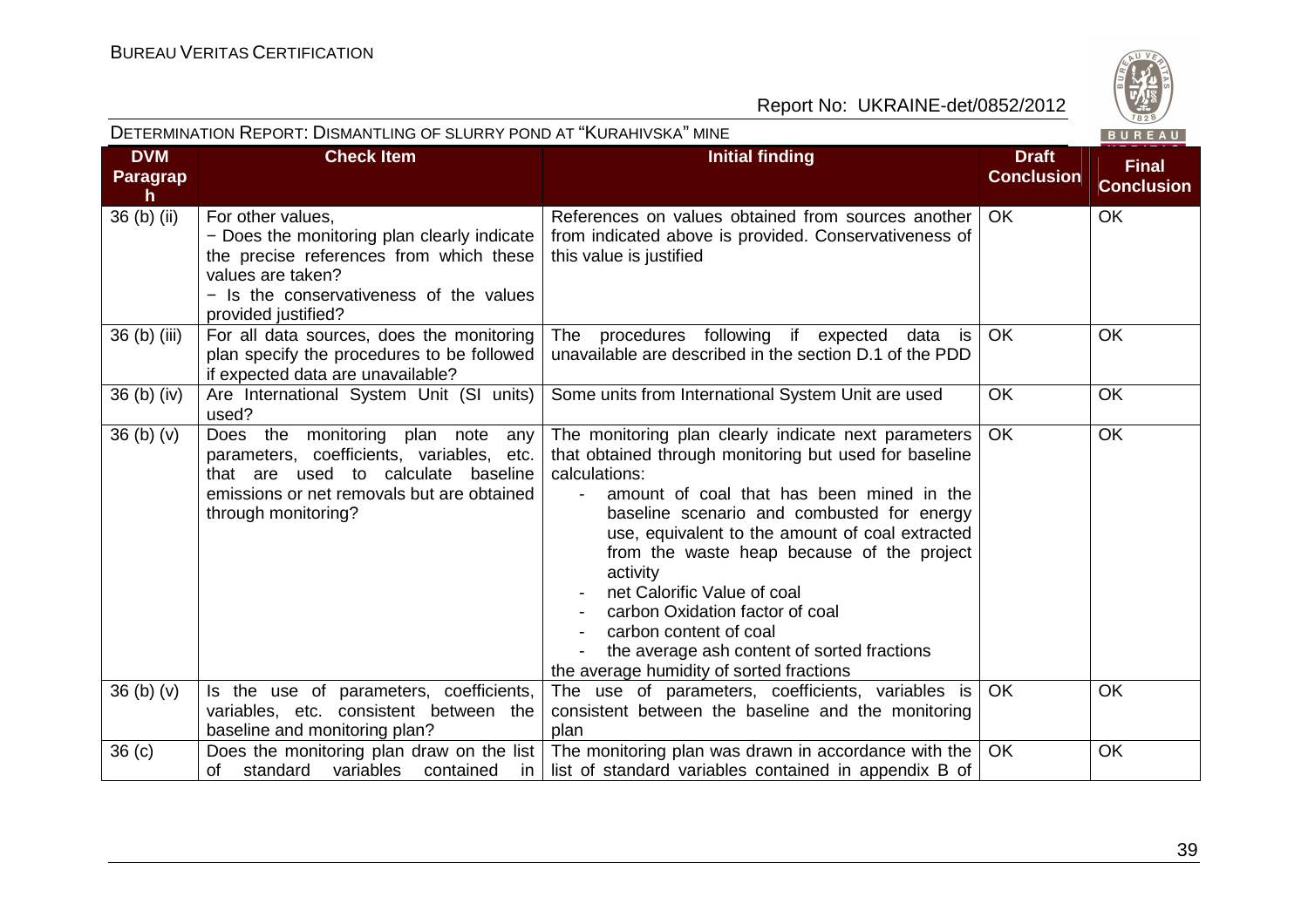

| DETERMINATION REPORT: DISMANTLING OF SLURRY POND AT "KURAHIVSKA" MINE<br>BUREAU |                                                                                                                                                                                                                                                                                                                                                                                                                                                                                                                                                                                                                                                                      |                                                                                                                                                                                                                                                                                                                                                                                                                                                                                                                                                                                                                                                             |                                   |                                   |
|---------------------------------------------------------------------------------|----------------------------------------------------------------------------------------------------------------------------------------------------------------------------------------------------------------------------------------------------------------------------------------------------------------------------------------------------------------------------------------------------------------------------------------------------------------------------------------------------------------------------------------------------------------------------------------------------------------------------------------------------------------------|-------------------------------------------------------------------------------------------------------------------------------------------------------------------------------------------------------------------------------------------------------------------------------------------------------------------------------------------------------------------------------------------------------------------------------------------------------------------------------------------------------------------------------------------------------------------------------------------------------------------------------------------------------------|-----------------------------------|-----------------------------------|
| <b>DVM</b><br><b>Paragrap</b><br>$\mathsf{h}$                                   | <b>Check Item</b>                                                                                                                                                                                                                                                                                                                                                                                                                                                                                                                                                                                                                                                    | <b>Initial finding</b>                                                                                                                                                                                                                                                                                                                                                                                                                                                                                                                                                                                                                                      | <b>Draft</b><br><b>Conclusion</b> | <b>Final</b><br><b>Conclusion</b> |
|                                                                                 | appendix B of "Guidance on criteria for<br>baseline setting and monitoring"?                                                                                                                                                                                                                                                                                                                                                                                                                                                                                                                                                                                         | "Guidance on<br>criteria for baseline setting and<br>monitoring"                                                                                                                                                                                                                                                                                                                                                                                                                                                                                                                                                                                            |                                   |                                   |
| 36 <sub>(d)</sub>                                                               | Does the monitoring plan explicitly and<br>clearly distinguish:<br>(i) Data and parameters that are not<br>monitored throughout the crediting period,<br>but are determined only once (and thus<br>remain fixed throughout the crediting<br>period), and that are available already at<br>the stage of determination?<br>(ii) Data and parameters that are not<br>monitored throughout the crediting period,<br>but are determined only once (and thus<br>remain fixed throughout the crediting<br>period), but that are not already available<br>at the stage of determination?<br>(iii) Data and parameters that are<br>monitored throughout the crediting period? | The monitoring plan explicitly and clearly distinguish:<br>Data and parameters that are not monitored<br>(i)<br>throughout the crediting period, but are determined<br>only once (and thus remain fixed throughout the<br>crediting period), and that are available already at the<br>stage of determination?<br>(ii) Data and parameters that are not monitored<br>throughout the crediting period, but are determined<br>only once (and thus remain fixed throughout the<br>crediting period), but that are not already available at<br>the stage of determination?<br>(iii) Data and parameters that are monitored throughout  <br>the crediting period. | <b>OK</b>                         | OK                                |
| 36(e)                                                                           | Does the monitoring plan describe the<br>methods employed for data monitoring<br>(including its frequency) and recording?                                                                                                                                                                                                                                                                                                                                                                                                                                                                                                                                            | The monitoring plan clearly describes the methods<br>employed for data monitored, such as direct measuring<br>with metering devices and laboratory samples, account<br>from bookkeeper invoices; frequency of monitoring<br>procedures and recording.<br>CAR12<br>Please add in the section D.1 sub-section Measuring<br>devices reference on Annex 3 contained data on<br>project measuring equipment                                                                                                                                                                                                                                                      | CAR <sub>12</sub>                 | <b>OK</b>                         |
| 36(f)                                                                           | Does the monitoring plan elaborate all<br>algorithms and formulae used for the                                                                                                                                                                                                                                                                                                                                                                                                                                                                                                                                                                                       | The monitoring plan elaborates all formulae required to  <br>baseline and project emissions adjusted by leakages                                                                                                                                                                                                                                                                                                                                                                                                                                                                                                                                            | OK.                               | OK                                |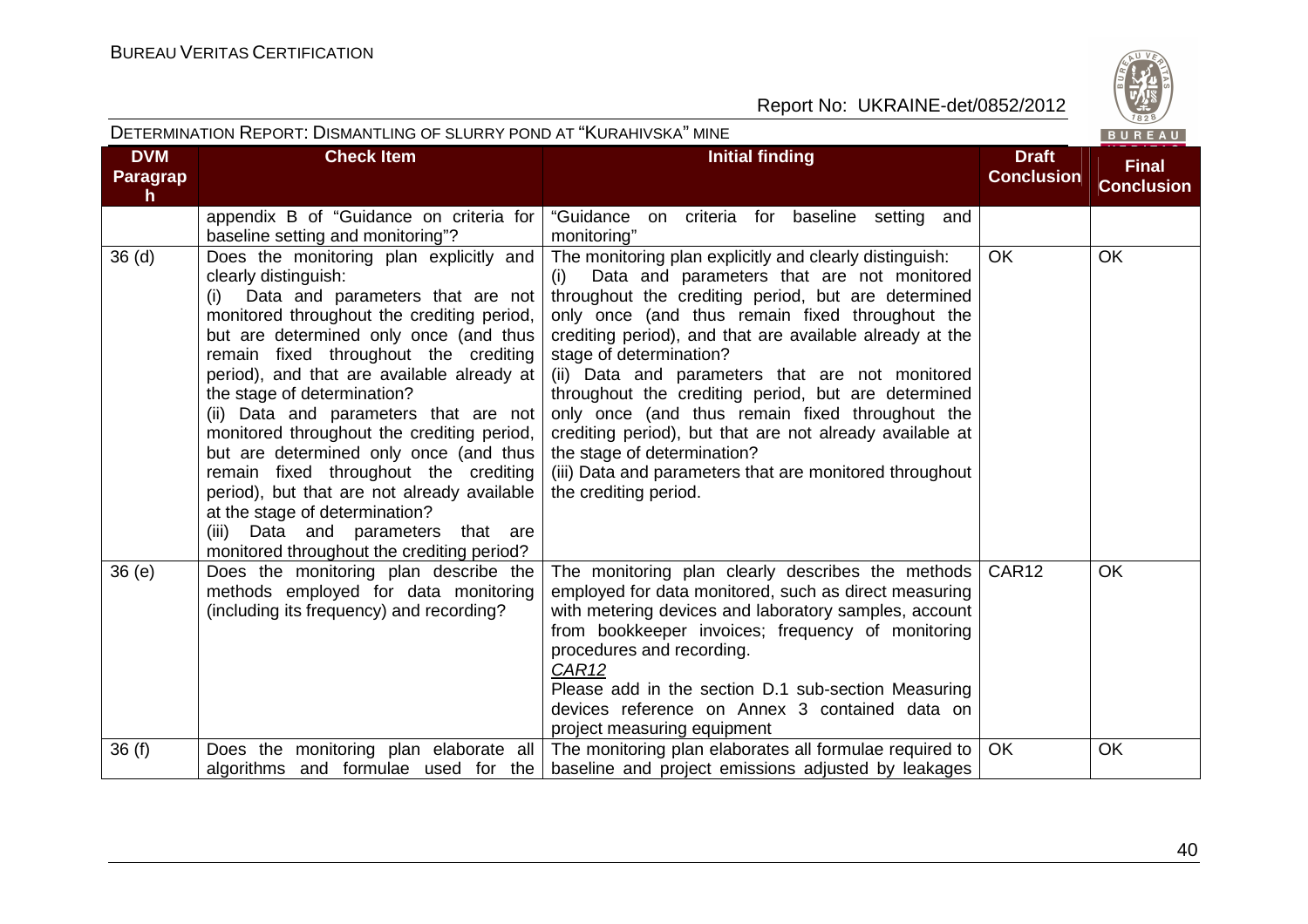| DETERMINATION REPORT: DISMANTLING OF SLURRY POND AT "KURAHIVSKA" MINE<br>BUREAU |                                                                                                                                                                                                     |                                                                                                                                                                                          |                                   |                                   |
|---------------------------------------------------------------------------------|-----------------------------------------------------------------------------------------------------------------------------------------------------------------------------------------------------|------------------------------------------------------------------------------------------------------------------------------------------------------------------------------------------|-----------------------------------|-----------------------------------|
| <b>DVM</b><br>Paragrap<br>h                                                     | <b>Check Item</b>                                                                                                                                                                                   | <b>Initial finding</b>                                                                                                                                                                   | <b>Draft</b><br><b>Conclusion</b> | <b>Final</b><br><b>Conclusion</b> |
|                                                                                 | estimation/calculation<br>of<br>baseline<br>emissions/removals<br>and<br>project<br>emissions/removals or direct monitoring of<br>emission reductions from the project,<br>leakage, as appropriate? | calculation                                                                                                                                                                              |                                   |                                   |
| 36 (f) (i)                                                                      | Is the underlying<br>rationale<br>for the<br>algorithms/formulae explained?                                                                                                                         | The underlying rationale for the formulae is explained                                                                                                                                   | <b>OK</b>                         | OK                                |
| 36 (f) (ii)                                                                     | Are consistent variables, equation formats,<br>subscripts etc. used?                                                                                                                                | All variables, equation formats, subscripts are used in<br>consistent way                                                                                                                | <b>OK</b>                         | OK                                |
| 36 (f) (iii)                                                                    | Are all equations numbered?                                                                                                                                                                         | All equations are numbered                                                                                                                                                               | OK.                               | <b>OK</b>                         |
| 36 (f) (iv)                                                                     | Are all variables, with units indicated<br>defined?                                                                                                                                                 | All variables with units are indentified                                                                                                                                                 | <b>OK</b>                         | <b>OK</b>                         |
| 36(f)(v)                                                                        | the<br>conservativeness<br>ls.<br>0f<br>the I<br>algorithms/procedures justified?                                                                                                                   | CAR <sub>13</sub><br>Please add information how values of coal concentrate<br>will be crosschecked                                                                                       | CAR13                             | <b>OK</b>                         |
| 36(f)(v)                                                                        | To the extent possible, are methods to<br>quantitatively account for uncertainty in key<br>parameters included?                                                                                     | Uncertainty level of Key parameters is indicated as low<br>in the section D.2 of the PDD. Only uncertainty level of<br>probability of waste heap self-ignition is indicated as<br>medium | OK                                | OK                                |
| 36 (f) (vi)                                                                     | Is consistency between the elaboration of<br>the<br>baseline scenario and the procedure for<br>calculating the emissions or net removals<br>of the baseline ensured?                                | The consistency between the elaboration of the<br>baseline scenario and the procedure for calculating the<br>emissions or net removals of the baseline is ensured                        | <b>OK</b>                         | OK                                |
| 36 (f) (vii)                                                                    | Are any parts of the algorithms or formulae<br>that are not self-evident explained?                                                                                                                 | The monitoring plan contains detailed explanation of<br>each part of formulae                                                                                                            | OK                                | OK                                |
| 36 (f) (vii)                                                                    | Is it justified that the procedure is<br>consistent<br>standard<br>with<br>technical<br>procedures in the relevant sector?                                                                          | The proposed monitoring plan is similar with monitoring<br>plans of JI projects implemented at SIA "Antracit", SIA<br>"Monolit", "Temp" LLC etc, determined by Global                    | <b>OK</b>                         | OK                                |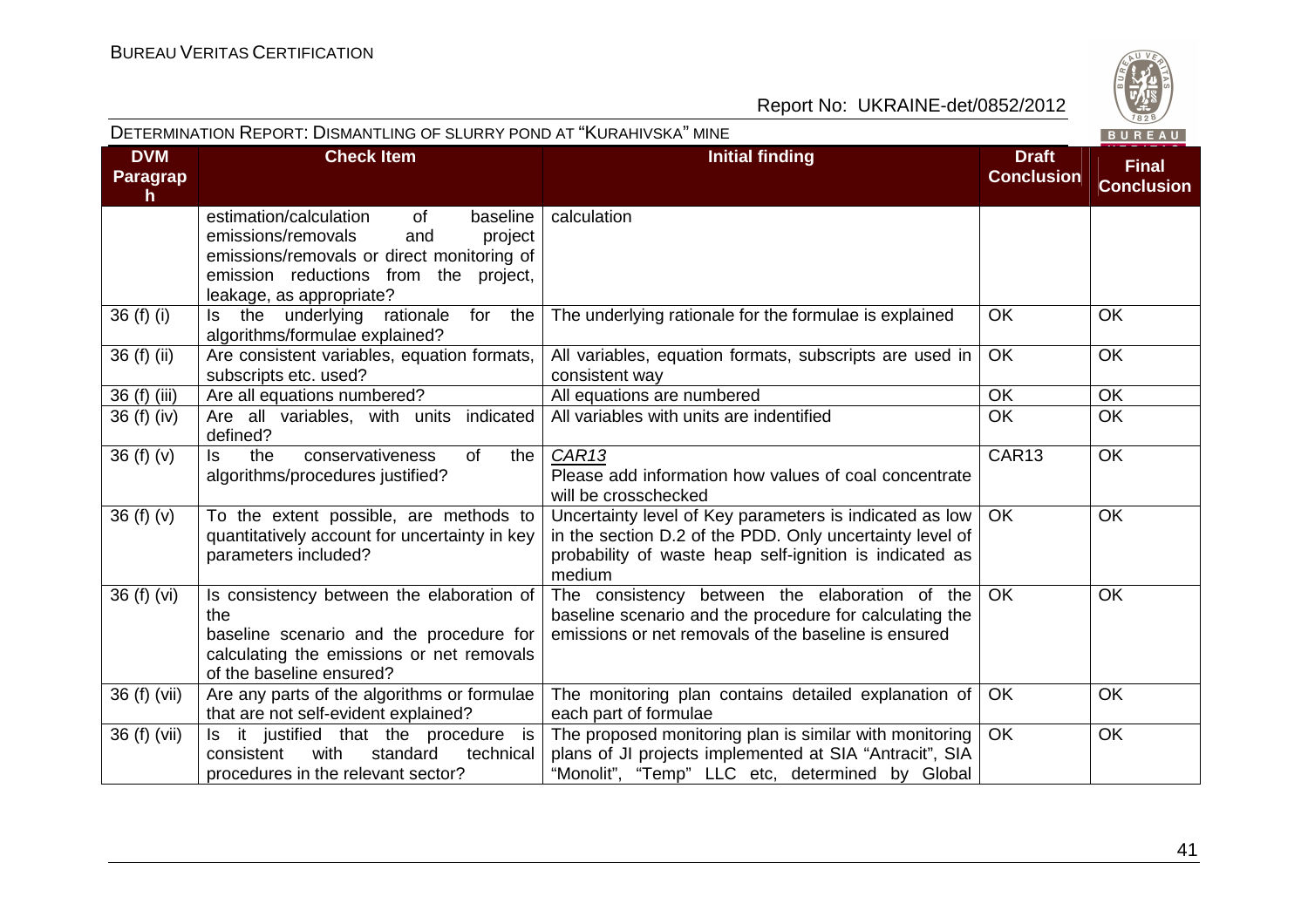

|                                               | DETERMINATION NEPORT. DISMANTEING OF SLUKKT POND AT INURAHIVSNA IMINE                                                                                                                                                                                                                             |                                                                                                                                                                                                                                                                                  |                                   | B U R E A U                       |
|-----------------------------------------------|---------------------------------------------------------------------------------------------------------------------------------------------------------------------------------------------------------------------------------------------------------------------------------------------------|----------------------------------------------------------------------------------------------------------------------------------------------------------------------------------------------------------------------------------------------------------------------------------|-----------------------------------|-----------------------------------|
| <b>DVM</b><br><b>Paragrap</b><br>$\mathsf{h}$ | <b>Check Item</b>                                                                                                                                                                                                                                                                                 | <b>Initial finding</b>                                                                                                                                                                                                                                                           | <b>Draft</b><br><b>Conclusion</b> | <b>Final</b><br><b>Conclusion</b> |
|                                               |                                                                                                                                                                                                                                                                                                   | Carbon B.V.                                                                                                                                                                                                                                                                      |                                   |                                   |
| 36 (f) (vii)                                  | Are references provided as necessary?                                                                                                                                                                                                                                                             | The references are provided in relevant points                                                                                                                                                                                                                                   | <b>OK</b>                         | OK                                |
| 36 (f) (vii)                                  | Are implicit and explicit key assumptions<br>explained in a transparent manner?                                                                                                                                                                                                                   | The explicit and implicit key assumptions are explained<br>in transparent manner                                                                                                                                                                                                 | OK                                | OK                                |
| 36 (f) (vii)                                  | Is it clearly stated which assumptions and<br>procedures have significant uncertainty<br>associated with them, and how such<br>uncertainty is to be addressed?                                                                                                                                    | The project participants describe uncertainty level of<br>key factors as low. Key project parameters monitoring<br>equipment is calibrated/verified in accordance with<br>state rules and approved methodologies of quality<br>control and quality assurance                     | OK.                               | OK                                |
| 36 (f) (vii)                                  | Is the uncertainty of key parameters<br>described and, where possible, is an<br>uncertainty range at 95% confidence level<br>for key parameters for the calculation of<br>emission reductions or enhancements of<br>net removals provided?                                                        | The uncertainty level of parameters monitored is<br>indicated in the section D.2, quality control and quality<br>assurance procedures. The uncertainty level of<br>parameters monitored is indicated as low, only<br>Probability of waste heap burning is indicated as<br>medium | <b>OK</b>                         | <b>OK</b>                         |
| 36(9)                                         | Does the monitoring plan identify a national<br>or international monitoring standard if such<br>standard has to be and/or is applied to<br>certain aspects of the project?<br>Does the monitoring plan provide a<br>reference as to where a detailed<br>description of the standard can be found? | The monitoring plan identifies next state ruling<br>documents:<br>GOST 11022-95 and GOST 11014-2001 for<br>(a)<br>sampling analysis process<br>GOST 305-82 on diesel fuel parameters<br>(b)<br>References on detailed description of mentioned<br>standard are provided          | OK                                | OK                                |
| 36(h)                                         | Does the monitoring plan document<br>if<br>statistical<br>techniques,<br>used<br>for<br>monitoring, and that they are used in a<br>conservative manner?                                                                                                                                           | The monitoring plan uses some statistical data sources<br>such as researches of waste heap self-ignition<br>probability from Scientific Centre "Respirator", data<br>from Ukrainian State Statistic Service                                                                      | OK.                               | <b>OK</b>                         |
| 36(i)                                         | Does the monitoring plan present the<br>quality assurance and control procedures<br>for the monitoring process, including, as                                                                                                                                                                     | The quality control and quality assurance procedures of<br>monitoring process are presented. Information on<br>project measuring devices calibration is provided                                                                                                                 | <b>OK</b>                         | OK                                |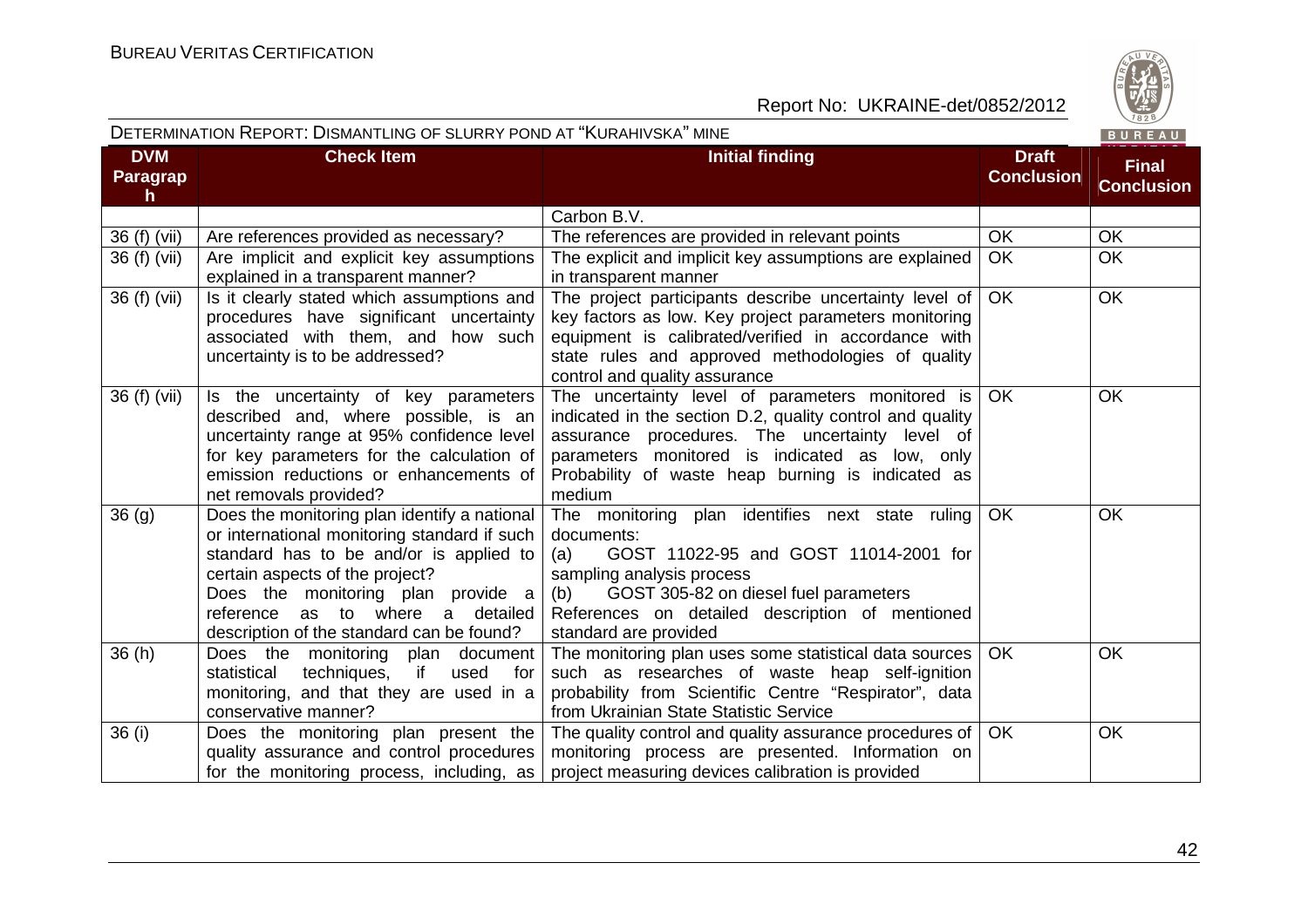

| DETERMINATION REPORT: DISMANTLING OF SLURRY POND AT "KURAHIVSKA" MINE<br>BUREAU |                                                                                                                                                                                                                                                                                                                 |                                                                                                                                                                                                                                                                                                                |                                   |                                   |
|---------------------------------------------------------------------------------|-----------------------------------------------------------------------------------------------------------------------------------------------------------------------------------------------------------------------------------------------------------------------------------------------------------------|----------------------------------------------------------------------------------------------------------------------------------------------------------------------------------------------------------------------------------------------------------------------------------------------------------------|-----------------------------------|-----------------------------------|
| <b>DVM</b><br>Paragrap<br>h.                                                    | <b>Check Item</b>                                                                                                                                                                                                                                                                                               | <b>Initial finding</b>                                                                                                                                                                                                                                                                                         | <b>Draft</b><br><b>Conclusion</b> | <b>Final</b><br><b>Conclusion</b> |
|                                                                                 | appropriate, information on calibration and<br>on how records on data and/or method<br>validity and accuracy are kept and made<br>available upon request?                                                                                                                                                       |                                                                                                                                                                                                                                                                                                                |                                   |                                   |
| 36(j)                                                                           | Does the monitoring plan clearly identify<br>the responsibilities and the authority<br>regarding the monitoring activities?                                                                                                                                                                                     | identifies<br>The<br>monitoring<br>plan<br>clearly<br>the<br>responsibilities and the authorities regarding<br>the<br>monitoring activities, see please figure 9, section D.3 of<br>the PDD                                                                                                                    | <b>OK</b>                         | OK                                |
| 36(k)                                                                           | Does the monitoring plan, on the whole,<br>reflect<br>good<br>monitoring<br>practices<br>appropriate to the project type?<br>If it is a JI LULUCF project, is the good<br>practice quidance developed by IPCC<br>applied?                                                                                       | The monitoring plan is identical to monitoring plans in<br>JI projects implemented at SIA "Antracit", SIA "Monolit",<br>"Temp" LLC etc, determined by Global Carbon B.V.                                                                                                                                       | <b>OK</b>                         | OK                                |
| 36 (I)                                                                          | Does the monitoring plan provide, in<br>tabular form, a complete compilation of the<br>data that need to be collected for its<br>application, including data that are<br>measured or sampled and data that are<br>collected from other sources but not<br>including data that are calculated with<br>equations? | The monitoring plan provides in tabular form a<br>complete compilation of the data collected and required<br>for emission reduction calculation, including data that<br>are measured or sampled and data that are collected<br>from other sources but not including data that are<br>calculated with equations | <b>OK</b>                         | <b>OK</b>                         |
| 36(m)                                                                           | Does the monitoring plan indicate that the<br>data monitored and required for verification<br>are to be kept for two years after the last<br>transfer of ERUs for the project?                                                                                                                                  | The monitoring plan indicates that data monitored and<br>required for ERUs calculation will be kept two years<br>after the last ERUs transfer<br>CAR14<br>Please add reference on relevant order describing data<br>collecting and keeping procedures                                                          | CAR14                             | <b>OK</b>                         |
| 37                                                                              | If selected elements or combinations of                                                                                                                                                                                                                                                                         | <b>CDM</b><br>Selected<br>of<br>methodology  <br>elements                                                                                                                                                                                                                                                      | OK                                | <b>OK</b>                         |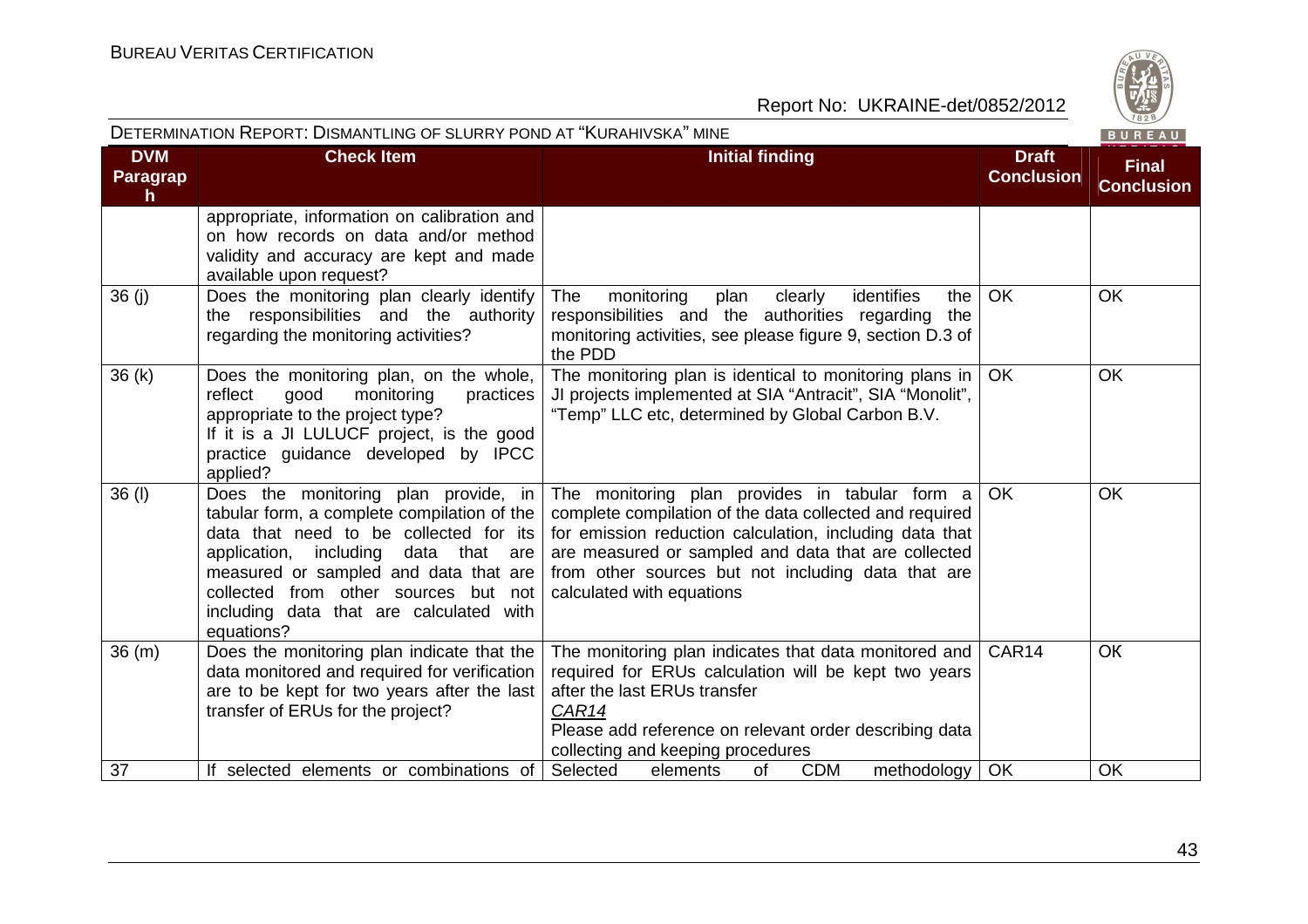

|                                               | DETERMINATION REPORT: DISMANTLING OF SLURRY POND AT "KURAHIVSKA" MINE                                                                                                                                                                                                                       |                                                                                                                                                         |                                   | BUREAU                            |
|-----------------------------------------------|---------------------------------------------------------------------------------------------------------------------------------------------------------------------------------------------------------------------------------------------------------------------------------------------|---------------------------------------------------------------------------------------------------------------------------------------------------------|-----------------------------------|-----------------------------------|
| <b>DVM</b><br><b>Paragrap</b><br>$\mathsf{h}$ | <b>Check Item</b>                                                                                                                                                                                                                                                                           | <b>Initial finding</b>                                                                                                                                  | <b>Draft</b><br><b>Conclusion</b> | <b>Final</b><br><b>Conclusion</b> |
|                                               | <b>CDM</b><br>approved<br>methodologies<br>or<br>methodological<br>tools<br>are<br>used<br>for<br>establishing the monitoring plan, are the<br>selected elements or combination, together<br>with elements supplementary developed by<br>the project participants in line with 36<br>above? | ACM0009, Version 4.0.0 was used for leakages<br>estimations in line within the section 36 above                                                         |                                   |                                   |
|                                               | Approved CDM methodology approach only_Paragraphs 38(a) – 38(d)_Not applicable                                                                                                                                                                                                              |                                                                                                                                                         |                                   |                                   |
|                                               |                                                                                                                                                                                                                                                                                             | Applicable to both JI specific approach and approved CDM methodology approach_Paragraph 39_Not applicable                                               |                                   |                                   |
| <b>Leakage</b>                                |                                                                                                                                                                                                                                                                                             |                                                                                                                                                         |                                   |                                   |
| 40(a)                                         | JI specific approach only<br>Does the PDD appropriately describe an                                                                                                                                                                                                                         | The PDD appropriately describe an assessment of                                                                                                         | OK.                               | <b>OK</b>                         |
|                                               | assessment of the potential leakage of the<br>project and appropriately explain which<br>sources of leakage are to be calculated<br>and which can be neglected?                                                                                                                             | project leakages and explain which sources of leakage<br>are to be calculated or to be neglected                                                        |                                   |                                   |
| 40 (b)                                        | ex ante estimate of leakage?                                                                                                                                                                                                                                                                | Does the PDD provide a procedure for an The procedure of ex ante leakages estimates are<br>provided in the PDD                                          | <b>OK</b>                         | <b>OK</b>                         |
|                                               | Approved CDM methodology approach only_Paragraph 41_Not applicable                                                                                                                                                                                                                          |                                                                                                                                                         |                                   |                                   |
|                                               | <b>Estimation of emission reductions or enhancements of net removals</b>                                                                                                                                                                                                                    |                                                                                                                                                         |                                   |                                   |
| 42                                            | following approaches it chooses?<br>(a) Assessment of emissions or net<br>removals in the baseline scenario and in<br>the project scenario<br>(b) Direct assessment of emission<br>reductions                                                                                               | Does the PDD indicate which of the The PDD indicates that assessment of emissions in the<br>baseline scenario and in the project scenario was<br>chosen | <b>OK</b>                         | OK                                |
| 43                                            | If the approach (a) in 42 is chosen, does $\vert$<br>the PDD provide ex ante estimates of:                                                                                                                                                                                                  | The PDD provides ex ante estimates for period<br>05/05/2008-31/12/2012:                                                                                 | OK                                | OK                                |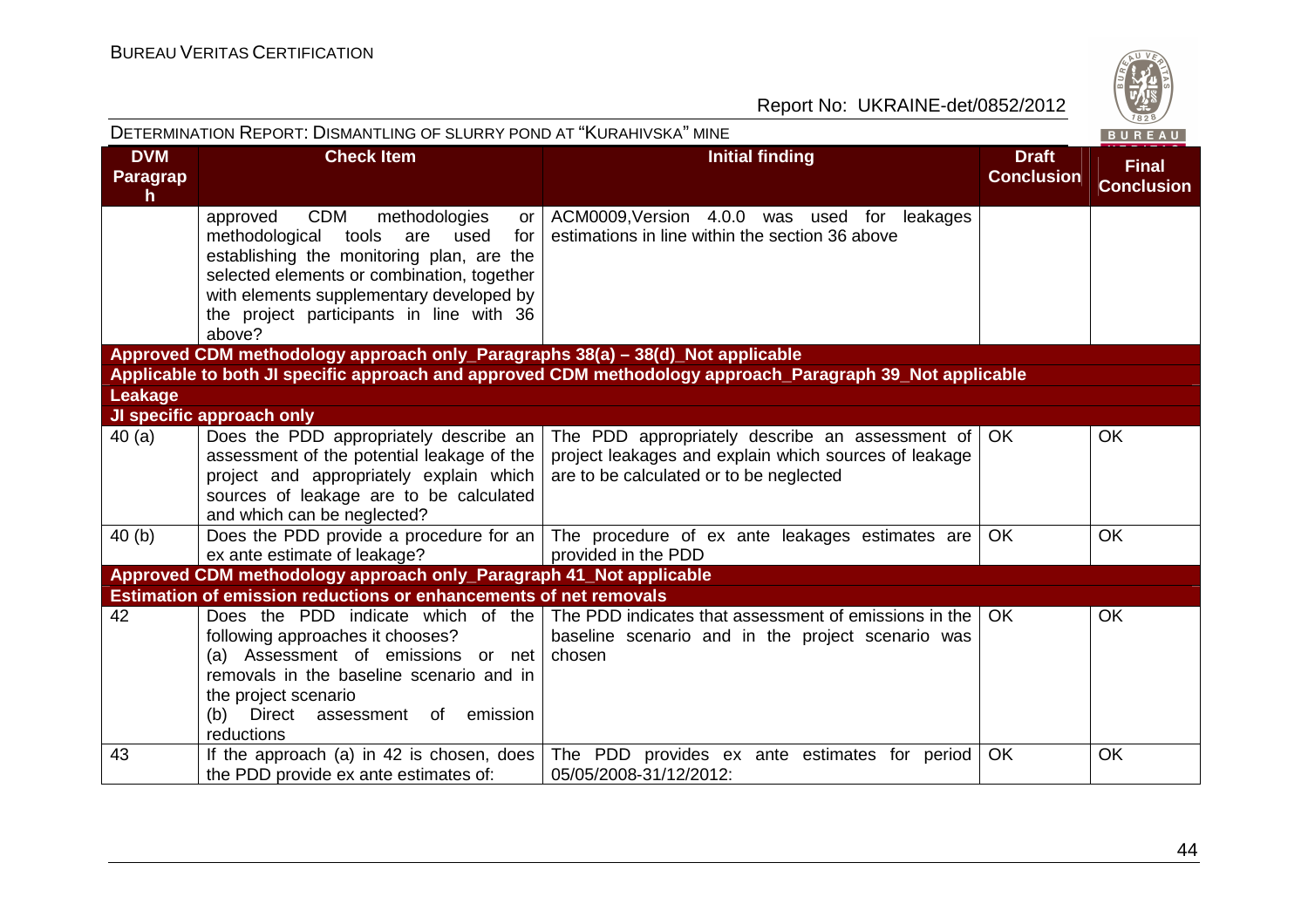

| <b>DETERMINATION REPORT: DISMANTLING OF SLURRY POND AT "KURAHIVSKA" MINE</b> |                                                                                                                                                                                                                                                                                                                                                                                                                                      |                                                                                                                                                                                                                                                                                                                                                                                                                                                                                                      |                                   | $\vee$ 829/<br>BUREAU             |
|------------------------------------------------------------------------------|--------------------------------------------------------------------------------------------------------------------------------------------------------------------------------------------------------------------------------------------------------------------------------------------------------------------------------------------------------------------------------------------------------------------------------------|------------------------------------------------------------------------------------------------------------------------------------------------------------------------------------------------------------------------------------------------------------------------------------------------------------------------------------------------------------------------------------------------------------------------------------------------------------------------------------------------------|-----------------------------------|-----------------------------------|
| <b>DVM</b><br><b>Paragrap</b><br>h                                           | <b>Check Item</b>                                                                                                                                                                                                                                                                                                                                                                                                                    | <b>Initial finding</b>                                                                                                                                                                                                                                                                                                                                                                                                                                                                               | <b>Draft</b><br><b>Conclusion</b> | <b>Final</b><br><b>Conclusion</b> |
|                                                                              | (a) Emissions or net removals for the<br>project scenario<br>(within<br>the<br>project<br>boundary)?<br>(b) Leakage, as applicable?<br>(c) Emissions or net removals for the<br>baseline scenario (within the project<br>boundary)?<br>(d) Emission reductions or enhancements<br>of net removals adjusted by leakage?                                                                                                               | (a) Emissions for the project scenario within the<br>project boundary which is 74 302 tonnes of<br>CO2 equivalent Leakages which is - 1 737 746<br>tonnes of CO2 equivalent<br>(b) Emissions for the baseline scenario which is<br>3 664 181 tonnes of CO2 equivalent<br>(c) Emission reductions adjusted by leakages<br>which is 5 327 625 tonnes of CO2 equivalent                                                                                                                                 |                                   |                                   |
| 44                                                                           | If the approach (b) in 42 is chosen, does<br>the PDD provide ex ante estimates of:<br>(a) Emission reductions or enhancements<br>of net removals (within the project<br>boundary)?<br>(b) Leakage, as applicable?<br>(c) Emission reductions or enhancements<br>of net removals adjusted by leakage?                                                                                                                                 | The approach 42(a) was chosen                                                                                                                                                                                                                                                                                                                                                                                                                                                                        | OK                                | OK                                |
| 45                                                                           | For both approaches in 42<br>(a) Are the estimates in 43 or 44 given:<br>(i) On a periodic basis?<br>(ii) At least from the beginning until the<br>end of the crediting period?<br>(iii) On a source-by-source/sink-by-sink<br>basis?<br>(iv) For each GHG?<br>In tones of CO2 equivalent, using<br>(V)<br>global warming potentials defined by<br>decision 2/CP.3 or as subsequently<br>revised in accordance with Article 5 of the | a) The estimates are given on<br>(i) on a yearly basis<br>(ii) from 05/05/2008 till 31/12/2015<br>(iii) On a source-by-source/sink-by-sink basis<br>- for each GHG, which are CH4 and CO2<br>- in tonnes of CO2 equivalent<br>- using global warming potentials defined by decision<br>2/CP.3<br>(b) The formula used for calculating in 43 is consistent<br>throughout the PDD<br>(c) The key factors influencing the baseline emissions<br>and the activity level of the project and the emissions | OK                                | OK                                |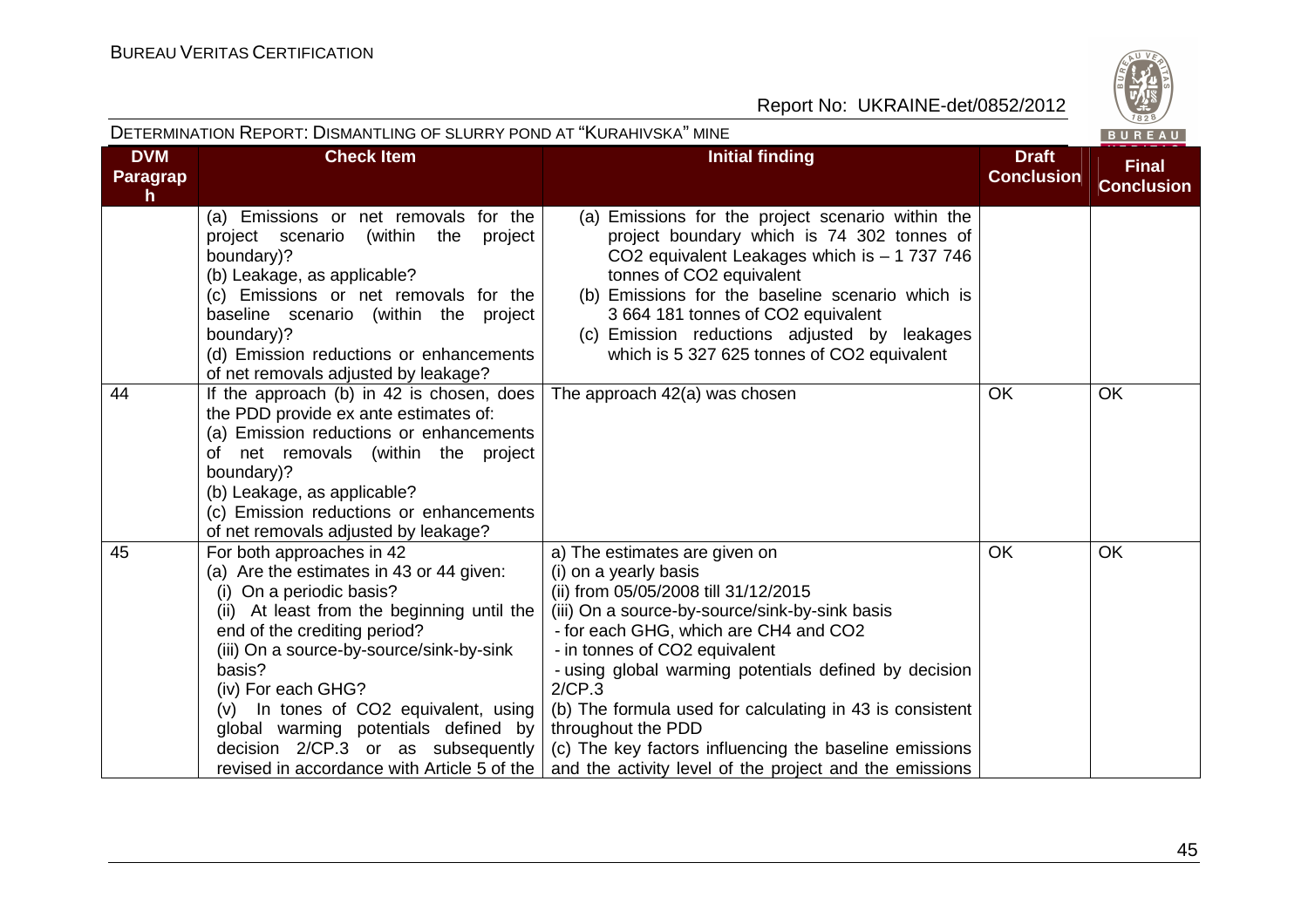

|                                    | DETERMINATION REPORT: DISMANTLING OF SLURRY POND AT "KURAHIVSKA" MINE                                                                                                                                                                                                                                                                                                                                                                                                                                                                                                                                                                                                                                                                                                                                                                                                                                                                                                                                                                                                                                                                                                             |                                                                                                                                                                                                                                                                                                                                                                                                                                                                                                                                                                                                                                                                                                                                                                                                                                                                  |                                   | BUREAU                            |
|------------------------------------|-----------------------------------------------------------------------------------------------------------------------------------------------------------------------------------------------------------------------------------------------------------------------------------------------------------------------------------------------------------------------------------------------------------------------------------------------------------------------------------------------------------------------------------------------------------------------------------------------------------------------------------------------------------------------------------------------------------------------------------------------------------------------------------------------------------------------------------------------------------------------------------------------------------------------------------------------------------------------------------------------------------------------------------------------------------------------------------------------------------------------------------------------------------------------------------|------------------------------------------------------------------------------------------------------------------------------------------------------------------------------------------------------------------------------------------------------------------------------------------------------------------------------------------------------------------------------------------------------------------------------------------------------------------------------------------------------------------------------------------------------------------------------------------------------------------------------------------------------------------------------------------------------------------------------------------------------------------------------------------------------------------------------------------------------------------|-----------------------------------|-----------------------------------|
| <b>DVM</b><br><b>Paragrap</b><br>h | <b>Check Item</b>                                                                                                                                                                                                                                                                                                                                                                                                                                                                                                                                                                                                                                                                                                                                                                                                                                                                                                                                                                                                                                                                                                                                                                 | <b>Initial finding</b>                                                                                                                                                                                                                                                                                                                                                                                                                                                                                                                                                                                                                                                                                                                                                                                                                                           | <b>Draft</b><br><b>Conclusion</b> | <b>Final</b><br><b>Conclusion</b> |
|                                    | Kyoto Protocol?<br>(b) Are the formula used for calculating the<br>estimates in 43 or 44 consistent throughout<br>the PDD?<br>(c) For calculating estimates in 43 or 44,<br>are key factors influencing the baseline<br>emissions or removals and the activity<br>level of the project and the emissions or<br>net removals as well as risks associated<br>with the project taken into account, as<br>appropriate?<br>(d) Are data sources used for calculating<br>the estimates in 43 or 44 clearly identified,<br>reliable and transparent?<br>(e) Are emission factors (including default<br>emission factors) if used for calculating the<br>estimates in 43 or 44 selected by carefully<br>balancing accuracy and reasonableness,<br>and appropriately justified of the choice?<br>(f) Is the estimation in 43 or 44 based on<br>conservative assumptions and the most<br>plausible scenarios in a transparent<br>manner?<br>Are the estimates in 43 or 44<br>(g)<br>consistent throughout the PDD?<br>(h) Is the annual average of estimated<br>emission reductions or enhancements of<br>net removals calculated by dividing the<br>total estimated emission reductions or | as well as risks associated with the project were taken<br>into account for calculating estimates in 43<br>(d) The data sources used for calculating the estimates<br>in 43 are clearly identified, reliable and transparent.<br>(e) emission factors used for calculations in 43 are in<br>line with National GHG Inventory Report approved by<br><b>Ukrainian DFP</b><br>(f) The estimations in 43 are based on conservative<br>assumptions and the most plausible scenarios in a<br>transparent manner<br>(g) the estimates in 43 are consistent throughout the<br><b>PDD</b><br>(h) the annual average value of estimated emission<br>reductions is calculated by dividing the total estimated<br>emission reductions or enhancements of net removals<br>over the crediting period by the total months of the<br>crediting period and multiplying by twelve. |                                   |                                   |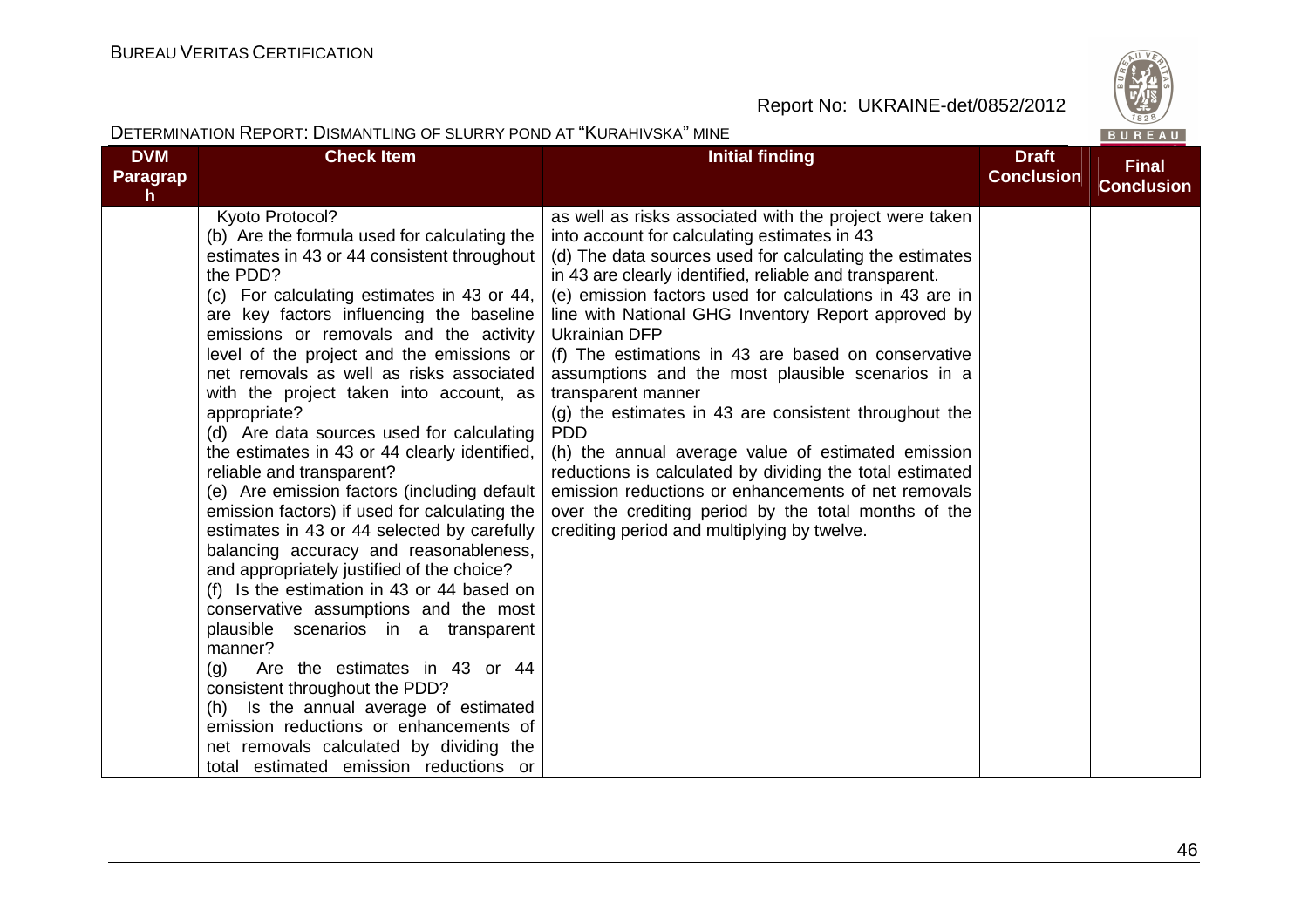| DETERMINATION REPORT: DISMANTLING OF SLURRY POND AT "KURAHIVSKA" MINE<br>BUREAU |                                                                                                                                                                                                                                                                                                                                                                       |                                                                                                                                                                                                    |           |                                   |  |  |
|---------------------------------------------------------------------------------|-----------------------------------------------------------------------------------------------------------------------------------------------------------------------------------------------------------------------------------------------------------------------------------------------------------------------------------------------------------------------|----------------------------------------------------------------------------------------------------------------------------------------------------------------------------------------------------|-----------|-----------------------------------|--|--|
| <b>DVM</b><br><b>Paragrap</b><br>h.                                             | <b>Check Item</b><br><b>Initial finding</b>                                                                                                                                                                                                                                                                                                                           |                                                                                                                                                                                                    |           | <b>Final</b><br><b>Conclusion</b> |  |  |
|                                                                                 | enhancements of net removals over the<br>crediting period by the total months of the<br>crediting period and multiplying by twelve?                                                                                                                                                                                                                                   |                                                                                                                                                                                                    |           |                                   |  |  |
| 46                                                                              | If the calculation of the baseline emissions<br>or<br>net removals is to be performed ex post,<br>does the PDD include an illustrative ex<br>emissions<br>removals<br>ante<br>net<br><b>or</b><br>calculation?                                                                                                                                                        | PDD contains ex-post calculations for 2008-2011<br>years. Ex-ante calculations is provided for 2012 year                                                                                           | OK.       | <b>OK</b>                         |  |  |
|                                                                                 | Approved CDM methodology approach only_Paragraphs 47(a) - 47(b)_Not applicable                                                                                                                                                                                                                                                                                        |                                                                                                                                                                                                    |           |                                   |  |  |
|                                                                                 | <b>Environmental impacts</b>                                                                                                                                                                                                                                                                                                                                          |                                                                                                                                                                                                    |           |                                   |  |  |
| 48 (a)                                                                          | <b>Does</b><br><b>PDD</b><br>the<br>list<br>attach<br>and<br>documentation on the analysis<br>of the<br>environmental impacts of the project,<br>transboundary<br>including<br>impacts, in<br>accordance with procedures as determined<br>by the host Party?                                                                                                          | The PDD<br>lists<br>documentation<br>on the project<br>environmental impact analysis in accordance with<br>actual Ukrainian legislation.                                                           | <b>OK</b> | <b>OK</b>                         |  |  |
| 48 (b)                                                                          | If the analysis in 48 (a) indicates that the<br>environmental impacts are considered<br>significant by the project participants or the<br>host Party, does the PDD provide<br>conclusion and all references to supporting<br>documentation of an environmental impact<br>assessment undertaken in accordance with<br>the procedures as required by the host<br>Party? | The analysis mentioned in 48(a) indicates that impact<br>on air is significant. Assessment of impact on the<br>environment under the laws of Ukraine was held for the<br>proposed project in 2008. | OK.       | <b>OK</b>                         |  |  |
|                                                                                 | <b>Stakeholder consultation</b>                                                                                                                                                                                                                                                                                                                                       |                                                                                                                                                                                                    |           |                                   |  |  |
| 49                                                                              | If stakeholder consultation was undertaken<br><i>in</i>                                                                                                                                                                                                                                                                                                               | Actual Ukraine legislation doesn't require public<br>information for JI project. Any comments from local                                                                                           | <b>OK</b> | OK                                |  |  |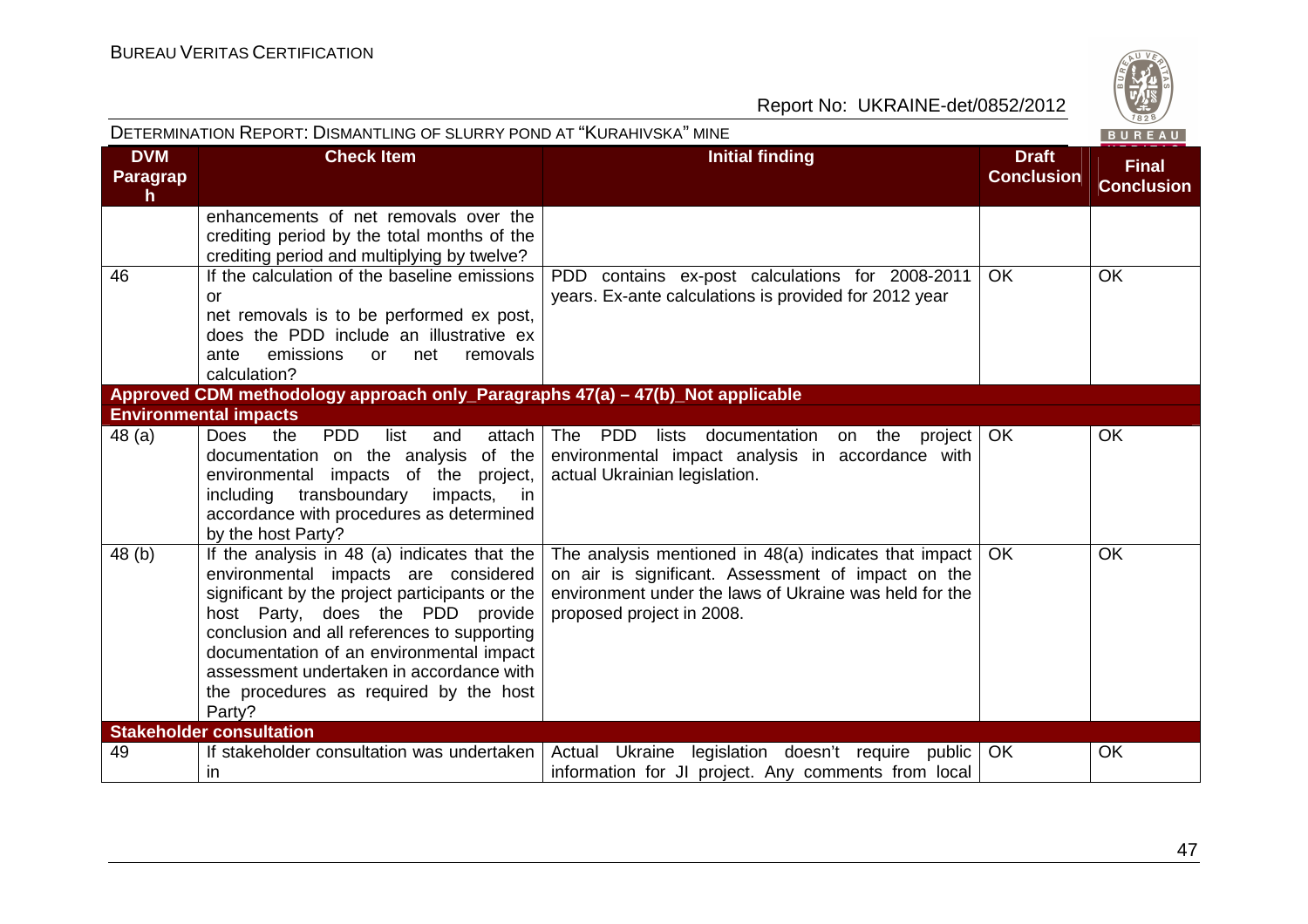| DETERMINATION REPORT: DISMANTLING OF SLURRY POND AT "KURAHIVSKA" MINE                                                                                                                               |                                                                                                                                                                                                                                                                                                          |                                                                                     |                            |                                   |  |  |  |  |
|-----------------------------------------------------------------------------------------------------------------------------------------------------------------------------------------------------|----------------------------------------------------------------------------------------------------------------------------------------------------------------------------------------------------------------------------------------------------------------------------------------------------------|-------------------------------------------------------------------------------------|----------------------------|-----------------------------------|--|--|--|--|
| <b>DVM</b><br>Paragrap<br><b>n</b>                                                                                                                                                                  | <b>Check Item</b>                                                                                                                                                                                                                                                                                        | Initial finding                                                                     | Draft<br><b>Conclusion</b> | <b>Final</b><br><b>Conclusion</b> |  |  |  |  |
|                                                                                                                                                                                                     | accordance with the procedure as required<br>by the host Party, does the PDD provide:<br>(a) A list of stakeholders from whom<br>comments on the projects have been<br>received, if any?<br>(b) The nature of the comments?<br>(c) A description on whether and how the<br>comments have been addressed? | stakeholders are obtained. Comments will be collect<br>during determination process |                            |                                   |  |  |  |  |
| Determination regarding small-scale projects (additional elements for assessment)_Paragraphs 50 - 57_Not applicable                                                                                 |                                                                                                                                                                                                                                                                                                          |                                                                                     |                            |                                   |  |  |  |  |
| Determination regarding land use, land-use change and forestry projects _Paragraphs 58 - 64(d)_Not applicable<br>Determination regarding programmes of activities_Paragraphs 66 – 73_Not applicable |                                                                                                                                                                                                                                                                                                          |                                                                                     |                            |                                   |  |  |  |  |
|                                                                                                                                                                                                     |                                                                                                                                                                                                                                                                                                          |                                                                                     |                            |                                   |  |  |  |  |

## **Table 2 Resolution of Corrective Action and Clarification Requests**

| Draft report clarifications and<br>corrective<br>action requests by validation team                                                               | Ref. to<br>checklist<br>question<br>in table 1 | <b>Summary</b><br>response                                                                                                                                                                                           | Οf | project | participant | <b>Determination team conclusion</b> |
|---------------------------------------------------------------------------------------------------------------------------------------------------|------------------------------------------------|----------------------------------------------------------------------------------------------------------------------------------------------------------------------------------------------------------------------|----|---------|-------------|--------------------------------------|
| CAR01<br><b>Please</b><br>add<br>subcontractors<br>data<br>0f<br>on.<br>"Krasnoperekopsky glass factory" Ltd involved to<br>the project activity. |                                                | "Stulnevskyy Granite Quarry" Ltd. is the<br>contractor of slurry ponddismantling.<br>Contract for work #83 from<br>10/03/08 between "Stulnevskyy<br>Granite Quarry" Ltd and<br>"Krasnoperekopsky glass factory" Ltd. |    |         |             | The issue is closed                  |
| CAR02<br>Please provide history of "Kurahivska"<br>mine<br>sludge depository                                                                      |                                                | The beginning of slurry pond exploitation<br>(filling of the slurry pond by waste<br>products) $-1951$ , the end $-1991$ .                                                                                           |    |         |             | The issue is closed                  |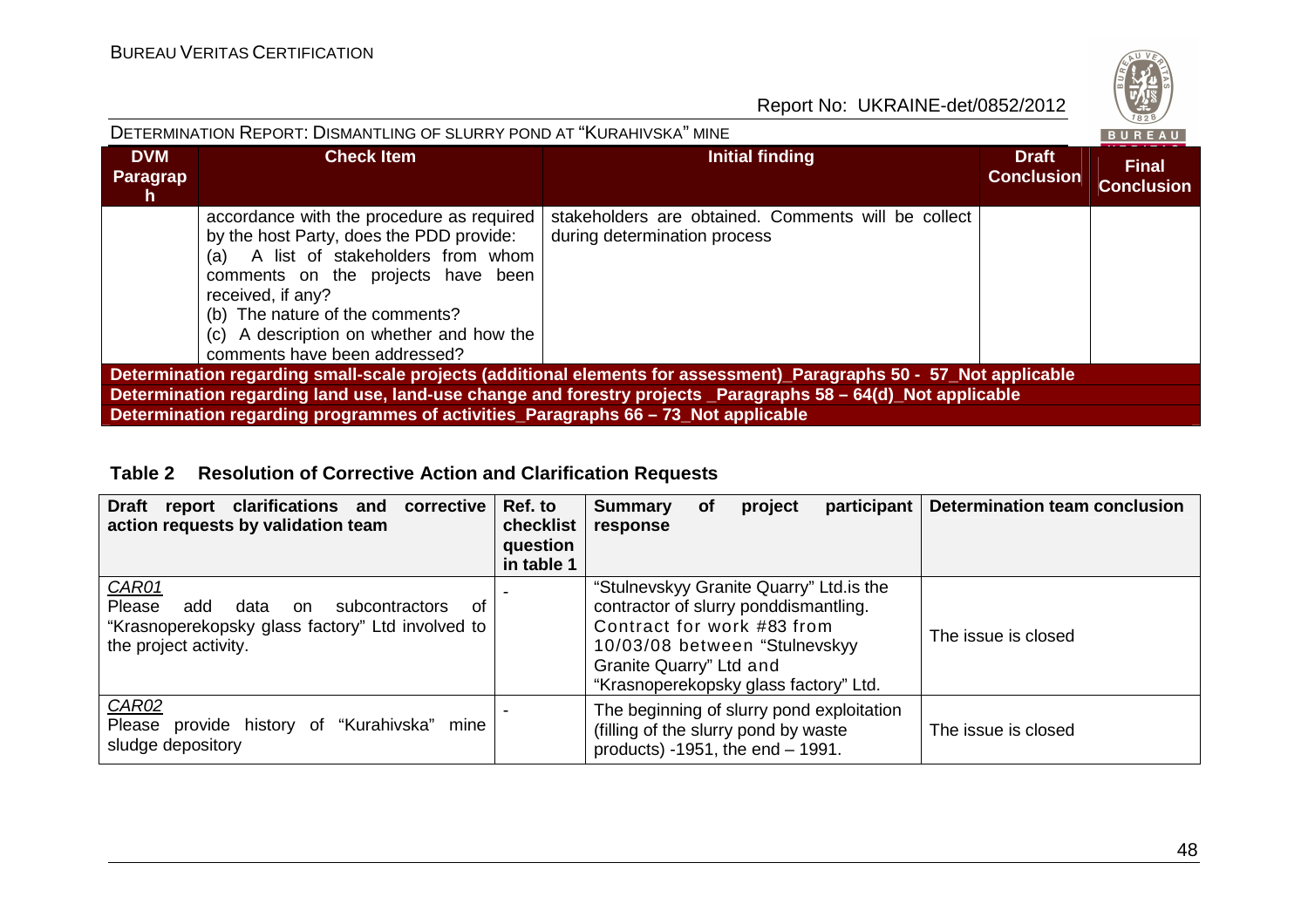

| <b>DETERMINATION REPORT: DISMANTLING OF SLURRY POND AT "KURAHIVSKA" MINE</b>                                                                                                                                                              |    |                                                                                                                                                                                                                                                                                                                                                                                                                                                               |                     |                |  |
|-------------------------------------------------------------------------------------------------------------------------------------------------------------------------------------------------------------------------------------------|----|---------------------------------------------------------------------------------------------------------------------------------------------------------------------------------------------------------------------------------------------------------------------------------------------------------------------------------------------------------------------------------------------------------------------------------------------------------------|---------------------|----------------|--|
| CAR03<br>Please clarify source of project geographical data                                                                                                                                                                               |    | Source of geographic coordinates -<br>program Google - Earth, version 6.0.                                                                                                                                                                                                                                                                                                                                                                                    | The issue is closed | <b>VERITAS</b> |  |
| CAR04<br>Coal sludge from the ore-dressing plant contains<br>large amount of water. Please add information on<br>project measures provided by sludge pond<br>dehydration or describe events, which results are<br>sludge pond dehydration |    | There are no water bodies in the area of<br>the slurry pond. The water table is far<br>below the level of the bottom of the slurry<br>pond (the bottom is composed of sandy<br>shale and lets the water quickly go<br>through). This slurry pond is not exploited<br>for more than 20 years. It was drying out<br>during this period. As the result, the<br>moister level decreased to the values<br>specified in the project.                                | The issue is closed |                |  |
| CAR05<br>Please provide written project approvals from the<br>both Parties Involved                                                                                                                                                       |    | Written project approvals from the both<br>Parties Involved will be received after<br>determination.                                                                                                                                                                                                                                                                                                                                                          | pending             |                |  |
| CAR06<br>Please add information on values of penalty<br>charges for sludge pond owners and costs of fire-<br>prevention measures                                                                                                          | 23 | As stated in PDD, fines paid for burning<br>slurry ponds are less than money spent<br>for constant monitoring of its condition<br>and measures to prevent its ignition.                                                                                                                                                                                                                                                                                       | The issue is closed |                |  |
| CAR07<br>Please add references on state rules regulates<br>anti-firing measures at sludge ponds                                                                                                                                           | 23 | State program of measures for fire<br>extinguishing<br>does not exist.<br>The<br><b>NPAOP</b><br>instructions<br>10.0-5.21-04<br>"Instructions to prevent spontaneous<br>ignition, fire extinguishing and<br>waste<br>dismantling"<br>heaps<br>provides<br>some<br>measures of fire extinguishing, but in<br>practice does not provide complete<br>avoidance of ignition. Only slurry pond<br>dismantling<br>guarantees<br>complete<br>avoidance of ignition. | The issue is closed |                |  |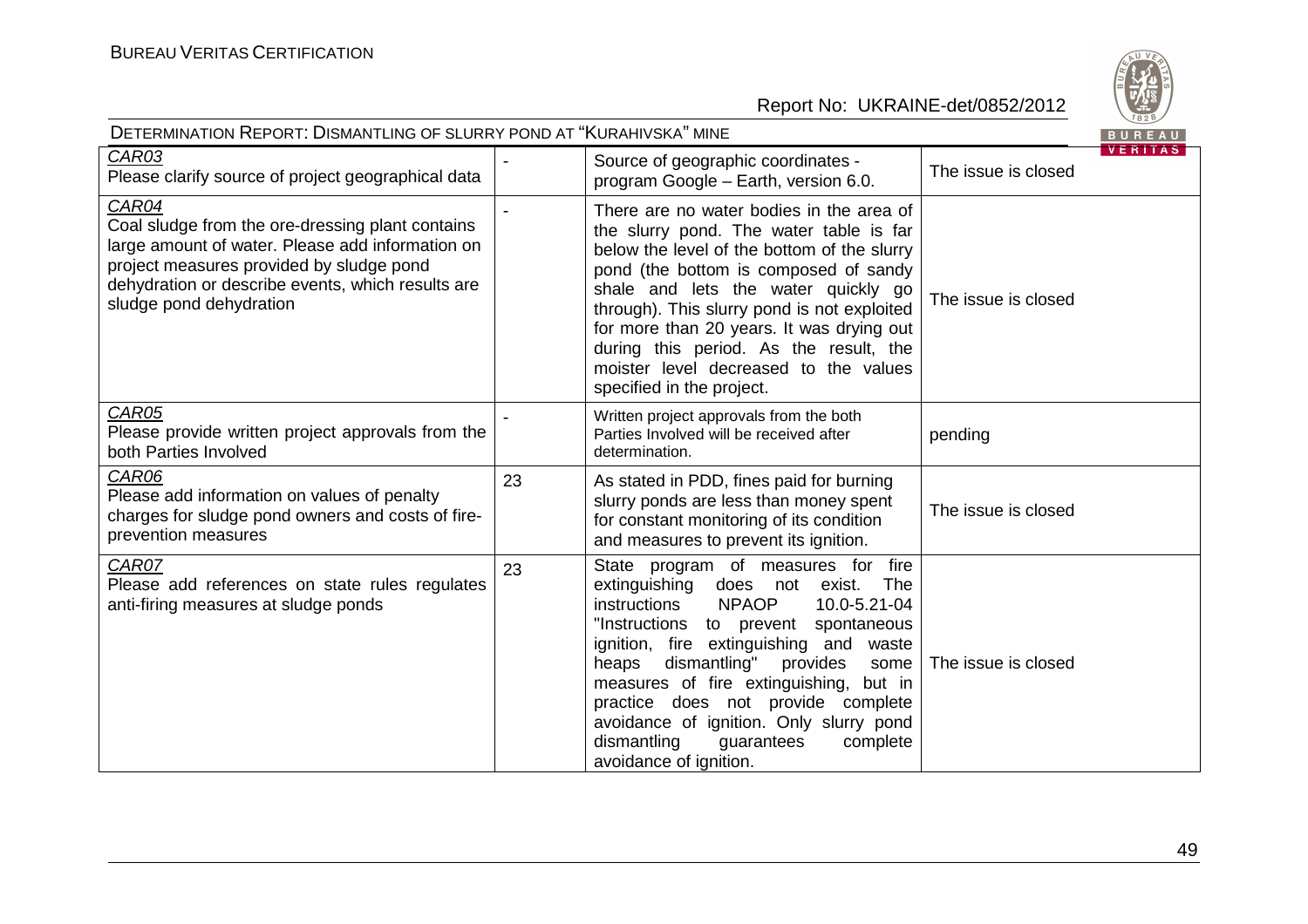

| DETERMINATION REPORT: DISMANTLING OF SLURRY POND AT "KURAHIVSKA" MINE                                                                                                                                                                                                                                                                                                                                                                   |       |                                                                                                                                                                                                                      |                     |                |
|-----------------------------------------------------------------------------------------------------------------------------------------------------------------------------------------------------------------------------------------------------------------------------------------------------------------------------------------------------------------------------------------------------------------------------------------|-------|----------------------------------------------------------------------------------------------------------------------------------------------------------------------------------------------------------------------|---------------------|----------------|
| CAR08<br>PDD indicates the source of sludge pond burning<br>probability as "Report on the propensity for<br>spontaneous ignition of coal benefication waste<br>products of MEP "Slavianoserbska". mentioned<br>report is unique, Please provide report applicable<br>to "Kurahivska" mine sludge depository. Also<br>please provide "Respirator" conclusion on<br>probability of sludge depository burning in the<br>Annex <sub>6</sub> | 3     | SRI report on mine rescue and fire safety<br>"Respirator" 2012. "Report on the<br>propensity for spontaneous ignition of<br>coal benefication waste products of<br>Kurahivska mine will be attached to the<br>MR.    | The issue is closed | <b>VERITAS</b> |
| CAR09<br>Please correctly indicate name and the latest<br>version of CDM methodology ACM0009 ver.<br>4.0.0, which elements are used for leakages<br>estimation                                                                                                                                                                                                                                                                          | 24    | Reference number is correctly indicated:<br>methodology ACM0009 version 4.0.0                                                                                                                                        | The issue is closed |                |
| CAR <sub>10</sub><br>Please add evidences that obtained<br>coal<br>concentrate will be burned in Ukraine                                                                                                                                                                                                                                                                                                                                | 32(a) | Coal concentrate is the end product of this<br>project and does not meet European<br>standards for coal quality. As the result, it may<br>be consumed only in the region where the<br>project activities take place. | The issue is closed |                |
| CAR11<br>Please correctly indicate project operation lifetime                                                                                                                                                                                                                                                                                                                                                                           | 34(b) | Fixed. Section C.2. The life circle of the<br>project is 4 years 8 months, or 56 months.                                                                                                                             | The issue is closed |                |
| CAR12<br>Please provide to AIE documents, that describe<br>project key parameters, such as<br>invoices<br>sale<br>consumed<br>on<br>coal<br>containing rock mass<br>invoices<br>delivered<br>sale<br>on<br>coal<br>concentrate<br>invoices on consumed diesel fuel<br>monthly acts on electric energy consumptions                                                                                                                      | 36(b) | Appropriate documents will be provided to<br>AIE.                                                                                                                                                                    | The issue is closed |                |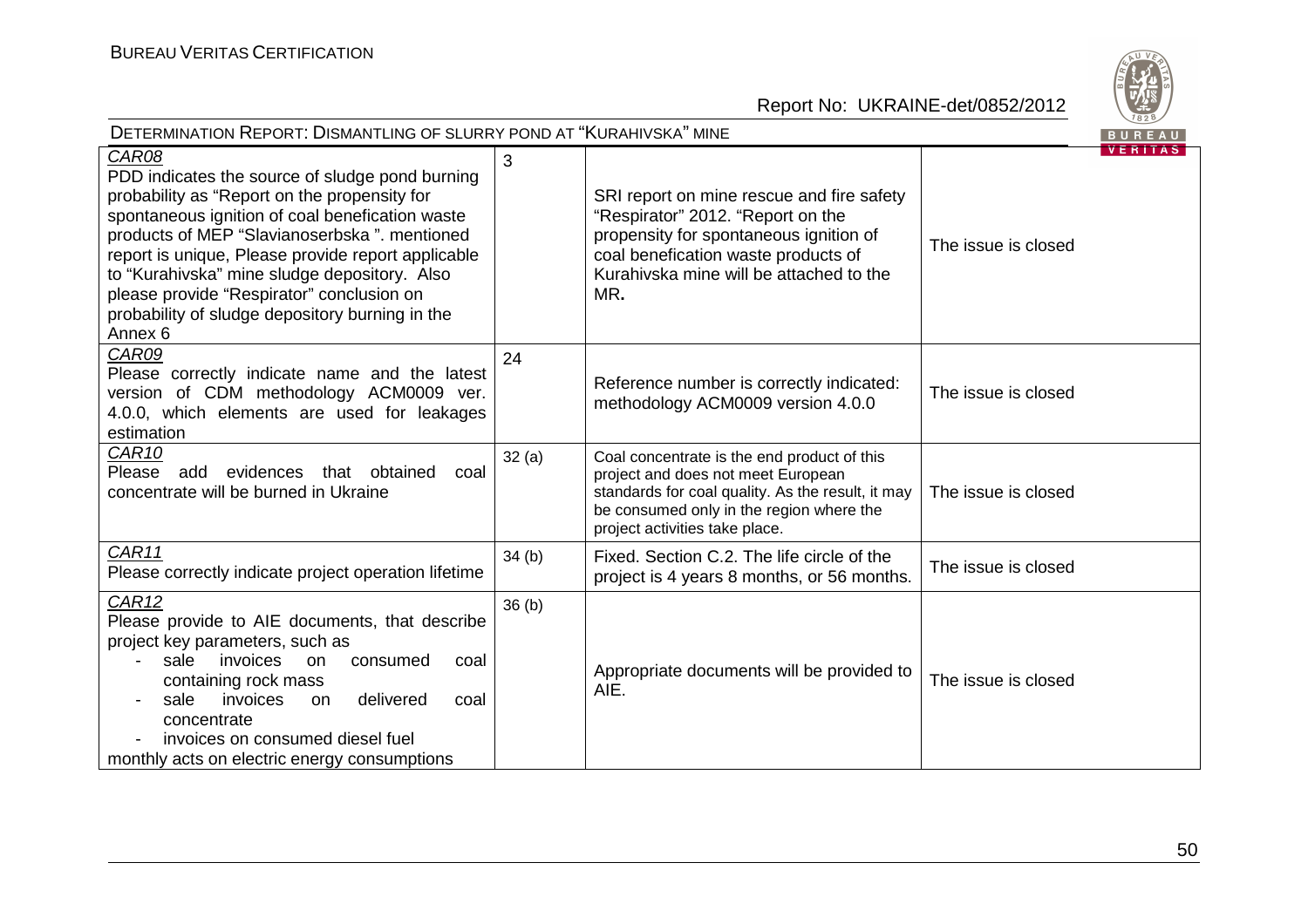

| DETERMINATION REPORT: DISMANTLING OF SLURRY POND AT "KURAHIVSKA" MINE<br>BUREAU                                                                           |             |                                                                                                                                                                                                                                                                                                                                                                                                                                                                                                                                                                                                                                                                                                                                 |                     |         |  |
|-----------------------------------------------------------------------------------------------------------------------------------------------------------|-------------|---------------------------------------------------------------------------------------------------------------------------------------------------------------------------------------------------------------------------------------------------------------------------------------------------------------------------------------------------------------------------------------------------------------------------------------------------------------------------------------------------------------------------------------------------------------------------------------------------------------------------------------------------------------------------------------------------------------------------------|---------------------|---------|--|
| CAR <sub>13</sub><br>Please add in the section D.1 sub-section<br>Measuring devices reference on Annex 3<br>contained data on project measuring equipment | 36(e)       | Reference on Annex 3 «Monitoring plan»<br>contains data on project measuring<br>equipment.                                                                                                                                                                                                                                                                                                                                                                                                                                                                                                                                                                                                                                      | The issue is closed | VERITAS |  |
| CAR14<br>Please add information how values of coal<br>concentrate will be crosschecked                                                                    | 36 $(f)(v)$ | Added. Section D.1.: All measurements<br>must be carried out by calibrated<br>measuring equipment in accordance with<br>industry standarts.                                                                                                                                                                                                                                                                                                                                                                                                                                                                                                                                                                                     | The issue is closed |         |  |
| CAR <sub>15</sub><br>Please add reference<br>order<br>relevant<br>on<br>describing<br>collecting<br>data<br>and<br>keeping<br>procedures                  | 36(m)       | Noted in Section D.1.: Documents and<br>reports on the data that are monitored will<br>be archived and stored by the project<br>participants. The following documents will<br>be stored: primary documents for the<br>accounting of monitored parameters in<br>paper form; intermediate reports, orders<br>and other monitoring documents in paper<br>electronic form; documents on<br>and<br>measurement devices<br>in paper and<br>electronic form. These documents and<br>other data monitored and required for<br>determination and verification, as well as<br>any other data that are relevant to the<br>operation of the project will be kept for at<br>least two years after the last transfer of<br>ERU <sub>s</sub> . | The issue is closed |         |  |